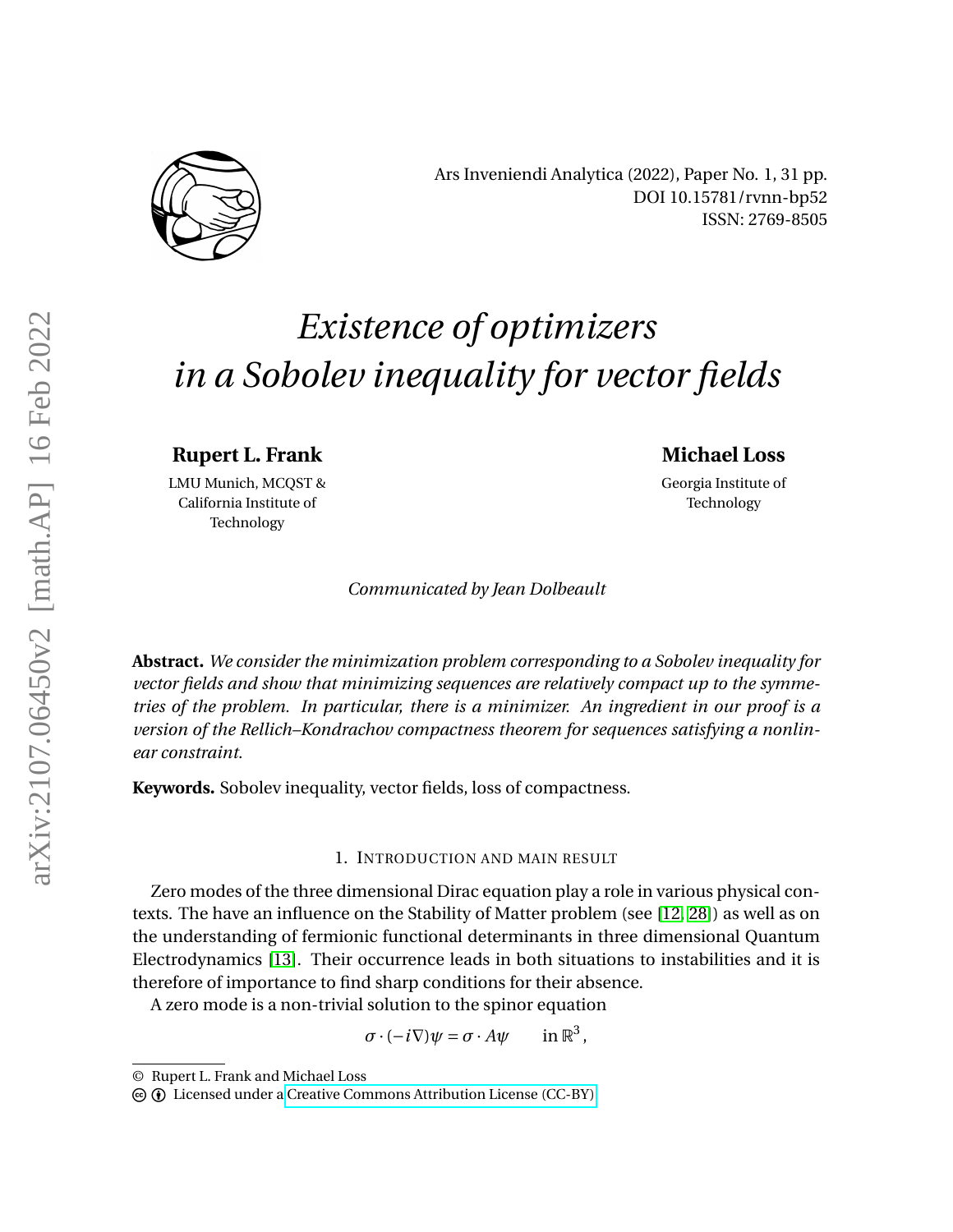where  $\psi: \mathbb{R}^3 \to \mathbb{C}^2$  is a spinor and  $A: \mathbb{R}^3 \to \mathbb{R}^3$  is the vector potential with magnetic field  $B = \nabla \wedge A$ , the curl of *A*. Moreover, *σ* denotes the vector of Pauli matrices

$$
\sigma_1 = \begin{pmatrix} 0 & 1 \\ 1 & 0 \end{pmatrix}, \quad \sigma_2 = \begin{pmatrix} 0 & -i \\ i & 0 \end{pmatrix}, \quad \sigma_3 = \begin{pmatrix} 1 & 0 \\ 0 & -1 \end{pmatrix}.
$$

The canonical quantity whose size determines whether a solution is possible is  $||B||_{3/2}$ . If this number is too small. then a zero mode for this field configuration does not exist. The work in [\[11\]](#page-28-0) is an attempt to determine the optimal value for this quantity. One approach explained in [\[11\]](#page-28-0) is to consider the chain of inequalities

<span id="page-1-0"></span>
$$
C_s \|\psi\|_3 \le \|\sigma \cdot (-i\nabla)\psi\|_{3/2} = \|\sigma \cdot A\psi\|_{3/2} = \| |A| \psi\|_{3/2} \le \|A\|_3 \|\psi\|_3,
$$

which shows that necessarily  $||A||_3 \geq C_s$ , the best constant in the inequality

(1.1) 
$$
\|\sigma \cdot (-i\nabla)\psi\|_{3/2} \geq C_s \|\psi\|_3.
$$

The validity of this inequality can be shown, for instance, using the Hardy–Littlewood– Sobolev inequality [\[25,](#page-29-3) Theorem 4.3], although the value of the constant  $C_s$  is not known.

Since the vector potential is gauge dependent, the quantity  $||A||_3$  is not the ideal candidate and should be replaced by the  $\|\nabla \wedge A\|_{3/2}$  which is dimensionally the same. Thus, a solution of our problem is furnished by the inequality

<span id="page-1-1"></span>(1.2) 
$$
C_v \|A\|_3 \leq \| \nabla \wedge A \|_{3/2}
$$

valid for all *A* that satisfy the condition  $\nabla \cdot (|A|A) = 0$ . The reason for this condition on the divergence will be explained below. As a consequence,  $C_sC_v \le ||B||_{3/2}$  is a necessary condition for the existence of a zero mode.

<span id="page-1-2"></span>In this context it is of interest that the spinor

(1.3) 
$$
\psi = \frac{I + i\sigma \cdot x}{(1 + |x|^2)^{3/2}} \eta,
$$

where  $\eta \in \mathbb{C}^2$  is any constant spinor, is a solution of the Euler-Lagrange equation associated with the inequality [\(1.1\)](#page-1-0). Likewise, the field

<span id="page-1-3"></span>(1.4) 
$$
A(x) = \frac{3}{(1+|x|^2)^2} [(1-|x|^2)w + 2x \cdot wx + 2w \wedge x],
$$

where  $w \in \mathbb{R}^3$  is a constant vector, satisfies  $\nabla \cdot (|A|A) = 0$  and is a solution of the formal Euler–Lagrange equation associated with the best constant in [\(1.2\)](#page-1-1). It was shown in [\[28\]](#page-29-1) that [\(1.3\)](#page-1-2) and [\(1.4\)](#page-1-3) satisfy the zero mode equation if we require that  $w = \langle \eta, \sigma \eta \rangle$ . These considerations lend credence to the conjecture that the spinor [\(1.3\)](#page-1-2) together with the vector field [\(1.4\)](#page-1-3) are optimizers for their respective Sobolev inequalities and, moreover, yield the minimal value for  $||B||_{3/2}$ .

This motivates the study of the optimal constants for the two Sobolev inequalities [\(1.1\)](#page-1-0) and [\(1.2\)](#page-1-1) in more detail and, as a first step, we shall prove the existence of optimizers. One should emphasize that with no symmetry results available, it is far from clear how to show that [\(1.3\)](#page-1-2) and [\(1.4\)](#page-1-3) are indeed optimizers of their respective inequalities. We leave this to future investigations.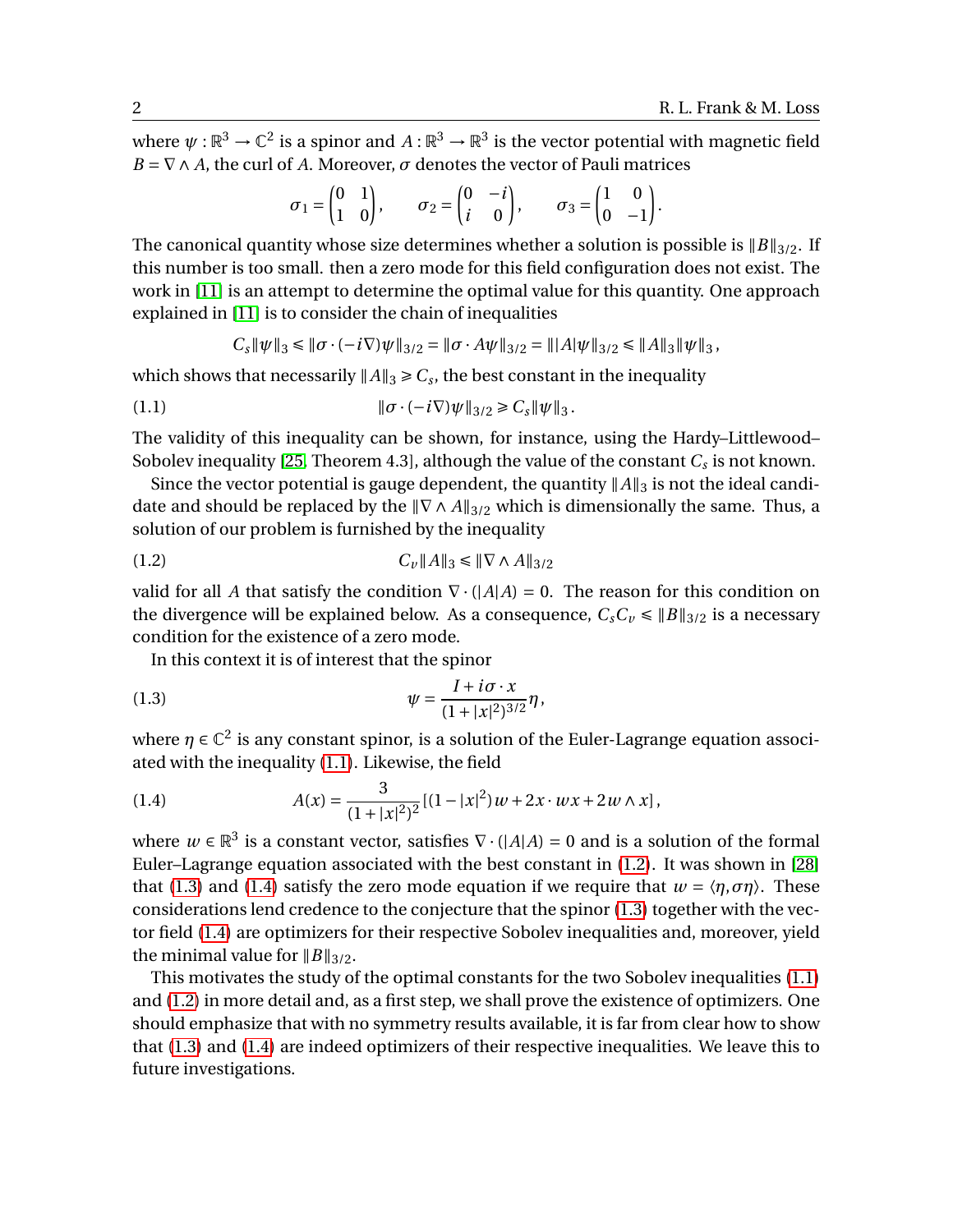There is an abundance of results on the existence of minimizers in optimization problems related to Sobolev inequalities. The existence of minimizers in our Sobolev inequality [\(1.1\)](#page-1-0) for spinor fields follows using ideas from concentration compactness and, while not completely standard, does not pose real problems.

Perhaps surprisingly, the case of vector fields is significantly harder and the combination of quasilinearity, nonlocality and vectorvaluedness take it outside of the scope of standard methods. While we carry out our analysis only for inequality [\(1.2\)](#page-1-1), we believe that the arguments are more general and can be useful in related problems.

Let us be more specific. We consider

(1.5) 
$$
\mathscr{Y} := \left\{ A \in L^3(\mathbb{R}^3, \mathbb{R}^3) : \nabla \wedge A \in L^{3/2}(\mathbb{R}^3) \right\},
$$

endowed with the norm

<span id="page-2-3"></span><span id="page-2-2"></span><span id="page-2-1"></span>
$$
||A||_{\mathcal{Y}} := ||A||_3 + ||\nabla \wedge A||_{3/2}.
$$

Here  $\nabla \wedge \cdot$  denotes the curl operator, understood in distributional sense. We will also make use of the seminorm

(1.6) 
$$
\|A\|_3 := \inf_{\varphi \in \dot{W}^{1,3}(\mathbb{R}^3)} \|A - \nabla \varphi\|_3,
$$

where  $\dot{W}^{1,3}(\mathbb{R}^3)$  denotes the space of all real functions  $\varphi \in L^1_{\text{loc}}(\mathbb{R}^3)$  with  $\nabla \varphi \in L^3(\mathbb{R}^3,\mathbb{R}^3)$ . Our interest lies in the minimization problem

(1.7) 
$$
S := \inf_{0 \neq A \in \mathcal{Y}} \frac{\|\nabla \wedge A\|_{3/2}^{3/2}}{\|A\|_3^{3/2}}.
$$

Note that both numerator and denominator in this minimization problem vanish precisely when *A* is a gradient field. The validity of the Sobolev inequality, that is, the fact that *S* > 0, follows from the Helmholtz decomposition in  $L^{3/2}(\mathbb{R}^3, \mathbb{R}^3)$  and the Sobolev inequality in  $\dot{W}^{1,3/2}(\mathbb{R}^3,\mathbb{R}^3)$ ; see Lemma [2.2.](#page-6-0)

Our main result is that the infimum defining *S* is attained. In fact, we prove the stronger result that all suitably normalized minimizing sequences for *S* are relatively compact in Y , up to symmetries. The non-compact symmetries of the minimization problem *S* are the translation and dilation symmetries, as well as a gauge symmetry, to be discussed momentarily. The problem has also a remarkable conformal symmetry, but this will not play a major role in our arguments. As shown in Lemma [2.3,](#page-6-1) the gauge invariance can be broken by choosing for a given  $A \in L^3(\mathbb{R}^3, \mathbb{R}^3)$  an  $A' \in L^3(\mathbb{R}^3, \mathbb{R}^3)$  with  $\nabla \cdot (|A'|A') = 0$ , where  $\nabla \cdot$ denotes the divergence operator, understood in distributional sense. Then  $||A'||_3 = ||A||_3$ and for our minimization problem it is natural to work in this gauge.

The following is our main result.

<span id="page-2-0"></span>**Theorem 1.1.** *Let*  $(A_n) \subset \mathcal{Y}$  *be a minimizing sequence for S, satisfying*  $\nabla \cdot (|A_n|A_n) = 0$  *and*  $||A_n||_3 = 1$ . Then there are  $\lambda_n \in (0,\infty)$  and  $a_n \in \mathbb{R}^3$  such that, along a subsequence,

$$
\lambda_n A_n (\lambda_n (x - a_n))
$$

*converges in* Y *to a minimizer for S. In particular, there is a minimizer for S.*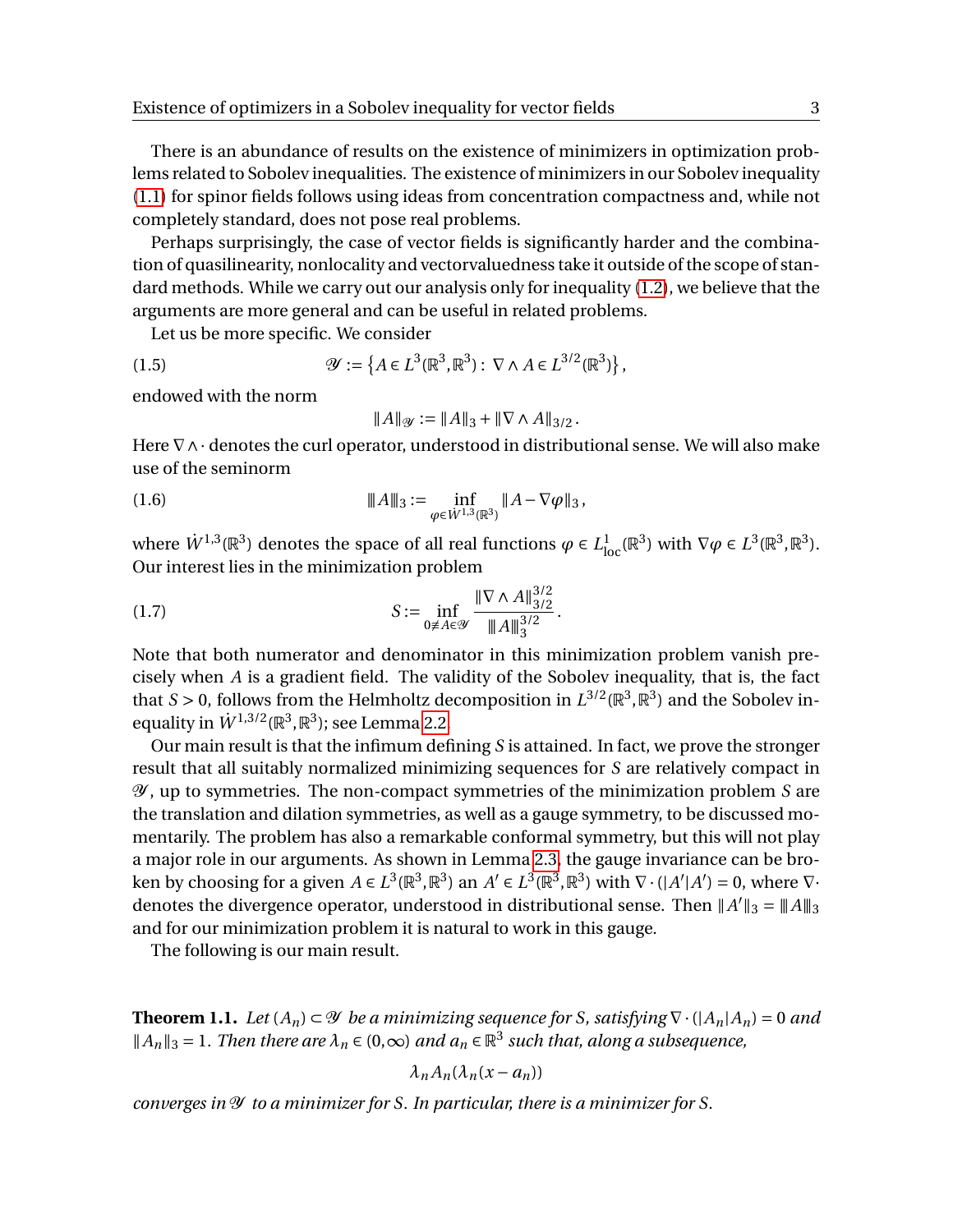Using the tools developed in the proof of Theorem [1.1](#page-2-0) we will also be able to prove existence of an optimizer for the problem that motivated our study, namely that of finding the minimal *L* 3/2-norm of magnetic fields admitting a zero mode. We define

 $\Sigma := \inf \{ || \nabla \wedge A ||_{3/2} : A \in \mathcal{Y} \text{ and } \exists 0 \neq \psi \in L^3(\mathbb{R}^3, \mathbb{C}^2) \text{ with } \sigma \cdot (-i\nabla - A)\psi = 0 \}.$ 

The equation  $\sigma \cdot (-i\nabla - A)\psi = 0$  is understood in distributional sense in  $\mathbb{R}^3$  and, as shown in [\[11\]](#page-28-0), the requirement  $\psi \in L^3$  can be replaced by  $\psi \in L^p$  for any 3/2 <  $p < \infty$ . We choose the  $L^3$  norm here because it appears naturally in the proof.

<span id="page-3-0"></span>**Theorem 1.2.** *Let*  $(A_n) \subset \mathcal{Y}$  *be a minimizing sequence for*  $\Sigma$ *, satisfying*  $\nabla \cdot (|A_n|A_n) = 0$ *. Then there are*  $\lambda_n \in (0,\infty)$  *and*  $a_n \in \mathbb{R}^3$  *such that, along a subsequence,* 

$$
\lambda_n A_n (\lambda_n (x - a_n))
$$

*converges in* Y *to a minimizer A for* ˜ Σ*. In particular, there is a minimizer for* Σ*. Moreover, if*  $(\psi_n) \subset W^{1,3/2}(\mathbb{R}^3, \mathbb{C}^2)$  *is a corresponding sequence of zero modes, normalized such that*  $\|\psi_{n}\|_{3} = 1$ *, then* 

$$
\lambda_n \psi_n(\lambda_n(x-a_n))
$$

*converges weakly in*  $\dot{W}^{1,3/2}(\mathbb{R}^3, \mathbb{C}^2)$  *to*  $\tilde{\psi} \neq 0$  *and one has*  $\sigma \cdot (-i\nabla + \tilde{A})\tilde{\psi} = 0$ *.* 

We return now to the discussion of Theorem [1.1.](#page-2-0) The relative compactness statement in this theorem is the analogue of a theorem of Lions [\[26\]](#page-29-4) concerning the Sobolev inequality in  $\dot{W}^{1,p}(\mathbb{R}^d)$  for  $1 < p < d$ . In this case, the existence of minimizers and, indeed, the identification of minimizers and the optimal constants are due to Rodemich [\[29\]](#page-29-5), Aubin [\[2\]](#page-28-1) and Talenti [\[32\]](#page-29-6).

As we will argue now, in our setting there are significant differences to the scalar setting of  $\dot{W}^{1,p}(\mathbb{R}^d)$  and the difficulties to be overcome are the combination of quasilinearity (coming from the power 3/2 of the derivative term), nonlocality (coming from the seminorm  $\|\cdot\|_3$  and vector-valuedness (of the objects to be optimized over). While existing methods can deal with any one or two of these difficulties, it is not clear to us whether they can deal with all three of them.

Let us be more specific concerning the various standard methods to prove existence of minimizers. In each case we give examplary references, without being exhaustive. Symmetrization-based methods [\[31,](#page-29-7) [23\]](#page-29-8) seem to be unable to deal with the vectorvaluedness and, in particular, the curl operator and the divergence constraint. Lieb's method of the missing mass [\[24,](#page-29-9) [5,](#page-28-2) [6,](#page-28-3) [12\]](#page-29-0) uses typically the Hilbert space nature of the underlying space, or, if not, needs some additional ingredients [\[24,](#page-29-9) [10\]](#page-28-4). In the framework of Lions' concentration compactness principle [\[26,](#page-29-4) [27\]](#page-29-10), it is unclear how to deal with the nonlocal and nonlinear dependence of the term  $\nabla \varphi$  on *A* in the definition of the seminorm  $||A||_3$ . Finally, Yamabe's method of subcritical approximations [\[35,](#page-29-11) [33,](#page-29-12) [1\]](#page-28-5) relies on an *L* <sup>∞</sup>-boundedness result, whose analogue for the curl system is not clear to us.

While not obvious to us, it might very well be possible that one of these methods can be used to prove Theorem [1.1.](#page-2-0) We, however, choose a different approach. In a first step we show that any minimizing sequence has a subsequence which, up to these symmetries, has a nontrivial weak limit, and in a second step we show that this subsequence, in fact,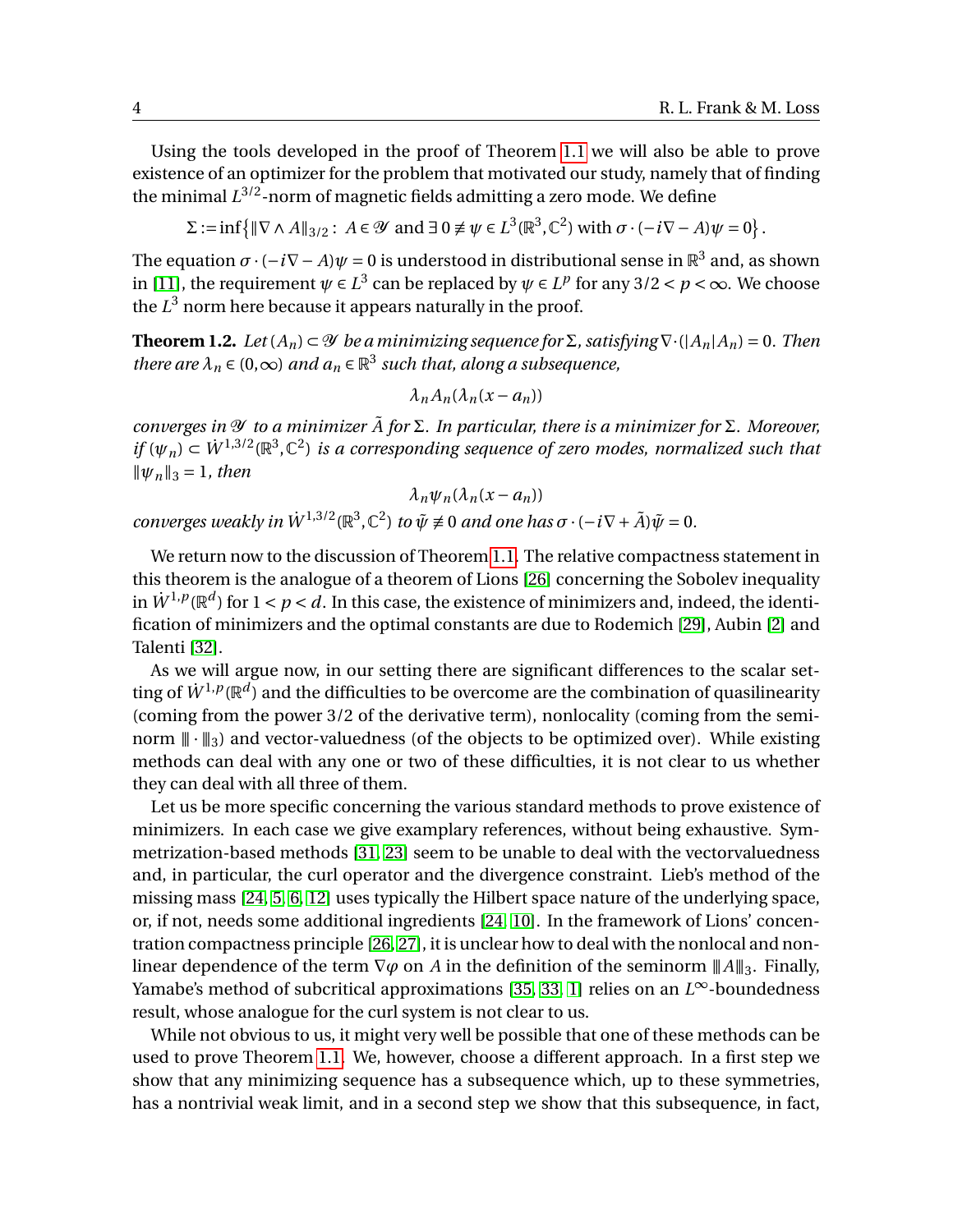converges strongly. The first step relies on an improved Sobolev inequality, where on the right side  $\|\nabla \wedge A\|_{3/2}$  is replaced by its geometric mean with a certain Besov-space norm of  $\nabla \wedge A$ . In the setting of  $\dot{H}^s(\mathbb{R}^d)$  such inequalities appear in [\[17\]](#page-29-13) and build the basis of profile decompositions [\[16\]](#page-29-14). The improved Sobolev inequality implies rather directly the existence of a nontrivial weak limit point up to symmetries.

In a second step we slightly alter the minimizing sequence using Ekeland's variational principle in order to deduce that the minimizing sequence satisfies the Euler–Lagrange equation with a small inhomogeneity. From this equation we can deduce that the curls of the elements of the minimizing sequence converge in  $L_{\text{loc}}^p$  for any  $p < 3/2$ . Together with a nonlinear Rellich–Kondrachov theorem, discussed below, this allows us to conclude that the weak limit of the minimizing sequence satisfies the Euler–Lagrange equation and, consequently, that the minimizing sequence converges strongly in  $\mathcal Y$ . The basic idea behind this second step can be traced back to [\[14\]](#page-29-15) where the idea is briefly sketched on p. 448 in the case of scalar functions and in an unconstraint variational principle. A related argument appears also in [\[15\]](#page-29-16). The vector-valuedness and justifying almost everywhere convergence, however, require several new ingredients compared to the scalar case.

Probably the most significant among these is a nonlinear Rellich–Kondrachov theorem, which says that if  $\nabla \wedge A_n \to \nabla \wedge A$  in  $L^{3/2}$  and if  $\nabla \cdot (|A_n|A_n) = \nabla \cdot (|A|A) = 0$ , then  $A_n \to A$ in  $L_{\text{loc}}^q$  for any  $q < 3$ . In particular, a subsequence converges almost everywhere. The importance here is that the constraint  $\nabla \cdot (A_n|A_n) = 0$  is nonlinear and, indeed, if it would be replaced by the linear constraint  $\nabla \cdot A_n = 0$  the conclusion would follow from the standard form of the Rellich–Kondrachov theorem. Our proof of the nonlinear variant is surprisingly complicated and makes use of deep results by Iwaniec [\[20\]](#page-29-17) on solutions of quasilinear equations. We emphasize that the almost everywhere convergence of minimizing sequences is an ingredient in essentially every proof of existence of minimizers of Sobolevtype inequalities. Therefore, even if a different proof of existence of a minimizer could be found, our nonlinear Rellich–Kondrachov theorem is likely to play a fundamental role in such a proof as well.

As we mentioned before, we explain our technique in the context of one specific inequality, which we find interesting in view of our work in [\[11\]](#page-28-0). The methods, however, are much more general and are applicable in a variety of settings. Some immediate extensions concern the generalization of the vector field inequality to arbitrary dimensions  $d \ge 3$ ,

$$
\inf_{\varphi \in \dot{W}^{1,d}} \|A - \nabla \varphi\|_d \lesssim \|\nabla \wedge A\|_{d/2}.
$$

Also, the case of general exponents  $1 < p < d$  on the right side and  $q = dp/(d - p)$  on the left side should be doable, after some changes in the proof of the nonlinear Rellich– Kondrachov theorem, which currently uses the conformal invariance in the  $p = d/2$  case. One could consider this problem in a wider context by considering  $k$ -forms  $\omega$  on  $\mathbb{R}^d$  or on any Riemannian manifold. Then the Sobolev-type inequality is of the form

$$
\inf \|\omega - d\varphi\|_q \lesssim \|d\omega\|_p
$$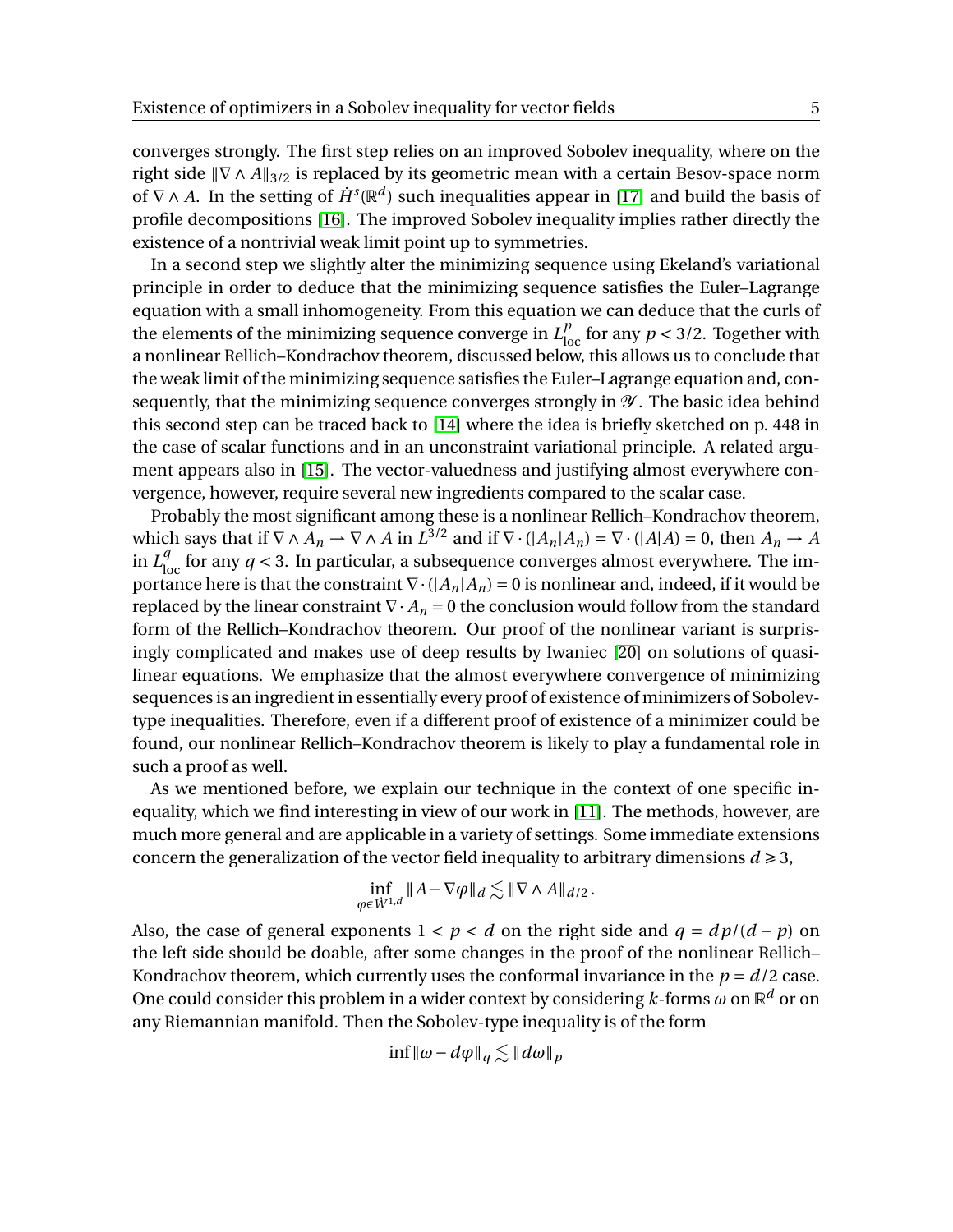where the infimum is taken over *k*−1 forms *ϕ* and *q* = *d p*/(*d*−*p*). The conformal invariant case corresponds to  $p = \frac{d}{k+1}$  and  $q = \frac{d}{k}$  $\frac{d}{k}$ . We stay with the case  $d = 3$  and  $k = 1$  since the mathematical issues that concern us are of considerable difficulty and these difficulties would only be obfuscated in treating the general case.

We add that the method works in the case of spinor fields, mentioned at the beginning of this introduction. In this case, however, there is no analogue of the nonlinear divergence constraint and therefore the standard form of the Rellich–Kondrachov theorem suffices. Moreover, in the absence of this constraint Lions's concentration compactness method is applicable and gives the relative compactness of minimizing sequences in a standard way. If one insists on using the method in the present paper, there is only a minor change in the application of Ekeland's theorem because the underlying Banach space is complex. We briefly comment on this in Subsection [7.2.](#page-20-0)

**Acknowledgement.** Partial support through US National Science Foundation grants DMS-1363432 and DMS-1954995 (R.L.F.) and DMS-1856645 (M.L.), as well as through the German Research Foundation grant EXC-2111-390814868 (R.L.F.) is acknowledged.

#### 2. SOME PRELIMINARY RESULTS

In this section we collect some simple results that we will use repeatedly in this paper. We begin with the Helmholtz decomposition in  $L^p$ . While this is valid for any  $1 < p < \infty$ , we only state it for  $p = 3/2$ , the only case that we will be using.

<span id="page-5-0"></span>**Lemma 2.1.** *Let*  $A \in \mathcal{Y}$ . *Then there are*  $\tilde{A} \in \dot{W}^{1,3/2}(\mathbb{R}^3, \mathbb{R}^3)$  *and*  $\varphi \in \dot{W}^{1,3}(\mathbb{R}^3)$  *with* 

 $A = \tilde{A} + \nabla \varphi$  *and*  $\nabla \cdot \tilde{A} = 0$ .

*This decomposition is unique, up to adding a constant to ϕ. Moreover,*

$$
\|\nabla \otimes \tilde{A}\|_{3/2} \lesssim \|\nabla \wedge A\|_{3/2} \quad \text{and} \quad \|\nabla \varphi\|_{3} \lesssim \|A\|_{3}.
$$

Here,  $\nabla \otimes \tilde{A}$  denotes the 3 × 3-matrix valued function whose entries are  $\partial_j \tilde{A}_k$ ,  $j,k \in$ {1, 2, 3}. We include the proof of this lemma, since we will need the explicit construction later on.

*Proof.* Let

$$
\varphi(x) := \frac{1}{4\pi} \int_{\mathbb{R}^3} \frac{A(y) \cdot (x - y)}{|x - y|^3} \, dy.
$$

It follows from an endpoint case of the Hardy–Littlewood–Sobolev inequality [\[30\]](#page-29-18) that *ϕ* ∈ *BMO*( $\mathbb{R}^3$ ) with  $\|\varphi\|_{BMO} \lesssim \|A\|_{L^3}$ . Moreover, by Calderón–Zygmund theory (see, e.g., [\[18,](#page-29-19) Section 9.4]) we know that  $\varphi$  is weakly differentiable with  $\|\nabla\varphi\|_{L^3} \lesssim \|A\|_{L^3}$  and, in the sense of distributions,

$$
-\Delta \varphi = -\nabla \cdot A.
$$

Let  $\tilde{A}$  :=  $A$  −  $\nabla \varphi$  and  $B$  :=  $\nabla \wedge A$ . Then, in the sense of distributions,

$$
\nabla \wedge \tilde{A} = B \quad \text{and} \quad \nabla \cdot \tilde{A} = 0.
$$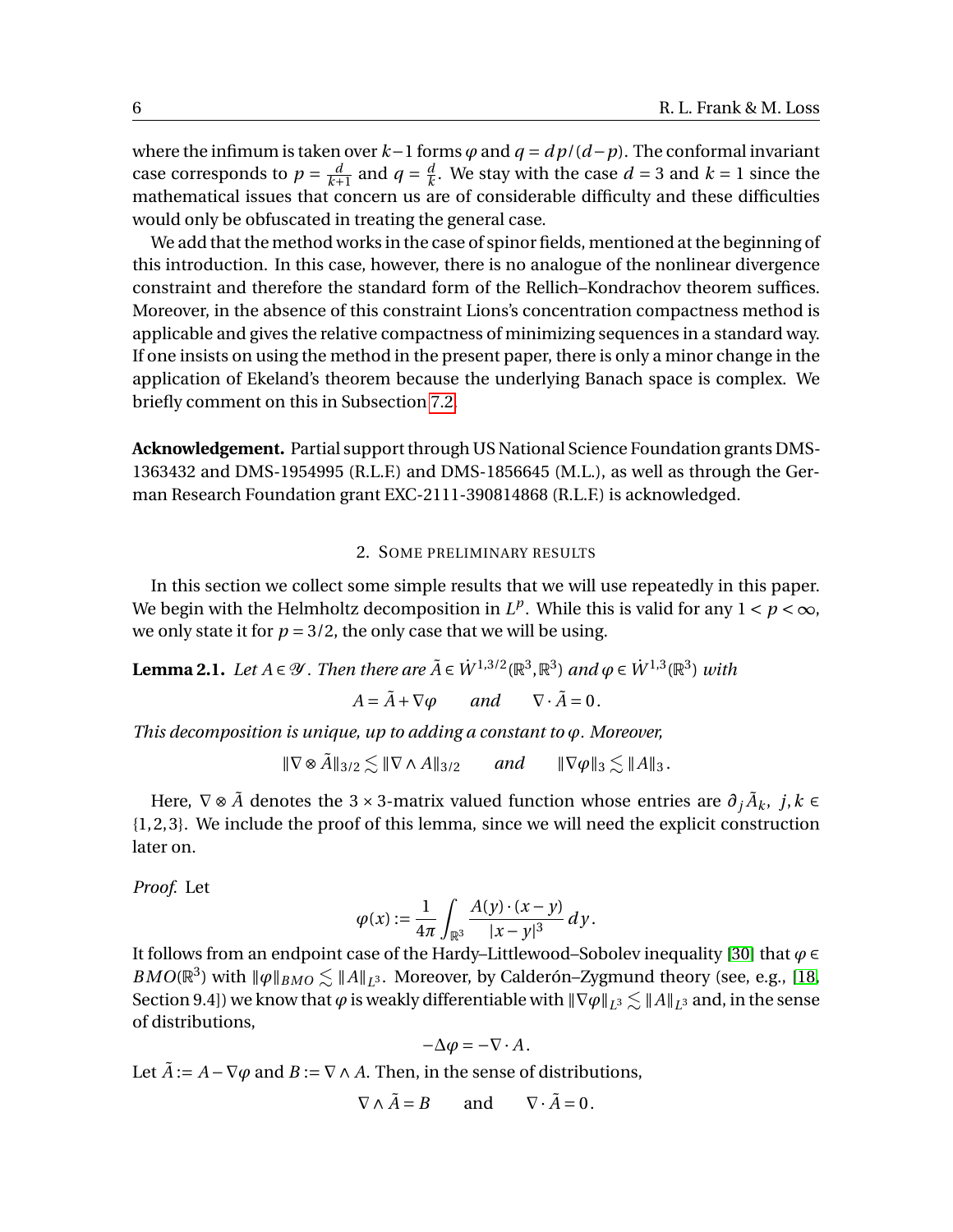Let deduce from this that

<span id="page-6-2"></span>(2.1) 
$$
\tilde{A}(x) = \frac{1}{4\pi} \int_{\mathbb{R}^3} \frac{B(y) \wedge (x - y)}{|x - y|^3} dy.
$$

We denote the right side by  $\tilde{A}'(x)$ . Note that, by the Hardy–Littlewood–Sobolev inequality and the assumption  $B \in L^{3/2}$ , we have  $\tilde{A}' \in L^3$ . Moreover, we have  $\nabla \wedge \tilde{A}' = B$  and  $\nabla \cdot \tilde{A}' = 0$ , so  $\nabla \wedge (\tilde{A} - \tilde{A}') = 0$  and  $\nabla \cdot (\tilde{A} - \tilde{A}') = 0$ . We conclude that  $\Delta(\tilde{A} - \tilde{A}') = 0$ . By Weyl's lemma,  $\tilde{A} - \tilde{A}'$  is smooth and therefore satisfies the mean value property  $\tilde{A}(x) - \tilde{A}'(x) =$  $3/(4\pi r^3)\int_{B_r(x)} (\tilde{A}(y) - \tilde{A}'(y)) dy$  for any  $a \in \mathbb{R}^3$  and  $r > 0$ . By the above discussion, we have  $\tilde{A} - \tilde{A}' \in L^3$  and, therefore,

$$
\left|\tilde{A}(x) - \tilde{A}'(x)\right| \leq \left(\frac{3}{4\pi r^3} \int_{B_r(x)} (\tilde{A}(y) - \tilde{A}'(y))^3 \, dy\right)^{1/3} \leq \left(\frac{3}{4\pi r^3}\right)^{1/3} \|\tilde{A} - \tilde{A}'\|_{L^3(\mathbb{R}^3, \mathbb{R}^3)}.
$$

Letting  $r \to \infty$ , we conclude that  $\tilde{A}(x) - \tilde{A}'(x) = 0$ , and since  $x \in \mathbb{R}^3$  is arbitrary we have proved [\(2.1\)](#page-6-2). Note that this argument also gives the uniqueness of the decomposition *A* =  $\tilde{A} + \nabla \varphi$ .

Using Calderón–Zygmund theory one deduces that  $\tilde{A}$  is weakly differentiable with  $\|\nabla \otimes$  $\tilde{A} \parallel_{L^{3/2}} \lesssim \|\nabla \wedge A\|_{L^{3/2}}$ , as claimed.

As an application of the Helmholtz decomposition in  $L^{3/2}$ , we obtain the validity of the Sobolev inequality. Recall that *S* was defined in [\(1.7\)](#page-2-1).

# <span id="page-6-0"></span>**Lemma 2.2.**  $S > 0$

*Proof.* Given  $A \in \mathcal{Y}$ , let  $\tilde{A}$  and  $\varphi$  be as in Lemma [2.1.](#page-5-0) The usual Sobolev inequality in  $\dot{W}^{1,3/2}$ implies

$$
\begin{aligned} \|\nabla \wedge A\|_{3/2} &= \|\nabla \wedge \tilde{A}\|_{3/2} \gtrsim \|\nabla \otimes \tilde{A}\|_{3/2} \gtrsim \|\tilde{A}\|_3 \\ &= \|A - \nabla \varphi\|_3 \ge \|A\|_3 \,. \end{aligned}
$$

Thus,  $S > 0$ .

The next lemma discusses the natural choice of the gauge in our problem. Recall that  $\|\cdot\|_3$  was defined in [\(1.6\)](#page-2-2).

<span id="page-6-1"></span>Lemma 2.3. For any  $A \in L^3(\mathbb{R}^3, \mathbb{R}^3)$  there is a  $\varphi_0 \in \dot{W}^{1,3}(\mathbb{R}^3)$ , unique up to an additive con*stant, such that*  $||A - \nabla \varphi_0||_3 = ||A||_3$ . Moreover,  $\nabla \cdot (|A - \nabla \varphi_0|(A - \nabla \varphi_0)) = 0$ . Conversely, if  $A' \in L^3(\mathbb{R}^3, \mathbb{R}^3)$  *satisfies*  $\nabla \cdot (|A'|A') = 0$  *in*  $\mathbb{R}^3$ *, then*  $||A'||_3 = ||A'||_3$ *.* 

*Proof.* The existence of  $\varphi_0$  follows easily from the fact that  $\|\cdot\|_3$  is convex and that

<span id="page-6-3"></span>(2.2) 
$$
\mathcal{M} := \{ A \in L^{3}(\mathbb{R}^{3}, \mathbb{R}^{3}) : \nabla \wedge A = 0 \}
$$

is closed in  $L^3(\mathbb{R}^3, \mathbb{R}^3)$ . The latter follows from standard properties of the distributional curl. Note also that  $\nabla\varphi \in \mathcal{M}$  for all  $\varphi \in \dot{W}^{1,3}(\mathbb{R}^3)$ . Uniqueness of  $\nabla\varphi_0$  follows from the strict convexity of  $\|\cdot\|_3$ , and the equation  $\nabla \cdot (A - \nabla \varphi_0 | (A - \nabla \varphi_0)) = 0$  arises as the Euler–Lagrange equation of the minimization problem.

Now assume that  $A' \in L^3(\mathbb{R}^3,\mathbb{R}^3)$  satisfies  $\nabla \cdot (|A'|A') = 0$  in  $\mathbb{R}^3$  and let  $\varphi \in \dot{W}^{1,3}(\mathbb{R}^3)$ . Applying the inequality  $f(1) \ge f(0) + f'(0)$  for any convex function on [0, 1] to  $f(t) := ||A' - t\overline{\nabla \varphi}||_3$ ,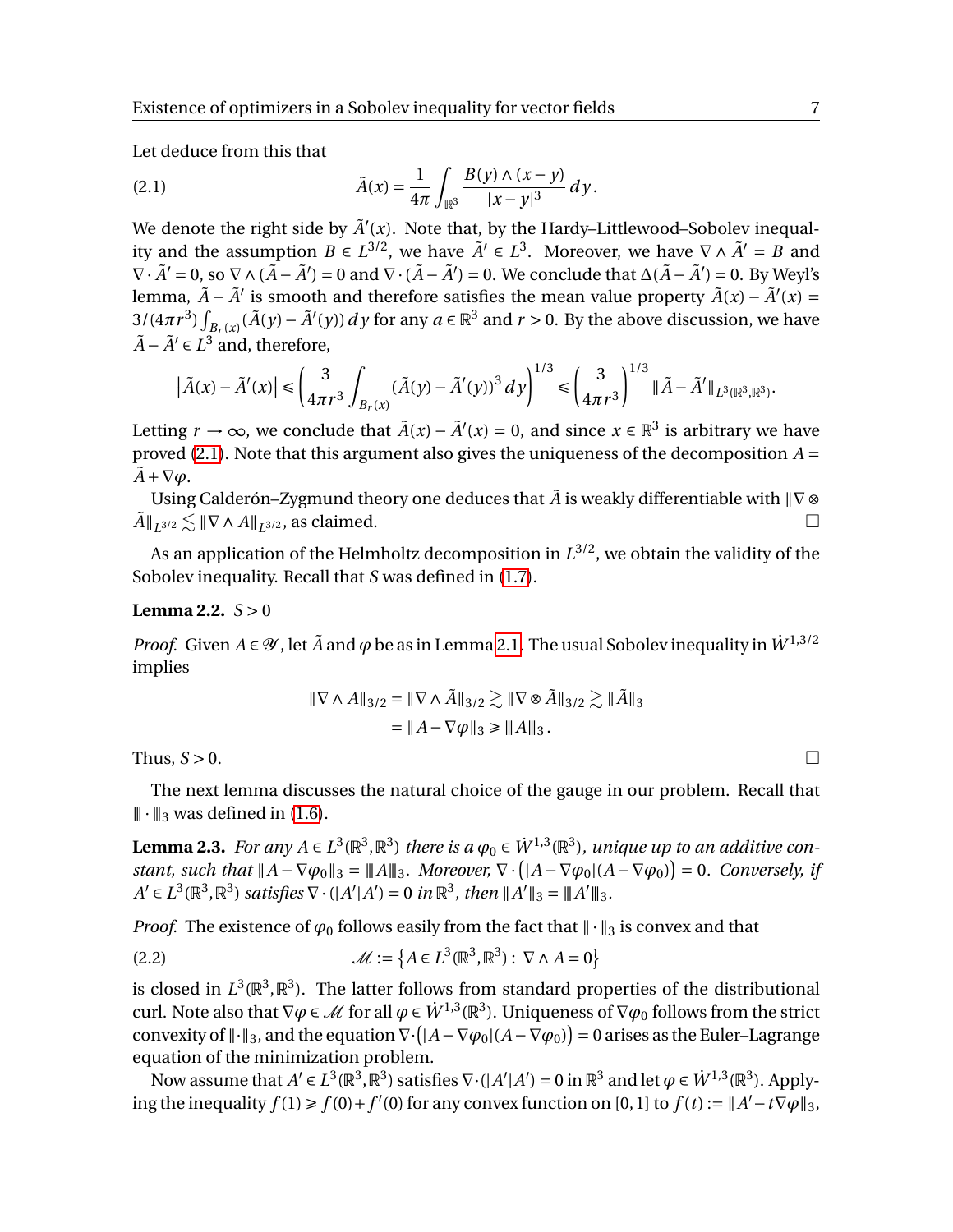we obtain  $||A'-\nabla\varphi||_3 \ge ||A'||_3$ . Taking the infimum over  $\varphi$  gives  $||A'||_3 \ge ||A'||_3$ , and the reverse inequality is trivial.

#### 3. A NONLINEAR RELLICH–KONDRACHOV LEMMA

In this section we present the technical main result of our paper. To motivate it, we note that if  $\tilde{A}_n$ ,  $\tilde{A} \in \mathcal{Y}$  with  $\nabla \wedge \tilde{A}_n \to \nabla \wedge \tilde{A}$  in  $L^{3/2}(\mathbb{R}^3, \mathbb{R}^3)$  and  $\nabla \cdot \tilde{A}_n = \nabla \cdot \tilde{A} = 0$ , then  $\tilde{A}_n \to \tilde{A}$  in  $L_{\text{loc}}^p(\mathbb{R}^3,\mathbb{R}^3)$  for any  $p < 3$ . This is a consequence of the usual Rellich–Kondrachov lemma for scalar functions, applied to each component of  $\tilde{A}$ , since by the Helmholtz decomposition in  $L^{3/2}$  (Lemma [2.1\)](#page-5-0) the boundedness of  $\nabla \wedge \tilde{A}_n$  in  $L^{3/2}$  together with  $\nabla \cdot \tilde{A}_n = 0$  implies boundedness of  $\nabla \otimes \tilde{A}_n$  in  $L^{3/2}$ .

The following theorem says that the same conclusion remains true if the linear constraint  $\nabla \cdot \tilde{A}_n = 0$  is replaced by a nonlinear constraint  $\nabla \cdot (|A_n|A_n) = 0$ . Our proof of this result is rather involved and takes up this and the following section.

<span id="page-7-0"></span>**Theorem 3.1.** *Let*  $A_n$ ,  $A \in \mathcal{Y}$  *with*  $\nabla \wedge A_n \to \nabla \wedge A$  *in*  $L^{3/2}(\mathbb{R}^3, \mathbb{R}^3)$  *and*  $\nabla \cdot (|A_n|A_n) = \nabla \cdot (|A|A) =$ 0. Then  $A_n \to A$  in  $L^q_{\text{loc}}(\mathbb{R}^3, \mathbb{R}^3)$  for any  $q < 3$ .

While a direct proof of this result on  $\mathbb{R}^3$  should be possible, we use the conformal invariance of the relevant norms and prove the corresponding result on  $\mathbb{S}^3$ . We denote by  $L^p(\Lambda^k \mathbb{S}^3)$  the space of *p*-integrable *k*-forms on  $\mathbb{S}^3$ .

<span id="page-7-1"></span>**Theorem 3.2.** Let  $\alpha_n, \alpha \in L^3(\Lambda^1 \mathbb{S}^3)$  with  $d^*(|\alpha_n| \alpha_n) = d^*(|\alpha| \alpha) = 0$  and  $d\alpha_n \to d\alpha$  in  $L^{3/2}(\Lambda^2 \mathbb{S}^3)$ *. Then*  $\alpha_n \to \alpha$  *in*  $L^q(\Lambda^1 \mathbb{S}^3)$  *for any*  $q < 3$ *.* 

*Proof of Theorem* [3.1](#page-7-0) given Theorem [3.2.](#page-7-1) Let  $\mathcal{S}: \mathbb{R}^3 \to \mathbb{S}^3$  be the (inverse) stereographic projection,

$$
\mathcal{S}_j(x) = \frac{2x_j}{1 + x^2}, \ j = 1, 2, 3, \qquad \mathcal{S}_4(x) = \frac{1 - x^2}{1 + x^2}.
$$

To a vector field  $A$  on  $\mathbb{R}^3$  we associate the vector field  $\alpha$  on  $\mathbb{S}^3$  by

$$
A(x) = (D\mathcal{S}(x))^T \alpha(\mathcal{S}(x)),
$$

where  $D\mathscr{S}$  is the Jacobi matrix of  $\mathscr{S}.$  Identifying  $\alpha$  with a one-form on  $\mathbb{S}^3$  via the canonical metric on  $\mathbb{S}^3$ , we see that

$$
\inf_{\varphi} \int_{\mathbb{R}^3} |A - \nabla \varphi|^3 dx = \inf_{\Phi} \int_{\mathbb{S}^3} |\alpha - d\Phi|^3 d\omega
$$

and

$$
\int_{\mathbb{R}^3} |\nabla \wedge A|^{3/2} dx = \int_{\mathbb{S}^3} |d\alpha|^{3/2} d\omega,
$$

where  $\omega$  is the uniform surface measure on the sphere. Similarly, the weak convergence of  $\nabla \wedge A_n$  in  $L^{3/2}(\mathbb{R}^3, \mathbb{R}^3)$  is equivalent to weak convergence of  $d\alpha_n$  in  $L^{3/2}(\Lambda^2 \mathbb{S}^3)$  and the condition  $\nabla \cdot (A_n | A_n) = 0$ , which arises as the Euler equation of the above minimization problem with respect to  $\varphi$ , is equivalent to  $d^*(|\alpha_n|\alpha_n)=0$ . It is at this point where we use that the stereographic projection is conformal.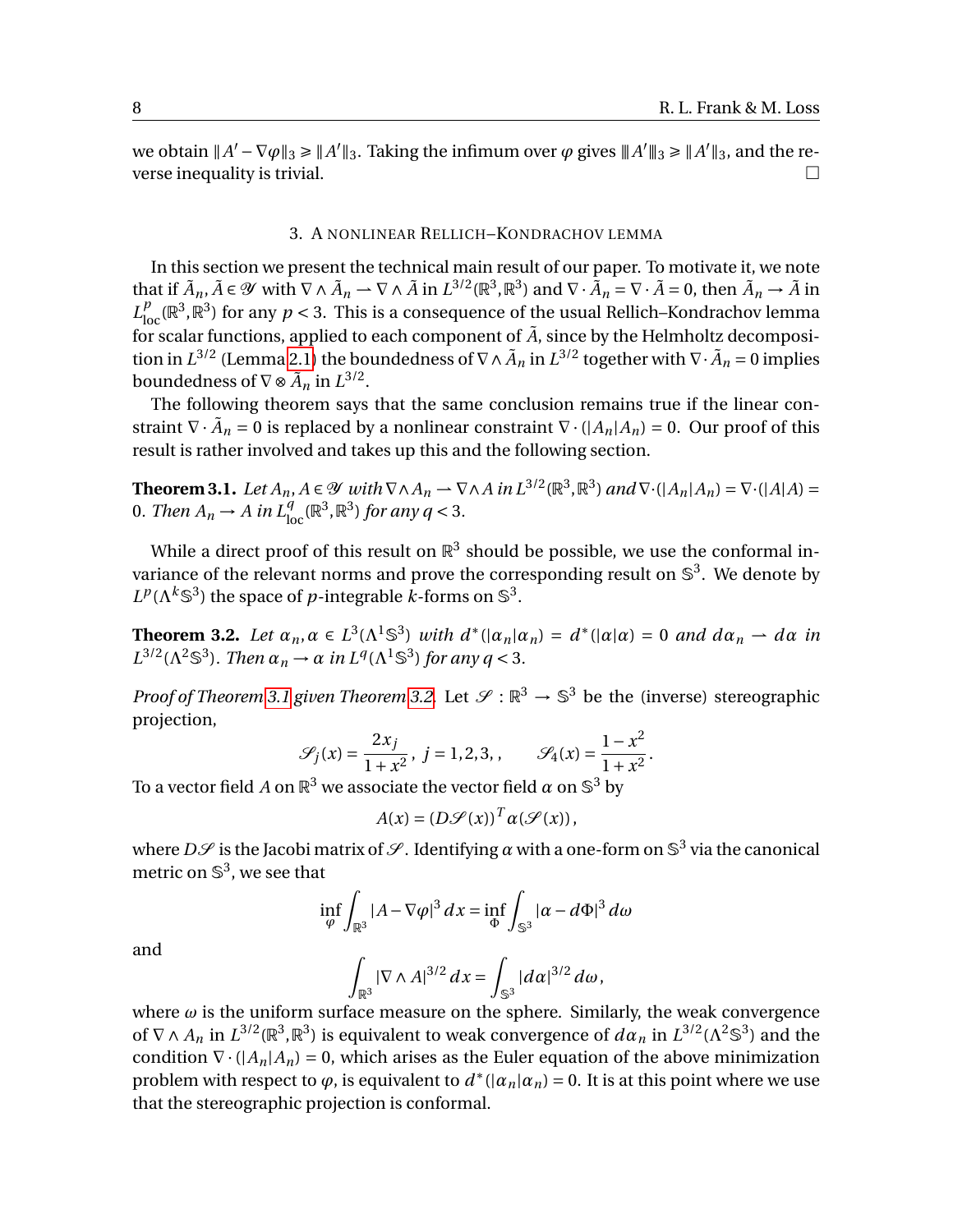Thus, we are in the situation of Theorem [3.2](#page-7-1) and we conclude that for any *q* < 3,

$$
\int_{\mathbb{R}^3} |A_n - A|^q \left(\frac{2}{1+x^2}\right)^{3-q} dx = \int_{\mathbb{S}^3} |\alpha - \alpha_n|^q d\omega \to 0.
$$

Since the weight on the left side is bounded away from zero on every bounded set, this implies the  $L^{\tilde{q}}_{\text{loc}}(\mathbb{R}^3, \mathbb{R}^3)$  convergence of  $(A_n)$ .

Thus, it remains to prove Theorem [3.2.](#page-7-1) As a preparation we recall the Helmholtz decomposition in  $L^{3/2}$  on  $\mathbb{S}^3$ , analogous to that in Lemma [2.1](#page-5-0) in  $\mathbb{R}^3$ . Since  $d^* \alpha_n$  has integral zero, the solvability of the Poisson problem implies that there is a function  $u_n$  on  $\mathbb{S}^3$  such that  $d^* du_n = d^* \alpha_n$ . Thus,

<span id="page-8-1"></span>
$$
\widetilde{\alpha}_n:=\alpha_n-d u_n
$$

satisfies

(3.1) 
$$
d\tilde{\alpha}_n = d\alpha_n \quad \text{and} \quad d^*\tilde{\alpha}_n = 0.
$$

Similarly, we define  $u$  and  $\tilde{\alpha}$ .

<span id="page-8-0"></span>We recall the inequality

$$
(3.2) \t\t\t\t\t\|\xi\|_{W^{1,3/2}(\Lambda^1\mathbb{S}^3)} \leq C\left(\|d\xi\|_{L^{3/2}(\Lambda^2\mathbb{S}^3)} + \|d^*\xi\|_{L^{3/2}(\mathbb{S}^3)}\right);
$$

see, for instance, [\[22,](#page-29-20) Thm. 4.11] together with the fact that there are no harmonic oneforms on  $\mathbb{S}^3$ .

Inequality [\(3.2\)](#page-8-0), applied to  $\tilde{\alpha}_n$ , implies that  $(\tilde{\alpha}_n)$  is bounded in  $W^{1,3/2}(\Lambda^1 \mathbb{S}^3)$  and there-<br>the accuracy of the negative to a subsequence, we may essume that the sequence  $(\tilde{\alpha})$  converges fore, after passing to a subsequence, we may assume that the sequence  $(\tilde{\alpha}_n)$  converges weakly in  $W^{1,3/2}(\Lambda^1\mathbb{S}^3)$ . By passing to the limit in [\(3.1\)](#page-8-1) we see that the limit of  $\tilde{\alpha}_n$ , which we temporarily denote by  $\alpha'$ , satisfies.

$$
d\alpha'=d\alpha, \qquad d^*\alpha'=0.
$$

Thus,  $d(\alpha' - \tilde{\alpha}) = 0$  and  $d^*(\alpha' - \tilde{\alpha}) = 0$ . Since there are no harmonic one-forms, we conclude that  $\alpha' = \tilde{\alpha}$ . Thus,  $\tilde{\alpha} = \tilde{\alpha}$  in  $W^{1,3/2}$  ( $\Lambda^{1,63}$ ) that  $\alpha' = \tilde{\alpha}$ . Thus,  $\tilde{\alpha}_n \rightarrow \tilde{\alpha}$  in  $W^{1,3/2}(\Lambda^1 \mathbb{S}^3)$ .

A quick aside: Here we extracted a subsequence, whereas we stated Theorem [3.2](#page-7-1) for the full sequence. To deduce the theorem as stated we note that the proof really shows that any subsequence has a further subsequence such that the conclusion holds, and this proves that the conclusion holds, indeed, along the full sequence.

Next, by the usual Rellich–Kondrachov lemma mentioned at the beginning of this section,  $\tilde{\alpha}_n \to \tilde{\alpha}$  in  $L^p(\Lambda^1 \mathbb{S}^3)$  for any  $p < 3$ . Thus, to prove the theorem we need to show that  $du_n \to du$  in  $L^p(\Lambda^1 \mathbb{S}^3)$  for any  $p < 3$ . To prove this, we recall the equations satisfied by  $\alpha_n$ and *α*, namely,

$$
d^*(|du_n+\widetilde{\alpha}_n|(du_n+\widetilde{\alpha}_n))=0 \quad \text{and} \quad d^*(|du+\widetilde{\alpha}|(du+\widetilde{\alpha}))=0.
$$

We think of this as an equation for  $du_n$  for given  $\tilde{a}_n$ . The key step in the proof is the following inequality, which says that the solution  $u_n$  depends, in some sense, continuously on the data  $\tilde{\alpha}_n$ . This is easy in the topology of  $L^3$ , but rather deep for  $L^p$  with  $p < 3$ .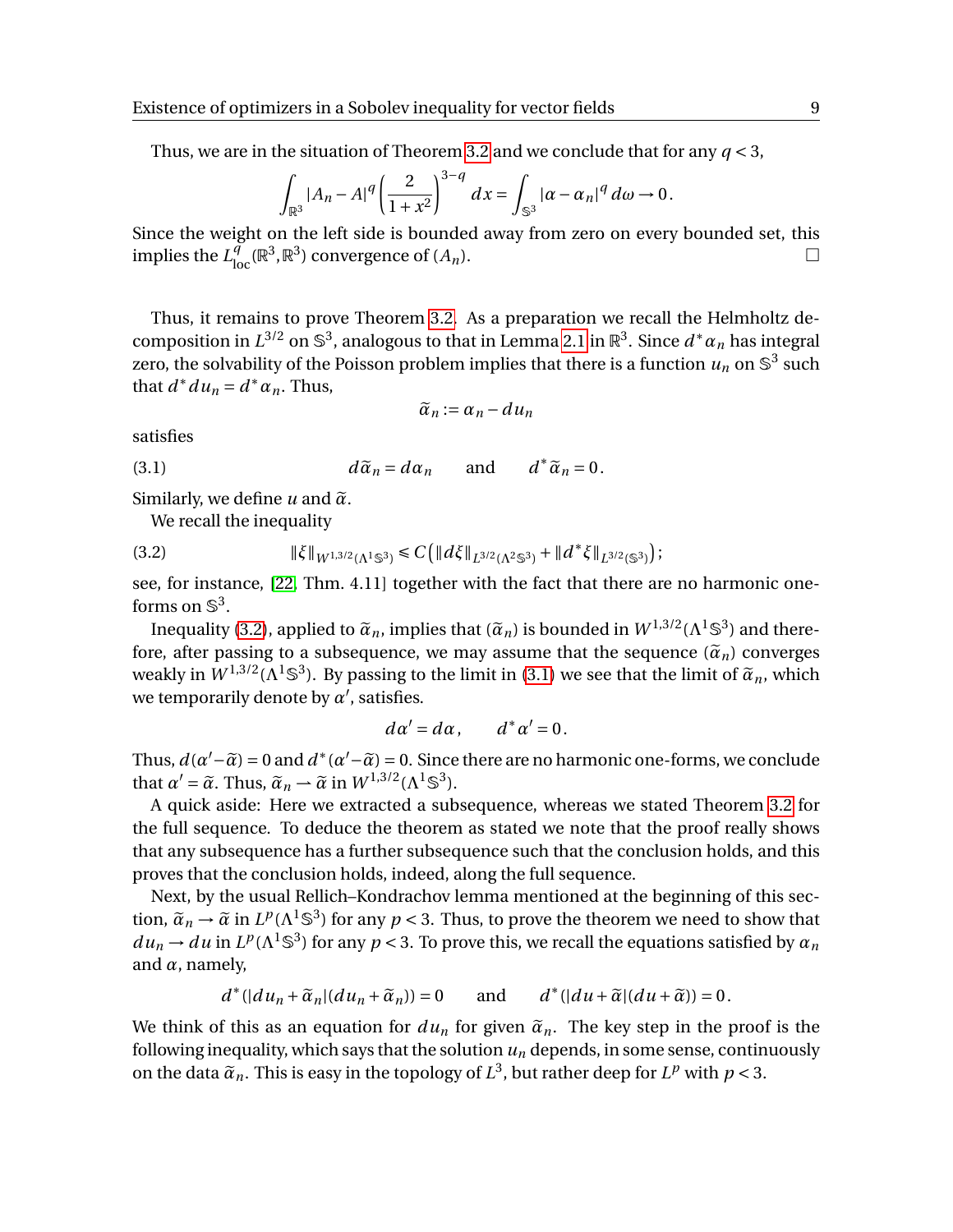<span id="page-9-2"></span>**Lemma 3.3.** *There are absolute constants C* <  $\infty$  *and*  $\varepsilon_* > 0$  *such that, if*  $0 \le \varepsilon \le \varepsilon_*$  *and if*  $\varphi_1, \varphi_2 \in W^{1,3-3\varepsilon}(\mathbb{S}^3)$  *and*  $\xi_1, \xi_2 \in L^{3-3\varepsilon}(\Lambda^1 \mathbb{S}^3)$  *satisfy* 

<span id="page-9-0"></span>
$$
d^*(|d\varphi_1 - \xi_1|(d\varphi_1 - \xi_1)) = 0 \quad and \quad d^*(|d\varphi_2 - \xi_2|(d\varphi_2 - \xi_2)) = 0,
$$

*then*

(3.3) k*dϕ*<sup>1</sup> −*dϕ*2k 2 *L* 3−3*ε* (Λ1S<sup>3</sup> ) É *C* ¡ k*ξ*<sup>1</sup> −*ξ*2k*<sup>L</sup>* 3−3*ε* (Λ1S<sup>3</sup> )*M* +*ε* <sup>2</sup>*M*<sup>2</sup> ¢

*with*

 $M := \|\xi_1\|_{L^{3-3\varepsilon}(\Lambda^1\mathbb{S}^3)} + \|\xi_2\|_{L^{3-3\varepsilon}(\Lambda^1\mathbb{S}^3)}.$ 

This lemma is the analogue of a result in [\[19\]](#page-29-21) concerning the closely related equation  $d^*(\vert d\varphi \vert d\varphi) = d\psi$ . We defer its proof to the following section.

The 'problem' with the bound [\(3.3\)](#page-9-0) is the term  $\varepsilon^2$  on the right side, which only becomes small when  $\varepsilon \to 0$ . However, in our application where  $\xi_1 = -\tilde{\alpha}_n$  and  $\xi_2 = -\tilde{\alpha}$ , we cannot expect convergence of the first term on the right side of [\(3.3\)](#page-9-0) at  $\varepsilon = 0$ .

To go around this impasse, we follow [\[19\]](#page-29-21) and deduce from [\(3.3\)](#page-9-0) a bound in the grand Lebesgue space  $L^{\theta,3)}(\mathbb{S}^3)$ . This space (which depends on a parameter  $\theta > 0$ , which only plays a minor role in what follows) strictly contains  $L^3(\mathbb{S}^3)$ . The second ingredient, which is due to [\[7\]](#page-28-6), is the observation that the Rellich–Kondrachov theorem remains valid in this space. Combining these two ingredients it will be easy to complete the proof of Theorem [3.2.](#page-7-1)

We now present the details of this argument. For  $\theta$  > 0 we denote by  $L^{\theta,3)}(\mathbb{S}^3)$  the set of (equivalence classes of) measurable functions  $f$  on  $\mathbb{S}^3$  for which

$$
\|f\|_{L^{\theta,3)}(\mathbb{S}^3)} := \sup_{0 < \delta \leq 2} \left( \delta^{\frac{\theta}{3}} |\mathbb{S}^3|^{-\frac{1}{3-\delta}} \|f\|_{L^{3-\delta}(\mathbb{S}^3)} \right).
$$

is finite. The factor  $|{\mathbb S}^3|^{-\frac{1}{3-\delta}}$  normalizes the measure on  ${\mathbb S}^3$ , but is not really important.

<span id="page-9-1"></span>**Corollary 3.4.** *There is an absolute constant*  $C < \infty$  *such that if*  $\varphi_1, \varphi_2 \in W^{1,3}(\mathbb{S}^3)$  *and*  $\xi_1, \xi_2 \in L^3(\Lambda^1 \mathbb{S}^3)$  *satisfy* 

$$
d^*(|d\varphi_1 - \xi_1|(d\varphi_1 - \xi_1)) = 0
$$
 and  $d^*(|d\varphi_2 - \xi_2|(d\varphi_2 - \xi_2)) = 0$ ,

*then for any*  $0 < \theta \leq 3$ ,

(3.4) <sup>k</sup>*dϕ*<sup>1</sup> <sup>−</sup>*dϕ*2k*<sup>L</sup> <sup>θ</sup>*,3)(Λ1S<sup>3</sup> ) <sup>É</sup> *<sup>C</sup>* <sup>k</sup>*ξ*<sup>1</sup> <sup>−</sup>*ξ*2<sup>k</sup> 1− *θ* 3 *L <sup>θ</sup>*,3)(Λ1S<sup>3</sup> ) (*M*<sup>0</sup> ) 1+ *θ* 3

*with*

$$
M' := \|\xi_1\|_{L^{\theta,3)}(\Lambda^1\mathbb{S}^3)} + \|\xi_2\|_{L^{\theta,3)}(\Lambda^1\mathbb{S}^3)}.
$$

*Proof.* We abbreviate  $\|\cdot\|_{\theta,3} := \|\cdot\|_{L^{\theta,3)}(\mathbb{S}^3)}$ . Since  $\|f\|_{L^{3-3\varepsilon}(\mathbb{S}^3)} \leq (3\varepsilon)^{-\frac{\theta}{3}} |\mathbb{S}^3|^{\frac{1}{3-3\varepsilon}} \|f\|_{\theta,3}$ , the bound [\(3.3\)](#page-9-0) implies

$$
(3.5) \t\t\t ||d\varphi_1 - d\varphi_2||_{L^{3-3\varepsilon}(\mathbb{S}^3)}^2 \leq C(3\varepsilon)^{-\frac{2\theta}{3}} |\mathbb{S}^3|^{\frac{2}{3-3\varepsilon}} \left( ||\xi_1 - \xi_2||_{\theta,3} M' + \varepsilon^2 (M')^2 \right)
$$

for all  $0 < \varepsilon \leq \varepsilon_*$  and  $\theta > 0$ . Now given a parameter  $0 < \delta \leqslant \min\{\varepsilon_*, \frac{2}{3}\}$  $\frac{2}{3}$ , we set

$$
\varepsilon := \delta \, \frac{\|\xi_1 - \xi_2\|_{\theta,3)}^{1/2}}{(M')^{1/2}}.
$$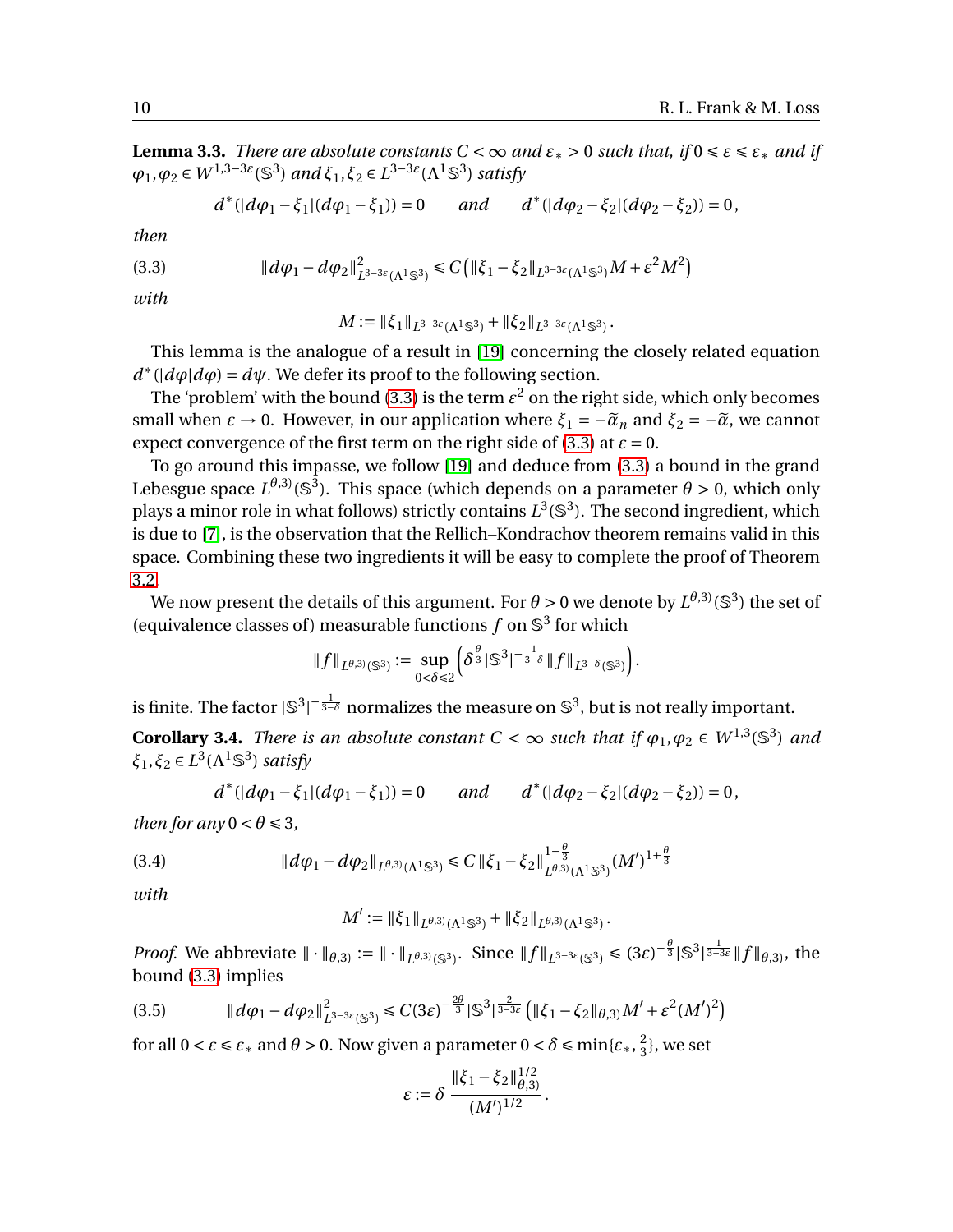Note that, in view of the explicit expression of  $M'$ , we have  $\varepsilon \leq \delta$  and therefore,

$$
\begin{split} |\mathbb{S}^{3}|^{-\frac{2}{3-3\delta}} \| d\varphi_{1} - d\varphi_{2} \|_{L^{3-3\delta}(\mathbb{S}^{3})}^{2} &\leq |\mathbb{S}^{3}|^{-\frac{2}{3-3\epsilon}} \| d\varphi_{1} - d\varphi_{2} \|_{L^{3-3\epsilon}(\mathbb{S}^{3})}^{2} \\ &\leq C(3\epsilon)^{-\frac{2\theta}{3}} \left( \|\xi_{1} - \xi_{2} \|_{\theta,3} \right) M' + \epsilon^{2} (M')^{2} \right) \\ &= C(3\delta)^{-\frac{2\theta}{3}} \| \xi_{1} - \xi_{2} \|_{\theta,3}^{1-\frac{\theta}{3}} (M')^{1+\frac{\theta}{3}} \left( 1 + \delta^{2} \right) \\ &\leq C'(3\delta)^{-\frac{2\theta}{3}} \| \xi_{1} - \xi_{2} \|_{\theta,3}^{1-\frac{\theta}{3}} (M')^{1+\frac{\theta}{3}} \end{split}
$$

with  $C' = C(1 + \min{\{\varepsilon_*^2, \frac{4}{9}\}})$  $\frac{4}{9}$ }). Moreover, in case  $\varepsilon_* < \frac{2}{3}$  $\frac{2}{3}$ , we bound for  $\varepsilon_* < \delta \leq \frac{2}{3}$  $\frac{2}{3}$ ,

$$
\begin{split} |\mathbb{S}^{3}|^{-\frac{2}{3-3\delta}} \| d\varphi_{1} - d\varphi_{2} \|_{L^{3-3\delta}(\mathbb{S}^{3})}^{2} \leq |\mathbb{S}^{3}|^{-\frac{2}{3-3\varepsilon_{*}}} \| d\varphi_{1} - d\varphi_{2} \|_{L^{3-3\varepsilon_{*}}(\mathbb{S}^{3})}^{2} \\ \leq C'(3\varepsilon_{*})^{-\frac{2\theta}{3}} \| \xi_{1} - \xi_{2} \|_{\theta,3}^{1-\frac{\theta}{3}} (M')^{1+\frac{\theta}{3}} \\ \leq C'(3\varepsilon_{*}/2)^{-\frac{2\theta}{3}} (3\delta)^{-\frac{2\theta}{3}} \| \xi_{1} - \xi_{2} \|_{\theta,3}^{1-\frac{\theta}{3}} (M')^{1+\frac{\theta}{3}}. \end{split}
$$

To summarize, we have for all  $0 < \delta \leq \frac{2}{3}$  $\frac{2}{3}$ ,

$$
|\mathbb{S}^3|^{-\frac{2}{3-3\delta}} \|d\varphi_1 - d\varphi_2\|_{L^{3-3\delta}(\mathbb{S}^3)}^2 \leq C_\theta (3\delta)^{-\frac{2\theta}{3}} \|\xi_1 - \xi_2\|_{\theta,3}^{1-\frac{\theta}{3}} (M')^{1+\frac{\theta}{3}}
$$

with  $C_\theta := C' \max\{1, (3\varepsilon_*/2)^{-\frac{2\theta}{3}}\}$ . This implies

$$
||d\varphi_1 - d\varphi_2||_{\theta,3}^2 \leq C_\theta ||\xi_1 - \xi_2||_{\theta,3}^{1-\frac{\theta}{3}} (M')^{1+\frac{\theta}{3}}.
$$

Since  $\theta \le 3$ , we have  $C_{\theta} \le C_3$  and we obtain the claimed bound.

As we mentioned already, the second ingredient in the proof of Theorem [3.2](#page-7-1) is a version of the Rellich–Kondrachov lemma in grand Lebesgue spaces. This appears as [\[7\]](#page-28-6), but we give a self-contained and elementary proof.

<span id="page-10-0"></span>**Lemma 3.5.** *Assume that*  $v_n \to 0$  *in*  $W^{1,3/2}(\mathbb{S}^3)$ *. Then*  $v_n \to 0$  *in*  $L^{\theta,3)}(\mathbb{S}^3)$  *for any*  $\theta > 0$ *.* 

*Proof.* For any  $\delta_0 > 0$ , we bound, using Hölder's inequality,

$$
||v_n||_{L^{\theta,3)}(\mathbb{S}^3)} \le \sup_{0 < \delta \le \delta_0} \left( \delta^{\frac{\theta}{3}} |\mathbb{S}^3|^{-\frac{1}{3-\delta}} ||v_n||_{3-\delta} \right) + \sup_{\delta_0 \le \delta \le 2} \left( \delta^{\frac{\theta}{3}} |\mathbb{S}^3|^{-\frac{1}{3-\delta}} ||v_n||_{3-\delta} \right)
$$
  

$$
\le \delta_0^{\frac{\theta}{3}} |\mathbb{S}^3|^{-\frac{1}{3}} ||v_n||_3 + 2^{\frac{\theta}{3}} |\mathbb{S}^3|^{-\frac{1}{3-\delta_0}} ||v_n||_{3-\delta_0}.
$$

By the ordinary Rellich–Kondrachov lemma, we have  $\nu_n \to 0$  in  $L^{3-\delta_0}(\mathbb{S}^3)$ , so

$$
\limsup_{n \to \infty} ||v_n||_{L^{\theta,3}(\mathbb{S}^3)} \leq \delta_0^{\frac{\theta}{3}} |\mathbb{S}^3|^{-\frac{1}{3}} \limsup_{n \to \infty} ||v_n||_3.
$$

Since  $(v_n)$  is bounded in  $L^3(\mathbb{S}^3)$  by Sobolev and since  $\delta_0 > 0$  can be chosen arbitrarily small, we obtain the assertion.  $\Box$ 

We are now in position to complete the proof of Theorem [3.2.](#page-7-1) Indeed, Lemma [3.5](#page-10-0) implies that  $\tilde{\alpha}_n \to \tilde{\alpha}$  in  $L^{\theta,3}(\mathbb{S}^3)$  for any  $\theta > 0$ . Thus, by Corollary [3.4,](#page-9-1)  $d u_n \to d u$  in  $L^{\theta,3}(\Lambda^1 \mathbb{S}^3)$ for any  $\theta > 0$ . Since  $|| f ||_{L^q(\mathbb{S}^3)} \leq C_{q,\theta} || f ||_{L^{\theta,3)}(\mathbb{S}^3)}$  for any  $q < 3$  and  $\theta > 0$ , we conclude that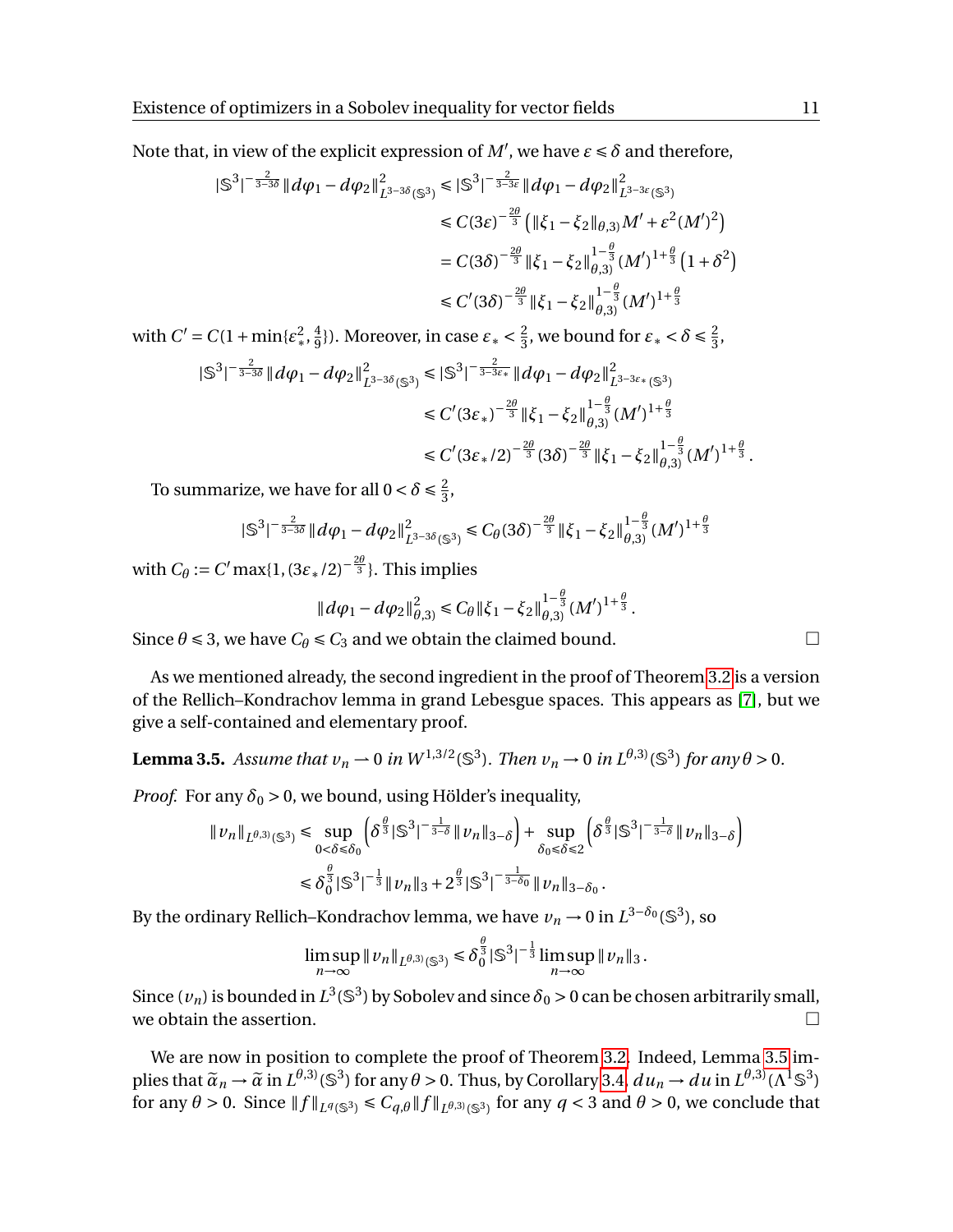$du_n \to du$  in  $L^q(\Lambda^1 \mathbb{S}^3)$  for any  $q < 3$ . Since  $\alpha_n = \tilde{\alpha}_n + du_n$  and  $\tilde{\alpha}_n \to \tilde{\alpha}$  in  $L^q(\mathbb{S}^3)$  for any  $\alpha_n \to 3$  this proves the assortion  $q < 3$ , this proves the assertion.

# 4. NONLINEAR HELMHOLTZ DECOMPOSITION

Our goal in this section is to prove Lemma [3.3.](#page-9-2) The key ingredient is a nonlinear version of the Helmholtz decomposition due to Iwaniec [\[20\]](#page-29-17). A simplified proof of an improved result appears in [\[21\]](#page-29-22) in the case of Euclidean space and the result for Riemannian manifolds is in [\[22,](#page-29-20) Proof of Thm. 8.8]. We only state the special case of the result that we need.

<span id="page-11-0"></span>**Theorem 4.1.** *There is an absolute constant*  $C < \infty$  *such that for any*  $0 \le \varepsilon < \frac{1}{3}$  $rac{1}{3}$  and any  $\varphi \in W^{1,3-3\epsilon}(\mathbb{S}^3)$  there are  $\psi \in W^{1,\frac{3-3\epsilon}{1-3\epsilon}}(\mathbb{S}^3)$  and  $\gamma \in L^{\frac{3-3\epsilon}{1-3\epsilon}}(\Lambda^1\mathbb{S}^3)$  such that

$$
|d\varphi|^{-3\varepsilon}d\varphi = d\psi + \gamma, \qquad d^*\gamma = 0
$$

*and*

$$
\|\gamma\|_{L^{\frac{3-3\varepsilon}{1-3\varepsilon}}(\Lambda^1\mathbb{S}^3)}\leq C\varepsilon\, \|d\varphi\|_{L^{3-3\varepsilon}(\mathbb{S}^3)}^{1-3\varepsilon}
$$

.

With this theorem at our disposal, we now turn to the proof of Lemma [3.3.](#page-9-2) As we already mentioned, our proof is analogous to the proof of a similar result for a related equation in [\[19\]](#page-29-21).

*Proof of Lemma* [3.3.](#page-9-2) According to Theorem [4.1,](#page-11-0) for any  $0 \le \varepsilon < \frac{1}{3}$  $\frac{1}{3}$  there are  $\psi \in W^{1, \frac{3-3\varepsilon}{1-3\varepsilon}}(\mathbb{S}^3)$ and  $\gamma \in L^{\frac{3-3\varepsilon}{1-3\varepsilon}}(\Lambda^1 \mathbb{S}^3)$  such that

$$
|d\varphi_1 - d\varphi_2|^{-3\varepsilon} (d\varphi_1 - d\varphi_2) = d\psi + \gamma, \qquad d^*\gamma = 0
$$

and, with the obvious abbreviation for the norm,

$$
\|\gamma\|_{\frac{3-3\varepsilon}{1-3\varepsilon}}\leq C\varepsilon\, \|d\varphi_1-d\varphi_2\|_{3-3\varepsilon}^{1-3\varepsilon}.
$$

Testing the equations for  $\varphi_1$  and  $\varphi_2$  against  $\psi$  and subtracting them from each other, we get

<span id="page-11-1"></span>
$$
\int_{\mathbb{S}^3} \langle |d\varphi_1 - \xi_1| (d\varphi_1 - \xi_1) - |d\varphi_2 - \xi_2| (d\varphi_2 - \xi_2), |d\varphi_1 - d\varphi_2|^{-3\varepsilon} (d\varphi_1 - d\varphi_2) \rangle d\omega
$$
\n(4.1) 
$$
= \int_{\mathbb{S}^3} \langle |d\varphi_1 - \xi_1| (d\varphi_1 - \xi_1) - |d\varphi_2 - \xi_2| (d\varphi_2 - \xi_2), \gamma \rangle d\omega.
$$

We will bound the right side from above and the left side from below.

Using

(4.2) 
$$
\left| |x|x-|y|y| \leq (|x|+|y|) |x-y| \quad \text{for all } x, y \in \mathbb{R}^n,
$$

(which can be seen by adding and subtracting  $|x|y$  from the vector on the left side) we get

<span id="page-11-2"></span>
$$
\begin{aligned} \left| \langle |d\varphi_1 - \xi_1| (d\varphi_1 - \xi_1) - |d\varphi_2 - \xi_2| (d\varphi_2 - \xi_2), \gamma \rangle \right| \\ &\leq \left( |d\varphi_1 - \xi_1| + |d\varphi_2 - \xi_2| \right) |d\varphi_1 - \xi_1 - d\varphi_2 + \xi_2| |\gamma| \\ &\leq \left( |d\varphi_1| + |d\varphi_2| + |\xi_1| + |\xi_2| \right) \left( |d\varphi_1 - d\varphi_2| + |\xi_1 - \xi_2| \right) |\gamma|. \end{aligned}
$$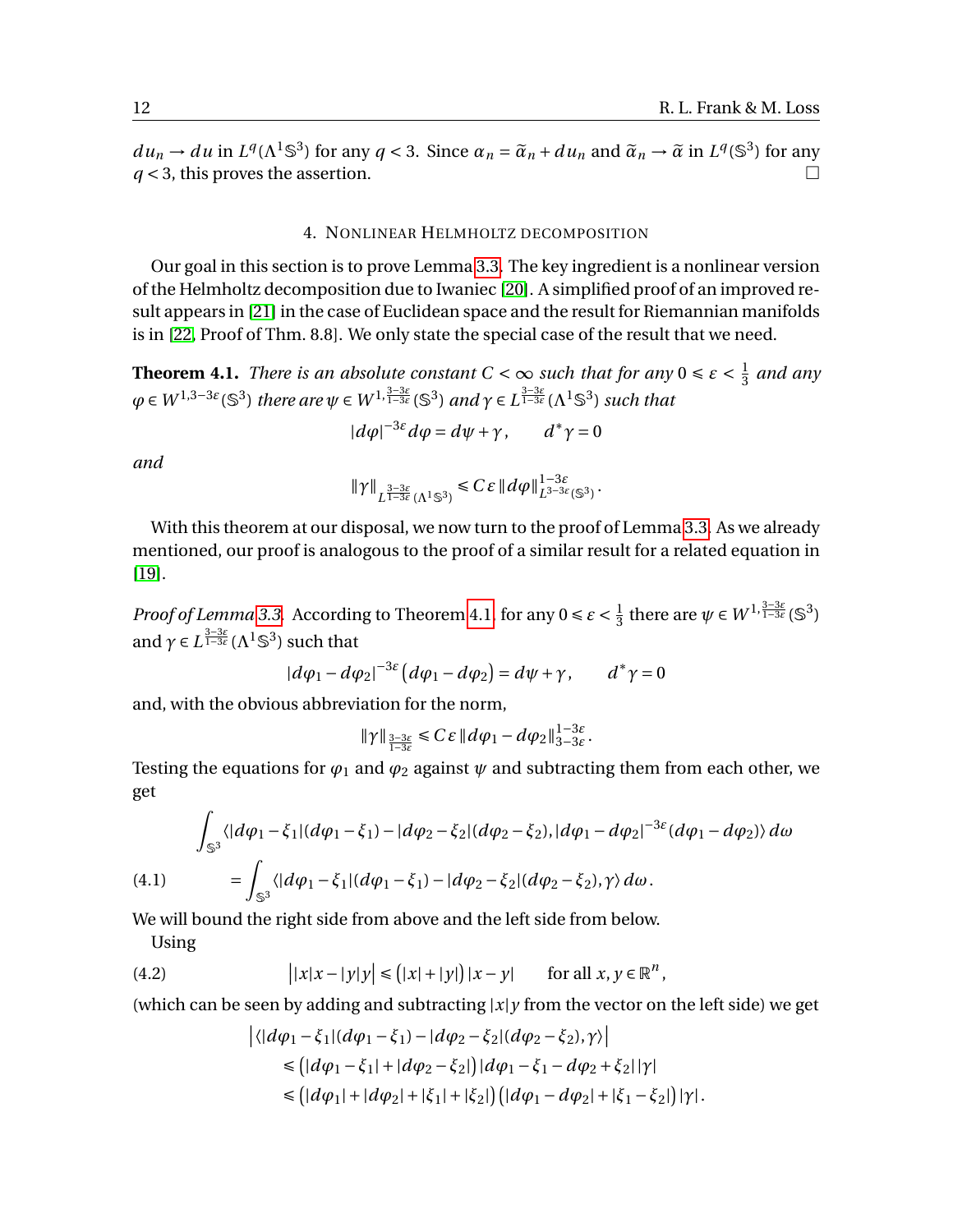By Hölder's inequality,

$$
\left| \int_{\mathbb{S}^3} \langle |d\varphi_1 - \xi_1| (d\varphi_1 - \xi_1) - |d\varphi_2 - \xi_2| (d\varphi_2 - \xi_2), \gamma \rangle d\omega \right|
$$
  
\n
$$
\leq \mu \left( \|d\varphi_1 - d\varphi_2\|_{3-3\varepsilon} + \|\xi_1 - \xi_2\|_{3-3\varepsilon} \right) \| \gamma \|_{\frac{3-3\varepsilon}{1-3\varepsilon}} \leq C \mu \varepsilon \left( \|d\varphi_1 - d\varphi_2\|_{3-3\varepsilon} + \|\xi_1 - \xi_2\|_{3-3\varepsilon} \right) \|d\varphi_1 - d\varphi_2\|_{3-3\varepsilon}^{1-3\varepsilon}
$$

with

$$
\mu := \|d\varphi_1\|_{3-3\varepsilon} + \|d\varphi_2\|_{3-3\varepsilon} + \|\xi_1\|_{3-3\varepsilon} + \|\xi_2\|_{3-3\varepsilon}.
$$

We now turn to the left side in [\(4.1\)](#page-11-1). It is elementary to see that

(4.3)  
\n
$$
\langle |x-a|(x-a) - |y-b|(y-b), (x-y) \rangle
$$
\n
$$
\geq \frac{1}{2}|x-y|^3 - (|x|+|y|+|a|+|b|)|a-b||x-y|
$$
\nfor all  $x, y, a, b \in \mathbb{R}^n$ .

<span id="page-12-2"></span>We provide the details at the end of this proof. It follows from this inequality that

$$
\langle |d\varphi_1 - \xi_1| (d\varphi_1 - \xi_1) - |d\varphi_2 - \xi_2| (d\varphi_2 - \xi_2), |d\varphi_1 - d\varphi_2|^{-3\varepsilon} (d\varphi_1 - d\varphi_2) \rangle
$$
  
\n
$$
\geq \frac{1}{2} |d\varphi_1 - d\varphi_2|^{3-3\varepsilon} - (|d\varphi_1| + |d\varphi_2| + |\xi_1| + |\xi_2|) |\xi_1 - \xi_2| |d\varphi_1 - d\varphi_2|^{1-3\varepsilon}.
$$

Therefore, by Hölder's inequality,

$$
\int_{\mathbb{S}^3} \langle |d\varphi_1 - \xi_1| (d\varphi_1 - \xi_1) - |d\varphi_2 - \xi_2| (d\varphi_2 - \xi_2), |d\varphi_1 - d\varphi_2|^{-3\varepsilon} (d\varphi_1 - d\varphi_2) \rangle d\omega
$$
\n
$$
\geq \frac{1}{2} ||d\varphi_1 - d\varphi_2||_{3-3\varepsilon}^{3-3\varepsilon} - \mu ||\xi_1 - \xi_2||_{3-3\varepsilon} ||d\varphi_1 - d\varphi_2||_{3-3\varepsilon}^{1-3\varepsilon}.
$$

Combining the bounds on both sides of [\(4.1\)](#page-11-1), we obtain

$$
\begin{aligned} \tfrac{1}{2} \| d \varphi_1 - d \varphi_2 \|_{3-3 \varepsilon}^{3-3 \varepsilon} &\leq C \mu \varepsilon \left( \| d \varphi_1 - d \varphi_2 \|_{3-3 \varepsilon} + \| \xi_1 - \xi_2 \|_{3-3 \varepsilon} \right) \| d \varphi_1 - d \varphi_2 \|_{3-3 \varepsilon}^{1-3 \varepsilon} \\ &\qquad + \mu \| \xi_1 - \xi_2 \|_{3-3 \varepsilon} \| d \varphi_1 - d \varphi_2 \|_{3-3 \varepsilon}^{1-3 \varepsilon}, \end{aligned}
$$

which is the same as

<span id="page-12-0"></span>(4.4) 
$$
\frac{1}{2}||d\varphi_1 - d\varphi_2||_{3-3\varepsilon}^2 \le C\mu\varepsilon \left( ||d\varphi_1 - d\varphi_2||_{3-3\varepsilon} + ||\xi_1 - \xi_2||_{3-3\varepsilon} \right) + \mu ||\xi_1 - \xi_2||_{3-3\varepsilon}.
$$

<span id="page-12-1"></span>(4.5) 
$$
||d\varphi_1 - d\varphi_2||_{3-3\varepsilon}^2 \leq C' (||\xi_1 - \xi_2||_{3-3\varepsilon}\mu + \varepsilon^2\mu^2)
$$

with an absolute constant  $C' < \infty$ .

This is almost the claimed bound, except that we need to replace  $\mu$  by  $M$ . This is where the restriction on *ε* comes in. We return to [\(4.4\)](#page-12-0) in the special case where  $dφ_2 = \xi_2 = 0$ , that is,

$$
\frac{1}{2}||d\varphi_1||_{3-3\varepsilon}^2 \leq C\varepsilon \left( ||d\varphi_1||_{3-3\varepsilon} + ||\xi_1||_{3-3\varepsilon} \right)^2 + \left( ||d\varphi_1||_{3-3\varepsilon} + ||\xi_1||_{3-3\varepsilon} \right) ||\xi_1||_{3-3\varepsilon}.
$$

We restrict ourselves to  $\varepsilon \le 1/(4C) =: \varepsilon_*$ . Then the term  $|| d\varphi_1||_{3-3\varepsilon}^2$  on the right side can be absorbed into the left side. Of course, all the factors  $\Vert d\varphi_1 \Vert_{3-3\varepsilon}$  on the right side can be absorbed as well. In this way, we finally arrive at

$$
\|d\varphi_1\|_{3-3\varepsilon} \leq C'' \|\xi_1\|_{3-3\varepsilon} \qquad \text{for all } 0 \leq \varepsilon \leq \varepsilon_*
$$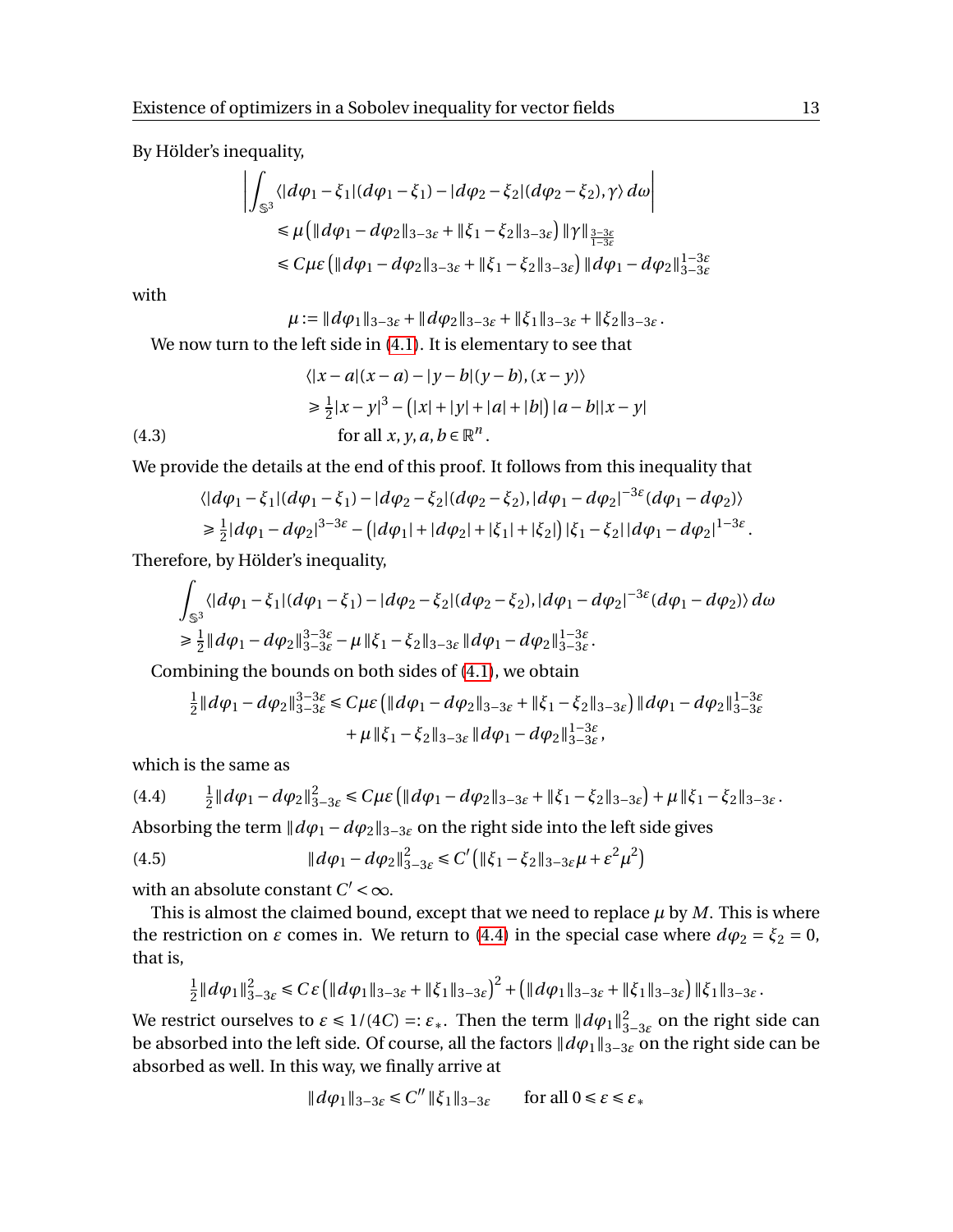with an absolute constant  $C'' < \infty$ . This, together with a similar bound for  $d\varphi_2$ , gives  $\mu \leq (1+C'')M$ , which, when inserted into [\(4.5\)](#page-12-1), completes the proof.

*Proof of* [\(4.3\)](#page-12-2). Let  $c := (a + b)/2$  and write

$$
\langle |x-a|(x-a) - |y-b|(y-b), (x-y) \rangle = I_0 + I_1 + I_2
$$

with

<span id="page-13-0"></span>
$$
I_0 := \langle |x - c|(x - c) - |y - c|(y - c), (x - y) \rangle,
$$
  
\n
$$
I_1 := \langle |x - a|(x - a) - |x - c|(x - c), (x - y) \rangle,
$$
  
\n
$$
I_2 := \langle |y - c|(y - c) - |y - b|(y - b), (x - y) \rangle.
$$

To bound  $I_0$  from below, we note that

(4.6) 
$$
\langle |X|X - |Y|Y, (X - Y) \rangle = \frac{1}{2} \left( (|X| + |X|) |X - Y|^2 + \mathcal{R} \right)
$$

with

(4.7) 
$$
\mathcal{R} := |X|^3 + |Y|^3 - |X||Y|(|X| + |Y|) \ge 0.
$$

This follows from  $|X|^2 |Y| \le \frac{2}{3} |X|^3 + \frac{1}{3}$  $\frac{1}{3}|Y|^3$  and  $|X||Y|^2 \le \frac{1}{3}$  $\frac{1}{3}|X|^3 + \frac{2}{3}$  $\frac{2}{3}|Y|^3$ . Applying [\(4.6\)](#page-13-0), [\(4.7\)](#page-13-1) with  $X = x - c$  and  $Y = y - c$  gives

<span id="page-13-1"></span>
$$
I_0 \ge \frac{1}{2} (|x - c| + |y - c|) |x - y|^2 \ge \frac{1}{2} |x - y|^3.
$$

To bound  $I_1$  from above, we bound, using  $(4.2)$ ,

$$
|I_1| \le ||x - a|(x - a) - |x - c|(x - c)| |x - y|
$$
  
\n
$$
\le (|x - a| + |x - c|) |a - c| |x - y|
$$
  
\n
$$
\le (2|x| + |a| + |c|) |a - c| |x - y|
$$
  
\n
$$
\le (|x| + \frac{3}{4}|a| + \frac{1}{4}|b|) |a - b| |x - y|.
$$

This and the corresponding bound on  $I_2$  give

$$
|I_1 + I_2| \leq (|x| + |y| + |a| + |b|) |a - b| |x - y|,
$$

which yields the claimed bound.  $\square$ 

#### 5. ANOTHER RELLICH–KONDRACHOV LEMMA

This section is a short digression and its content is not needed for the proof of Theorem [1.1.](#page-2-0) We present a different Rellich–Kondrachov lemma for vector fields which might prove useful in other applications.

We need to introduce a gauge-invariant local  $L^2$  (semi)norm. Let  $\Omega$  ⊂  $\mathbb{R}^3$  be an open set and define, for  $A \in L^2(\Omega, \mathbb{R}^3)$ ,

$$
|||A||||_{2\Omega} := \inf_{\varphi \in \dot{H}^1(\Omega)} ||A - \nabla \varphi||_{L^2(\Omega, \mathbb{R}^3)}.
$$

Here,  $\dot{H}^1(\Omega)$  denotes the space of all real functions  $\varphi \in L^1_{loc}(\Omega)$  such that  $\nabla \varphi \in L^2(\mathbb{R}^3, \mathbb{R}^3)$ . The main result of this section is as follows.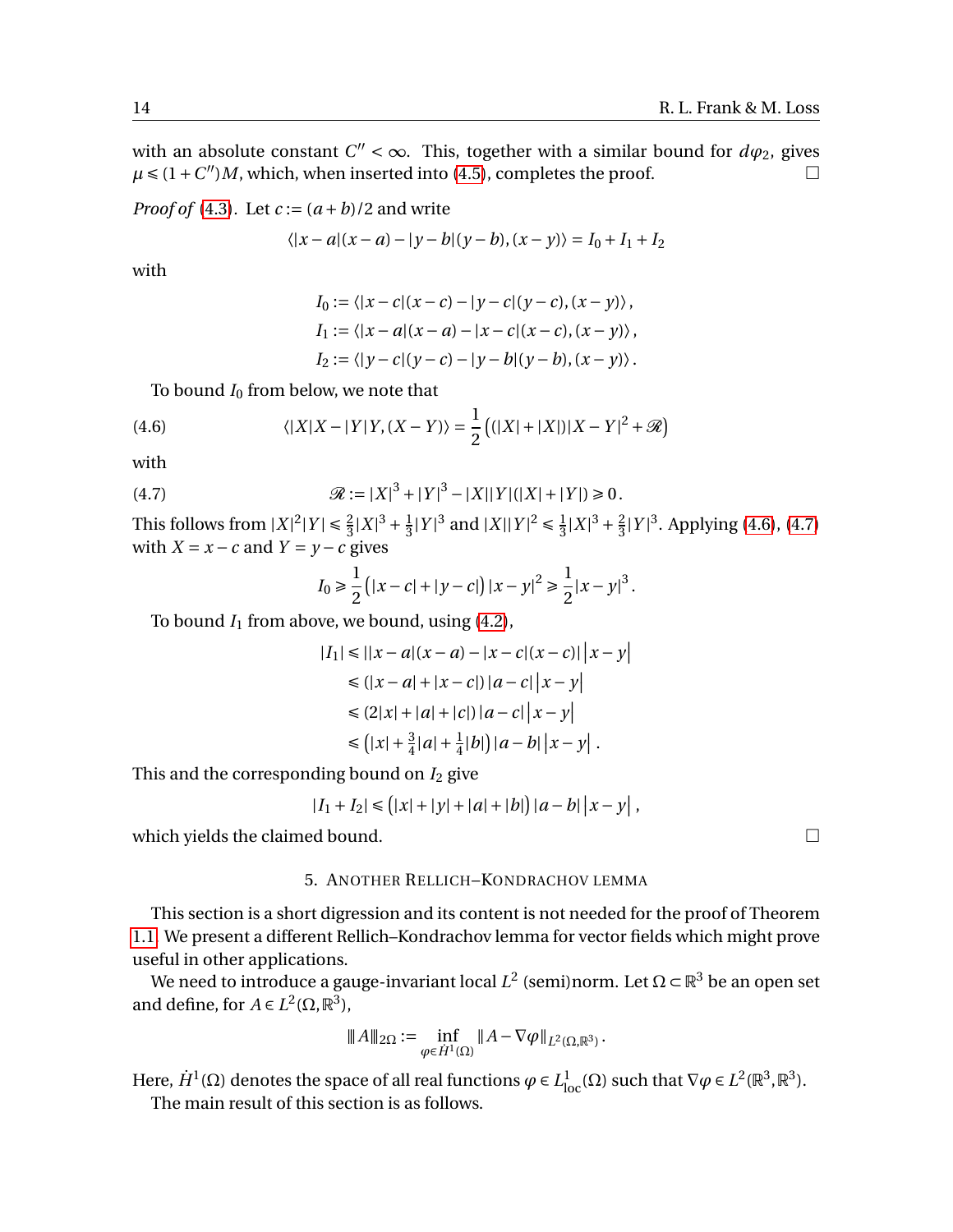<span id="page-14-2"></span>**Proposition 5.1.** Suppose that  $\nabla \wedge A_n \to \nabla \wedge A$  in  $L^{3/2}(\mathbb{R}^3, \mathbb{R}^3)$ . Then for any open set  $\Omega \subset \mathbb{R}^3$ *of finite measure,*  $||A_n - A||_{2\Omega} \rightarrow 0$ .

For the proof of this proposition, we express  $||A||_{2\Omega}$  by duality. For  $B\in L^2(\Omega,\mathbb{R}^3)$  we say that

$$
\nabla \cdot B = 0 \quad \text{in } \Omega \qquad \text{and} \qquad v \cdot B = 0 \quad \text{on } \partial \Omega
$$

if  $\int_{\Omega} \nabla \varphi \cdot B \, dx = 0$  for any  $\varphi \in \dot{H}^1(\Omega)$ . Clearly, if *B* ∈ *C*<sup>1</sup>(Ω) ∩ *C*( $\overline{\Omega}$ ) and *∂*Ω is Lipschitz, this definition coincides with the classical one.

<span id="page-14-1"></span>**Lemma 5.2.** *For any*  $A \in L^2(\Omega, \mathbb{R}^3)$ *,* 

<span id="page-14-0"></span>(5.1) 
$$
\|A\|_{2\Omega} = \sup \left\{ \int_{\Omega} A \cdot B dx : \|B\|_{L^{2}(\Omega,\mathbb{R}^{3})} \leq 1, \ \nabla \cdot B = 0 \ in \ \Omega, \ \nu \cdot B = 0 \ on \ \partial\Omega \right\}.
$$

*Proof.* For any *B* as on the right side of [\(5.1\)](#page-14-0) and any  $\varphi \in H^1(\Omega)$ , we have

$$
\int_{\Omega} A \cdot B \, dx = \int_{\Omega} (A - \nabla \varphi) \cdot B \, dx \le \|A - \nabla \varphi\|_{L^2(\Omega, \mathbb{R}^3)}.
$$

Taking the infimum over  $\varphi$  and the supremum over *B* we obtain  $\geq$  in [\(5.1\)](#page-14-0).

Conversely, as in Lemma [2.3,](#page-6-1) there is a  $\varphi_* \in H^1(\Omega)$  such that

$$
||A - \nabla \varphi_*||_{L^2(\Omega, \mathbb{R}^3)} = ||A||_{2\Omega}.
$$

The Euler–Lagrange equation corresponding to this minimization problem is

$$
\int_{\Omega} \nabla \varphi \cdot (A - \nabla \varphi_*) dx = 0 \quad \text{for all } \varphi \in \dot{H}^1(\Omega),
$$

that is,  $B_* := A - \nabla \varphi_*$  satisfies  $\nabla \cdot B_* = 0$  in  $\Omega$  and  $\nu \cdot B_* = 0$  on  $\partial \Omega$ . If  $B_* \equiv 0$  then  $||A||_{2\Omega} = 0$ and  $\leq$  in [\(5.1\)](#page-14-0) holds trivially. Otherwise,  $B_* / \|B_* \|_{L^2(\Omega)}$  is an admissible candidate for the right side in [\(5.1\)](#page-14-0) and we have

$$
\int_{\Omega} A \cdot \frac{B_{*}}{\|B_{*}\|_{L^{2}(\Omega,\mathbb{R}^{3})}} dx = \int_{\Omega} (A - \nabla \varphi_{*}) \cdot \frac{B_{*}}{\|B_{*}\|_{L^{2}(\Omega,\mathbb{R}^{3})}} dx = \|A\|_{2\Omega}.
$$
  
This proves  $\leq$  in (5.1).

<span id="page-14-3"></span>**Lemma 5.3.** Let  $0 \le \eta \in C^1(\mathbb{R}^3)$  with sufficiently fast decay and  $\int_{\mathbb{R}^3} \eta \, dx = 1$  and set  $\eta_{\varepsilon}(x) :=$ *ε* <sup>−</sup>3*η*( *x ε* )*. Then*

$$
||A - \eta_{\varepsilon} \star A||_{2\mathbb{R}^3} \leq C_{\eta} \sqrt{\varepsilon} ||\nabla \wedge A||_{3/2}.
$$

*Proof.* We use Lemma [5.2](#page-14-1) with  $\Omega = \mathbb{R}^3$  and consider  $B \in L^2(\mathbb{R}^3, \mathbb{R}^3)$  with  $||B||_2 \le 1$  and  $\nabla \cdot B =$ 0 in  $\mathbb{R}^3$ . By Plancherel (with the normalization of the Fourier transform as, for instance, in [\[25\]](#page-29-3)), we have

$$
\int_{\mathbb{R}^3} (A - \eta_{\varepsilon} \star A) \cdot B dx = \int_{\mathbb{R}^3} (1 - \widehat{\eta}_{\varepsilon}(k)) \overline{\widehat{A}(k)} \cdot \widehat{B}(k) dk.
$$

Since  $k \cdot \widehat{B}(k) = 0$  we can write

$$
\overline{\widehat{A}(k)}\cdot\widehat{B}(k)=\frac{(k\wedge\widehat{A}(k))\cdot(k\wedge\widehat{B}(k))}{|k|^2},
$$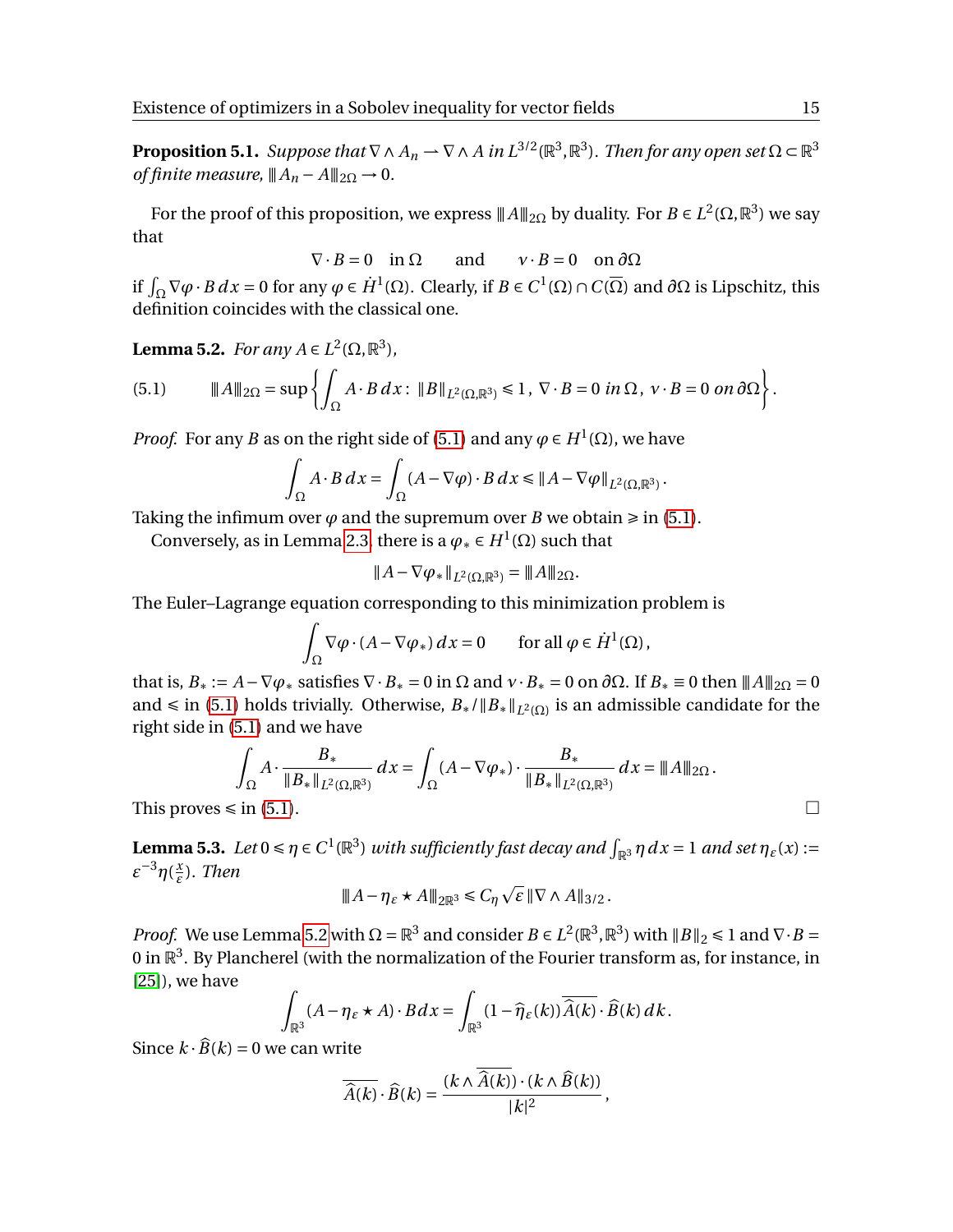and hence

$$
\int_{\mathbb{R}^3} (A - \eta_{\varepsilon} \star A) \cdot B \, dx = \int_{\mathbb{R}^3} \frac{(1 - \widehat{\eta}_{\varepsilon}(k))}{|k|^{1/2}} \frac{(k \wedge \widehat{A}(k))}{|k|^{1/2}} \cdot \frac{(k \wedge \widehat{B}(k))}{|k|} dk,
$$

which is bounded above by

$$
C\sqrt{\varepsilon}\left(\int_{\mathbb{R}^3}\left|\frac{(k\wedge\overline{\widehat{A}(k)})}{|k|^{1/2}}\right|^2dk\right)^{1/2}
$$

.

Here we used the fact that, because of the sufficiently fast decay of  $\eta$ , we have  $\sup|\xi|^{-1/2}|1-\xi|$  $\hat{\eta}(\xi)$ | < ∞. The square of the last factor is, by Plancherel and Hardy–Littlewood–Sobolev,

$$
C\left(\nabla\wedge A, \frac{1}{|x|^2}\star\nabla\wedge A\right)\leq C\|\nabla\wedge A\|_{3/2}^2.
$$

This is the claimed inequality.  $\Box$ 

Finally, we are in position to prove the main result of this section.

*Proof of Proposition [5.1.](#page-14-2)* We will be using the following two properties of the seminorm  $\|\cdot\|_{2\Omega}$ . First, we have

$$
|||A_1 + A_2||_{2\Omega} \le |||A_1||_{2\Omega} + |||A_2||_{2\Omega}.
$$

This follows from the definition of the seminorm. Second, we have for  $A \in L^2(\mathbb{R}^3, \mathbb{R}^3)$ ,

$$
|\!|\!| A |\!|\!|_{2\Omega}\leq |\!|\!| A |\!|\!|_{2\mathbb{R}^3}.
$$

This follows from the duality lemma [5.2](#page-14-1) and the fact that if  $B \in L^2(\Omega,\mathbb{R}^3)$  satisfies  $\nabla \cdot B = 0$ in Ω and  $v\cdot B=0$  on  $\partial\Omega$ , then its extension  $\tilde{B}$  by zero to  $\mathbb{R}^3$  satisfies  $\nabla\cdot\tilde{B}=0$  in  $\mathbb{R}^3.$ 

Using these two facts, together with Lemma [5.3](#page-14-3) we can bound

$$
\begin{aligned}\n\|A_n - A\|_{2\Omega} &\le \|A_n - \eta_{\varepsilon} \star A_n\|_{2\Omega} + \|\eta_{\varepsilon} \star A_n - \eta_{\varepsilon} \star A\|_{2\Omega} + \|\eta_{\varepsilon} \star A - A\|_{2\Omega} \\
&\le \|A_n - \eta_{\varepsilon} \star A_n\|_{2\mathbb{R}^3} + \|\eta_{\varepsilon} \star A_n - \eta_{\varepsilon} \star A\|_{2\Omega} + \|\eta_{\varepsilon} \star A - A\|_{2\mathbb{R}^3} \\
&\le 2C\sqrt{\varepsilon} + \|\eta_{\varepsilon} \star A_n - \eta_{\varepsilon} \star A\|_{2\Omega}.\n\end{aligned}
$$

We need to show that every subsequence has a further subsequence along which, for every fixed  $\varepsilon > 0$ ,  $\|\eta_{\varepsilon} \star A_n - \eta_{\varepsilon} \star A\|_{2\Omega} \to 0$ . Since  $\nabla \wedge A_n \to \nabla \wedge A$  in  $L^{3/2}(\mathbb{R}^3, \mathbb{R}^3)$  we have, by the Sobolev inequality (Lemma [2.2\)](#page-6-0),

<span id="page-15-0"></span>(5.2) 
$$
\int_{\mathbb{R}^3} A_n \cdot B \, dx \to \int_{\mathbb{R}^3} A \cdot B \, dx \quad \text{for any } B \in L^{3/2}(\mathbb{R}^3, \mathbb{R}^3) \text{ with } \nabla \cdot B = 0.
$$

Moreover, since  $||A_n - A||_3$  is bounded, there is a sequence  $\Phi_n$  such that  $||A_n - A - \nabla \Phi_n||_3$  is bounded. Now for the given subsequence, there is a further subsequence along which *An*−  $A - \nabla \Phi_n \rightharpoonup F$  in  $L^3(\mathbb{R}^3, \mathbb{R}^3)$ . It follows from [\(5.2\)](#page-15-0) that  $\int_{\mathbb{R}^3} F \cdot B \, dx = 0$  for all  $B \in L^{3/2}(\mathbb{R}^3, \mathbb{R}^3)$ with  $\nabla \cdot B = 0$ , that is,  $F = \nabla \Phi$ . Thus,  $A_n - A - \nabla \varphi_n \to 0$  in  $L^3(\mathbb{R}^3, \mathbb{R}^3)$  with  $\varphi_n := \Phi_n - \Phi$ . Thus,  $\eta_{\varepsilon} \star A_n - \eta_{\varepsilon} \star A - \eta_{\varepsilon} \star \nabla \varphi_n$  converges pointwise to zero and is bounded uniformly in *n*. Thus, by dominated convergence,  $\eta_{\varepsilon} \star A_n - \eta_{\varepsilon} \star A - \eta_{\varepsilon} \star \nabla \varphi_n \to 0$  in  $L^2(\Omega)$  and so,

$$
\|\eta_{\varepsilon}\star A_n-\eta_{\varepsilon}\star A\|_{2\Omega}\leq \|\eta_{\varepsilon}\star A_n-\eta_{\varepsilon}\star A-\eta_{\varepsilon}\star\nabla\varphi_n\|_{L^2(\Omega,\mathbb{R}^3)}\to 0.
$$

This proves the proposition.

$$
\qquad \qquad \Box
$$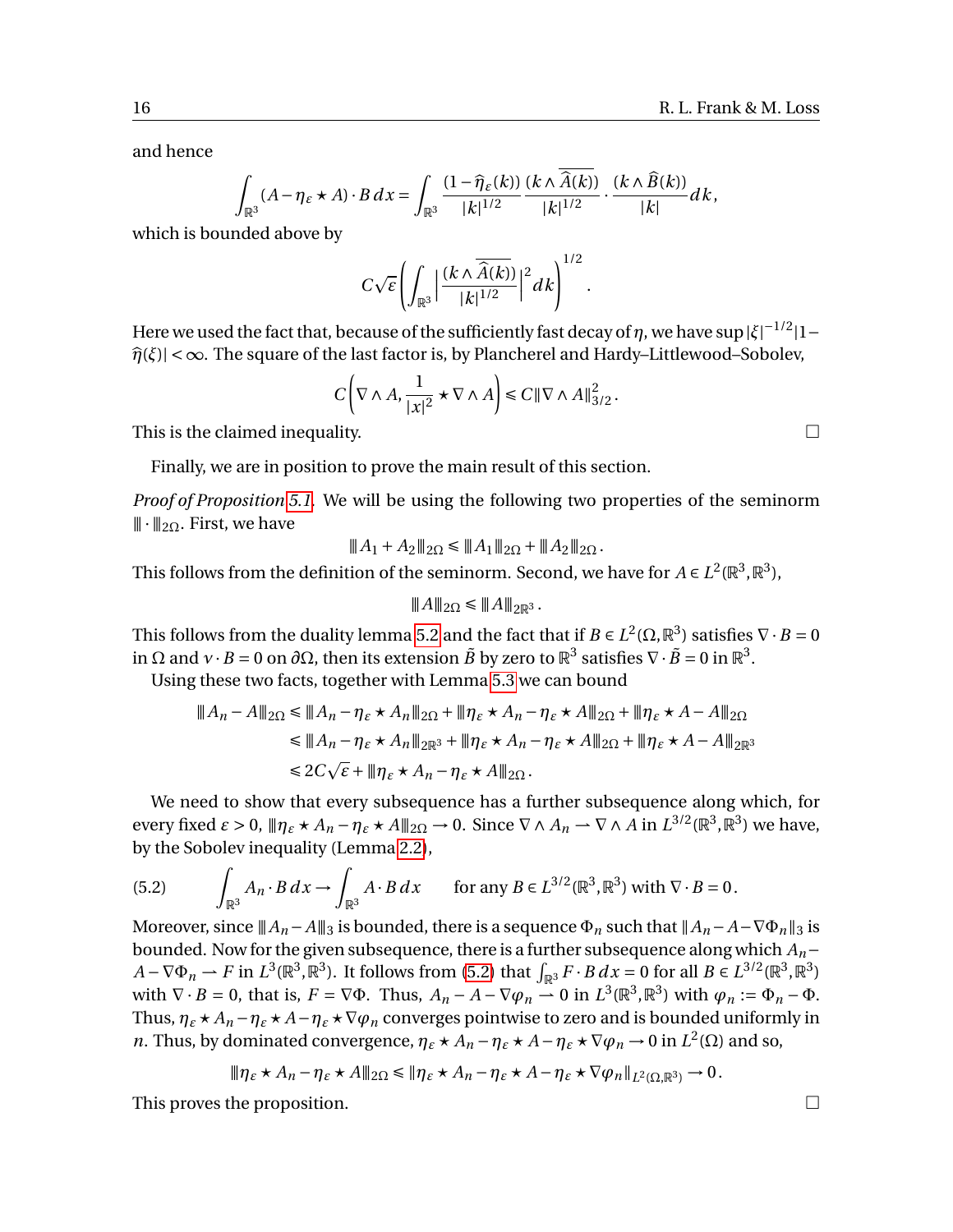# 6. NONZERO WEAK LIMIT

Our goal in the section is to show that a minimizing sequence has a nonzero weak limit up to symmetries. In the language of concentration compactness, we exclude 'vanishing'.

6.1. **An improved inequality.** Our goal in this section is to prove the following proposition, involving the seminorm  $\|\cdot\|_3$  from [\(1.6\)](#page-2-2).

<span id="page-16-0"></span>**Proposition 6.1.** *For any*  $A \in \mathcal{Y}$ ,

$$
|\!|\!| A |\!|\!|_{3} \lesssim |\!|\!| \nabla \wedge A|\!|\!|_{3/2}^{1/2} \Biggl( \sup_{t>0} t \, |\!|\!| e^{t\Delta} \nabla \wedge A|\!|\!|_{L^{\infty}(\mathbb{R}^3,\mathbb{R}^3)} \Biggr)^{1/2}.
$$

Note that, since  $e^{t\Delta}$  is convolution with a function whose  $L^3$  norm is proportional to  $t^{-1}$ , one has, by Hölder,

$$
\sup_{t>0} t \, \|e^{t\Delta} \nabla \wedge A\|_{L^{\infty}(\mathbb{R}^3, \mathbb{R}^3)} \lesssim \|\nabla \wedge A\|_{3/2} \, .
$$

In this sense the inequality 'improves' upon the Sobolev inequality in Lemma [2.2.](#page-6-0)

*Proof.* We set *B* :=  $\nabla \wedge A$  and define  $\varphi$  as in the proof of Lemma [2.1.](#page-5-0) Then  $A - \nabla \varphi = \tilde{A}$  is given by [\(2.1\)](#page-6-2). In this formula, we write

$$
\frac{1}{4\pi} \frac{x-y}{|x-y|^3} = -\frac{1}{4\pi} \nabla_x \frac{1}{|x-y|} = -\int_0^\infty dt \, (4\pi t)^{-3/2} \nabla_x e^{-(x-y)^2/4t},
$$

where we used  $(-\Delta)^{-1} = \int_0^\infty dt \, e^{t\Delta}$ . Thus, with a parameter *T* to be determined,

$$
A(x) - \nabla \varphi(x) = I_{<} (x) + I_{>} (x),
$$

where

$$
I_{<}(x) := -\int_{0}^{T} dt \, (4\pi t)^{-3/2} \int_{\mathbb{R}^{3}} dy \, B(y) \wedge \nabla_{x} e^{-(x-y)^{2}/4t},
$$
\n
$$
I_{>}(x) := -\int_{T}^{\infty} dt \, (4\pi t)^{-3/2} \int_{\mathbb{R}^{3}} dy \, B(y) \wedge \nabla_{x} e^{-(x-y)^{2}/4t}.
$$

Clearly,

$$
|I_{<}(x)| \leq \int_0^T dt \, (4\pi t)^{-3/2} \int_{\mathbb{R}^3} dy \, |B(y)| |\nabla_x e^{-(x-y)^2/4t}|
$$

$$
= \int_0^T dt \, t^{-2} \int_{\mathbb{R}^3} dy \, |B(y)| k((x-y)/\sqrt{t})
$$

with

$$
k(z) := (4\pi)^{-3/2} (|z|/2) e^{-z^2/4}.
$$

Let  $\tilde{k}$  be the monotone hull of  $k$ , that is,

$$
\tilde{k}(z) := \begin{cases}\n(4\pi)^{-3/2} (1/\sqrt{2}) e^{-1/2} & \text{if } |z| < \sqrt{2}, \\
(4\pi)^{-3/2} (|z|/2) e^{-z^2/4} & \text{if } |z| \ge \sqrt{2}.\n\end{cases}
$$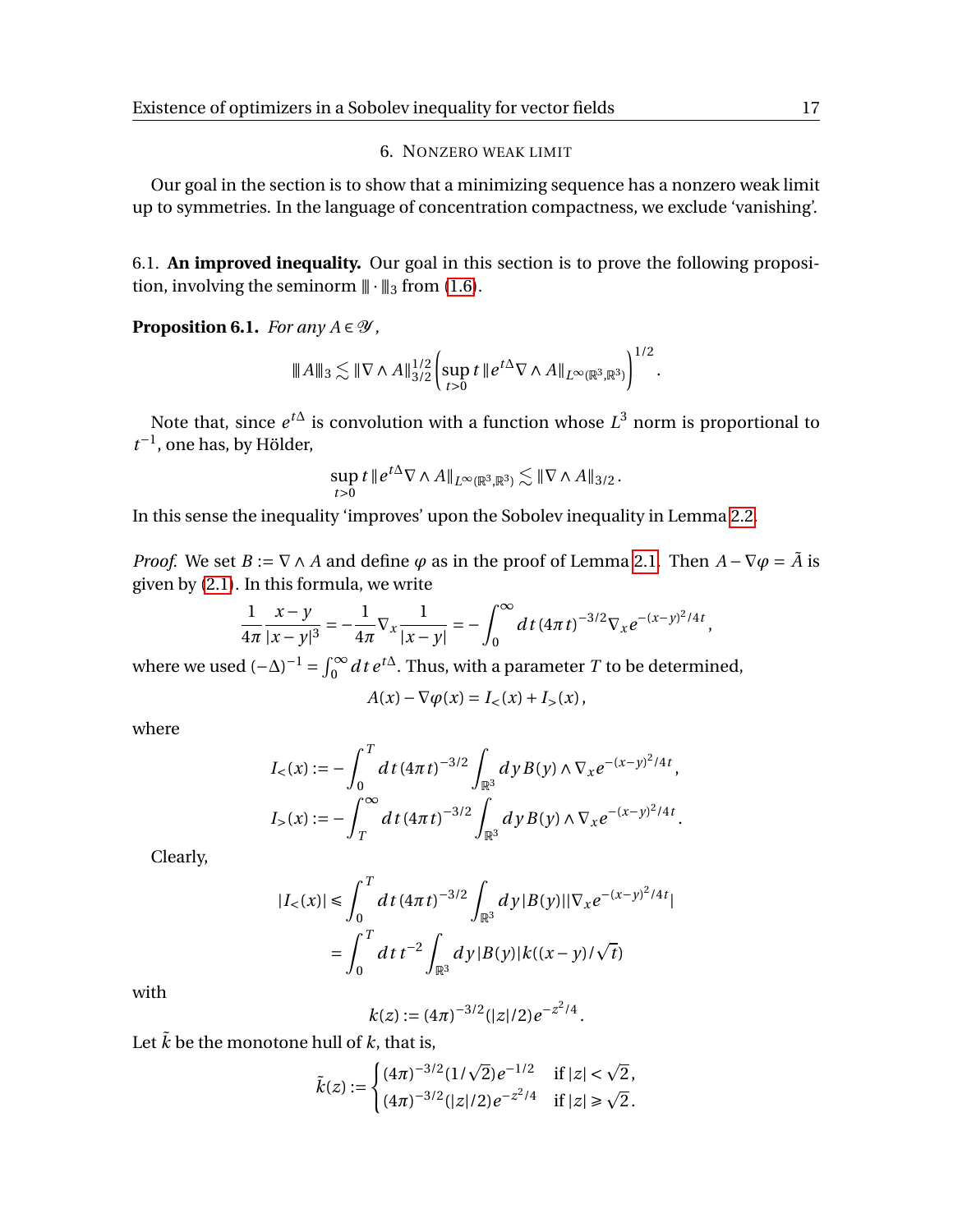Then, by the layer cake formula and the fact that the superlevel sets of  $\tilde{k}$  are balls,

$$
\int_{\mathbb{R}^3} t^{-3/2} k((x-y)/\sqrt{t}) |B(y)| dy \le \int_{\mathbb{R}^3} t^{-3/2} \tilde{k}((x-y)/\sqrt{t}) |B(y)| dy
$$
  
\n
$$
= \int_0^\infty dx \, t^{-3/2} \int_{\mathbb{R}^3} \mathbb{1}_{\{\tilde{k} > \kappa\}} ((x-y)/\sqrt{t}) |B(y)| dy
$$
  
\n
$$
\le \int_0^\infty dx \, |\{\tilde{k} > \kappa\}| B^*(x)
$$
  
\n
$$
= \|\tilde{k}\|_{L^1(\mathbb{R}^3)} B^*(x)
$$

with the maximal function

$$
B^*(x) := \sup_{r>0} \frac{3}{4\pi r^3} \int_{\{|x-y| < r\}} |B(y)| \, dy.
$$

Thus,

$$
|I_{<}(x)| \leq \|\tilde{k}\|_1 B^*(x) \int_0^T dt \, t^{-1/2} = 2\|\tilde{k}\|_{L^1(\mathbb{R}^3)} B^*(x) T^{1/2}.
$$

On the other hand, to estimate *I*<sub>></sub> we use the semigroup property  $e^{t\Delta} = e^{t\Delta/2} e^{t\Delta/2}$  to write

$$
(4\pi t)^{-3/2} \int_{\mathbb{R}^3} dy B(y) \wedge \nabla_x e^{-(x-y)^2/4t} = (2\pi t)^{-3/2} \int_{\mathbb{R}^3} dy \, (e^{t\Delta/2} B)(y) \wedge \nabla_x e^{-(x-y)^2/2t}.
$$

Thus,

$$
|I_{>}(x)| \leq \int_{T}^{\infty} dt (2\pi t)^{-3/2} \int_{\mathbb{R}^{3}} dy |(e^{t\Delta/2}B)(y)||\nabla_{x}e^{-(x-y)^{2}/2t}|
$$
  
= 
$$
\int_{T}^{\infty} dt \int_{\mathbb{R}^{3}} dy |(e^{t\Delta/2}B)(y)|(t/2)^{-2}k((x-y)/\sqrt{t/2}).
$$

Now

$$
\int_{\mathbb{R}^3} |(e^{t\Delta/2}B)(y)|(t/2)^{-2}k((x-y)/\sqrt{t/2}) dy \leq \|e^{t\Delta/2}B\|_{\infty} (t/2)^{-1/2} \|k\|_{L^1(\mathbb{R}^3)}
$$
  

$$
\leq M(t/2)^{-3/2} \|k\|_1
$$

with  $M := \sup_{t>0} t \|e^{t\Delta}B\|_{\infty}$ . Thus,

$$
|I_{>}(x)| \leq \int_{T}^{\infty} dt M(t/2)^{-3/2} ||k||_{L^{1}(\mathbb{R}^{3})} = M ||k||_{L^{1}(\mathbb{R}^{3})} 4(T/2)^{-1/2}.
$$

To summarize, we have shown that

$$
|A(x)-\nabla\varphi(x)|\leq 2\|\tilde{k}\|_{L^1(\mathbb{R}^3)}B^*(x)T^{1/2}+M\|k\|_{L^1(\mathbb{R}^3)}4(T/2)^{-1/2}.
$$

Optimizing in *T* , we get

$$
|A(x)-\nabla \varphi(x)| \leq 2^{11/4}\|\tilde{k}\|_{L^1(\mathbb{R}^3)}^{1/2}\|k\|_{L^1(\mathbb{R}^3)}^{1/2}M^{1/2}B^*(x)^{1/2}
$$

.

We raise this inequality to the third power and use the fact that the maximal function is a bounded operator on  $L^{3/2}(\mathbb{R}^3)$ . This proves the claimed inequality.  $\hfill \Box$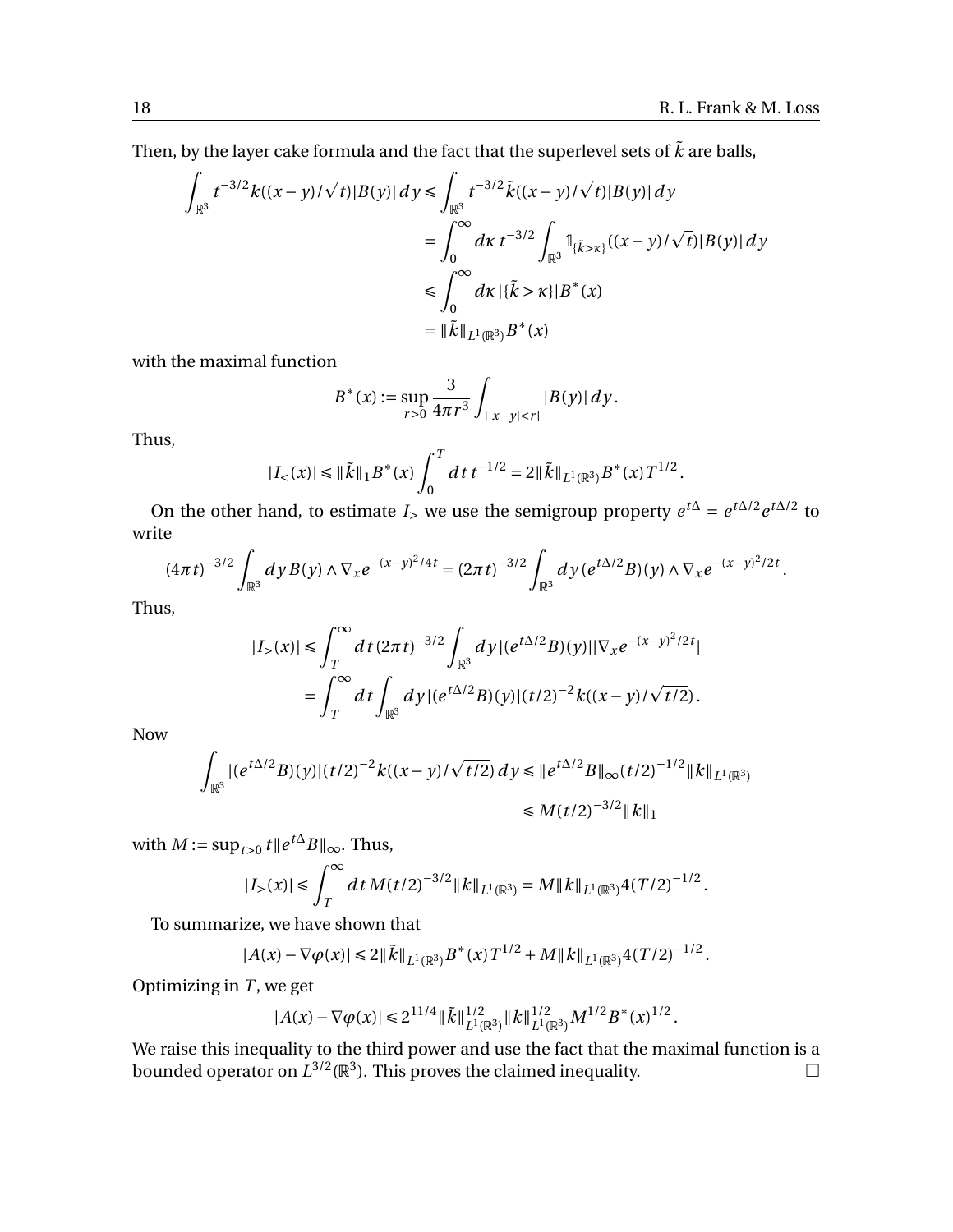**Remark 6.2.** *The analogue of Proposition [6.1](#page-16-0) for the Sobolev inequality for spinor fields mentioned in the introduction is*

¶1/2

<span id="page-18-2"></span>
$$
(6.1) \t\t\t\t\t\|\psi\|_{3} \lesssim \|\sigma \cdot (-i\nabla)\psi\|_{3/2}^{1/2} \left(\sup_{t>0} t \|e^{t\Delta}\sigma \cdot (-i\nabla)\psi\|_{\infty}\right)^{1/2}, \t\t\t\t\t\psi \in \dot{W}^{1,3/2}(\mathbb{R}^{3}, \mathbb{C}^{2}).
$$

*This is proved in exactly the same way as Proposition [6.1.](#page-16-0)*

6.2. **Nonzero weak limit up to symmetries.** In this subsection we use the improved inequality in Proposition [6.1](#page-16-0) to show that, up to translations and dilations, one can extract from every minimizing sequence for *S* a subsequence which has a nontrivial weak limit.

<span id="page-18-1"></span>**Proposition 6.3.** *Let*  $(A_n) \subset \mathcal{Y}$  *be a sequence with* 

$$
||A_n||_3 = 1
$$
 and  $||\nabla \wedge A_n||_{3/2} \lesssim 1$ .

*Then there are*  $\lambda_n \in (0,\infty)$  *and*  $a_n \in \mathbb{R}^3$  *such that a subsequence of* 

$$
\lambda_n^2(\nabla \wedge A_n)(\lambda_n(x-a_n))
$$

*converges weakly in*  $L^{3/2}(\mathbb{R}^3, \mathbb{R}^3)$  *to some*  $\tilde{B} \neq 0$ *.* 

*Proof.* We write  $B_n := \nabla \wedge A_n$ . Applying the improved inequality from Proposition [6.1,](#page-16-0) we infer that

$$
\varepsilon := \liminf_{n \to \infty} \sup_{t > 0} t \, \| e^{t\Delta} B_n \|_{L^{\infty}(\mathbb{R}^3, \mathbb{R}^3)} > 0.
$$

Thus, for all sufficiently large *n* there are  $t_n > 0$  and  $x_n \in \mathbb{R}^3$  such that

$$
t_n|(e^{t_n\Delta}B_n)(x_n)| \geq \varepsilon/2,
$$

that is,

(6.2) 
$$
\left| \int_{\mathbb{R}^3} (4\pi)^{-3/2} e^{-x^2/4} \tilde{B}_n(x) dx \right| \geq \varepsilon/2
$$

for

<span id="page-18-0"></span>
$$
\tilde{B}_n(x) := t_n B_n(\sqrt{t_n}x + x_n).
$$

Since  $\|\tilde{B}_n\|_{3/2} = \|B_n\|_{3/2} = 1$ , weak compactness implies that a subsequence of  $(\tilde{B}_n)$  converges weakly in  $L^{3/2}(\mathbb{R}^3, \mathbb{R}^3)$  to some  $\overline{B}$ . Since  $e^{-x^2/4} \in L^3(\mathbb{R}^3)$ , it follows from [\(6.2\)](#page-18-0) that  $\tilde{B} \neq 0$ , as claimed.

### 7. APPLYING EKELAND'S VARIATIONAL PRINCIPLE

In the previous section, in order to get a nonzero weak limit along a subsequence, we only used limsup<sub>*n*→∞</sub> ( $\|\nabla \wedge A_n\|_{3/2}/\|A_n\|_3$ ) > 0. We did *not* use the fact that  $A_n$  is minimizing for [\(1.7\)](#page-2-1). Our goal in this and the next section is to upgrade the weak convergence to strong convergence, and we do this by using  $\lim_{n\to\infty} (\|\nabla \wedge A_n\|_{3/2}/\|A_n\|_3) = S^{2/3}$  with  $S$ from [\(1.7\)](#page-2-1).

More specifically, in this section we show that the minimizing sequence can be slightly altered to satisfy a version of the Euler–Lagrange equation with a small inhomogeneity. This will be achieved through Ekeland's variational principle. In the next section, we will study this approximated Euler–Lagrange equation in more detail.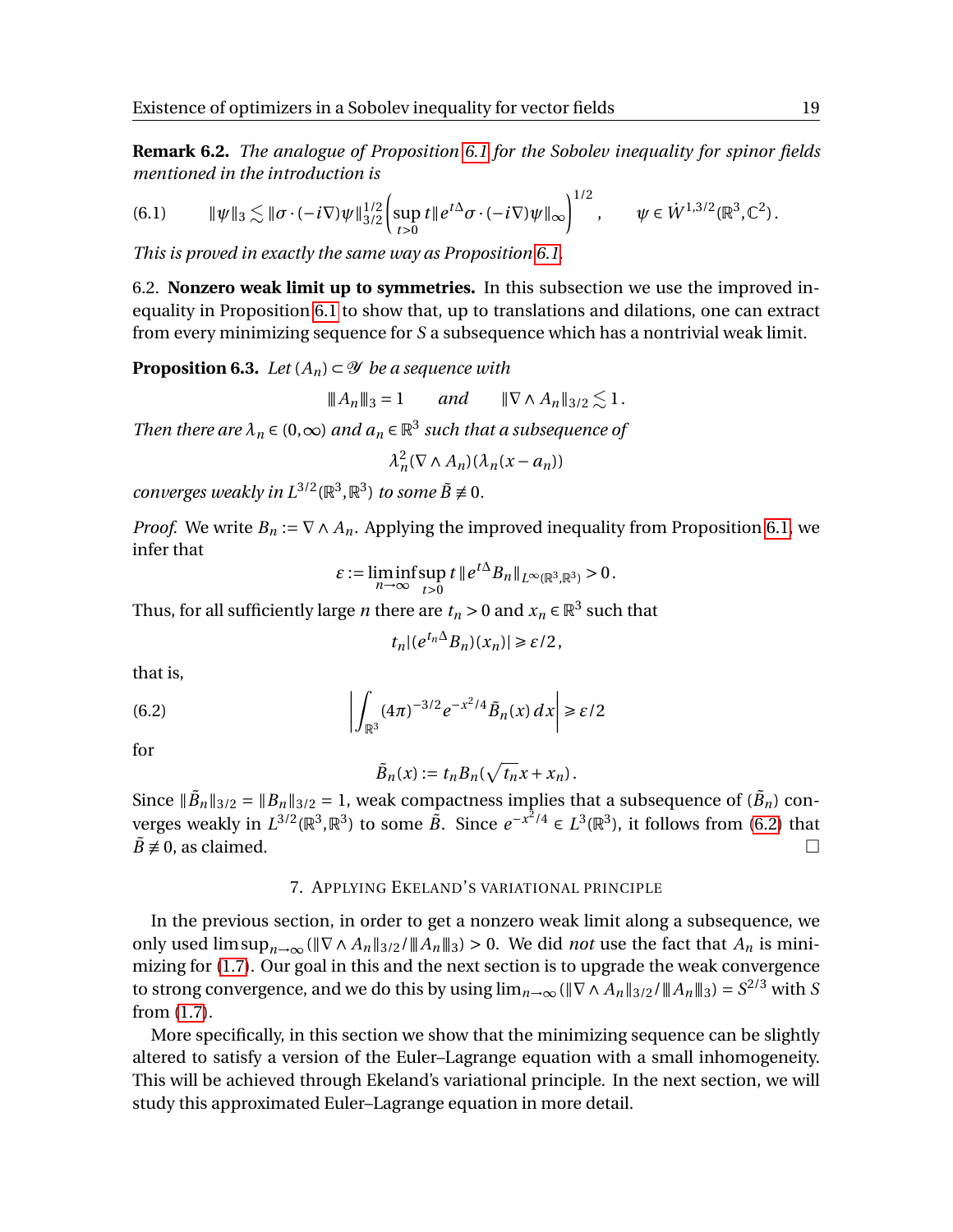<span id="page-19-0"></span>**Proposition 7.1.** *Let*  $(A_n) \subset \mathcal{Y}$  *be a minimizing sequence for S with*  $||A_n||_3 = 1$ *. Then there is a sequence*  $(A)$  $\mathcal{Y}_n$ )  $\subset \mathcal{Y}$  *with*  $\nabla \cdot (|A|)$  $n|A|$  $n'$ <sub>n</sub> $) = 0$  *and*  $||A'_p$  $\binom{n}{n}$   $\parallel$ <sub>3</sub> = 1 *for all n* such that

$$
\nabla \wedge A'_n - \nabla \wedge A_n \to 0 \quad in \, L^{3/2}(\mathbb{R}^3, \mathbb{R}^3)
$$

*and*

$$
\nabla \wedge \left( |\nabla \wedge A'_n|^{-1/2} \nabla \wedge A'_n \right) - S |A'_n| A'_n = \nabla \wedge r_n \qquad with \ r_n \to 0 \ in \ L^3(\mathbb{R}^3, \mathbb{R}^3).
$$

Our goal in this section will be to prove this proposition.

7.1. **Differentiability of the seminorm.** The following result implies that  $A \mapsto \|A\|_3^3$  $\frac{3}{3}$  is Fréchet differentiable and gives a formula for its derivative.

<span id="page-19-1"></span>**Lemma 7.2.** *Let A* ∈ *L*<sup>3</sup>( $\mathbb{R}^3$ ,  $\mathbb{R}^3$ ) *with*  $\nabla \cdot (|A|A) = 0$ *. Then for all*  $F \in L^3(\mathbb{R}^3, \mathbb{R}^3)$ *,* 

$$
\left|\|A+F\|_3^3 - \|A\|_3^3 - 3\int_{\mathbb{R}^3} |A| A \cdot F \, dx\right| \lesssim \|A\|_3^{3/2} \|F\|_3^{3/2} + \|F\|_3^3.
$$

*Proof.* Note that according to Lemma [2.3,](#page-6-1) the assumption on *A* implies  $||A||_3 = ||A||_3$ . Moreover, since the claimed inequality is invariant under adding a gradient to *F*, we may also assume that  $\|F\|_3 = \|F\|_3$ . We have

$$
||A + F||_3^3 \le ||A + F||_3^3 \le ||A||_3^3 + 3\int_{\mathbb{R}^3} |A|A \cdot F \, dx + \text{const} \left( ||A||_3 ||F||_3^2 + ||F||_3^3 \right).
$$

Since the remainder on the right side is bounded by a constant times  $||A||_{3}^{3/2}$  $\frac{3}{2}$ || $F$ || $\frac{3}{2}$ <sup>2</sup> + || $F$ || $\frac{3}{3}$ კ<br>ვ, this proves one of the two claimed inequalities. For the converse inequality, we choose  $\varphi$ such that  $||A + F||_3 = ||A + F - \nabla \varphi||_3$  and bound

$$
||A + F||_3^3 \ge ||A - \nabla \varphi||_3^3 + 3 \int_{\mathbb{R}^3} |A - \nabla \varphi|(A - \nabla \varphi) \cdot F \, dx
$$

$$
- \text{const} \left( ||A - \nabla \varphi||_3 ||F||_3^2 + ||F||_3^3 \right).
$$

To bound the right side, we use  $\|A - \nabla \varphi\|_3^3 \ge \|A\|_3^3 = \|A\|_3^3$  $_3^3$  and

$$
\int_{\mathbb{R}^3} |A - \nabla \varphi|(A - \nabla \varphi) \cdot F \, dx \ge \int_{\mathbb{R}^3} |A| A \cdot F \, dx - 2 \|\nabla \varphi\|_3 \|A\|_3 \|F\|_3 - \|\nabla \varphi\|_3^2 \|F\|_3.
$$

In this way we arrive at

$$
||A + F||_3^3 \ge ||A||_3^3 + 3 \int_{\mathbb{R}^3} |A| A \cdot F dx
$$
  
- const  $(||A||_3 ||F||_3^2 + ||F||_3^3 + ||\nabla \varphi||_3 ||A||_3 ||F||_3 + ||\nabla \varphi||_3^2 ||F||_3)$ 

and it remains to bound  $\|\nabla \varphi\|_3$ . We note that

$$
\nabla \cdot (|A + F - \nabla \varphi|(A + F - \nabla \varphi)) = 0 \quad \text{and} \quad \nabla \cdot (|A|A) = 0.
$$

Using the  $\mathbb{R}^3$ -version of Lemma [3.3](#page-9-2) corresponding to  $\varepsilon = 0$  (which can be proved by the same argument and is, in fact, much simpler since for  $\varepsilon = 0$  Theorem [4.1](#page-11-0) is not needed) we obtain

$$
\|\nabla\varphi\|_3^2 \lesssim \|F\|_3 (\|A+F\|_3 + \|A\|_3).
$$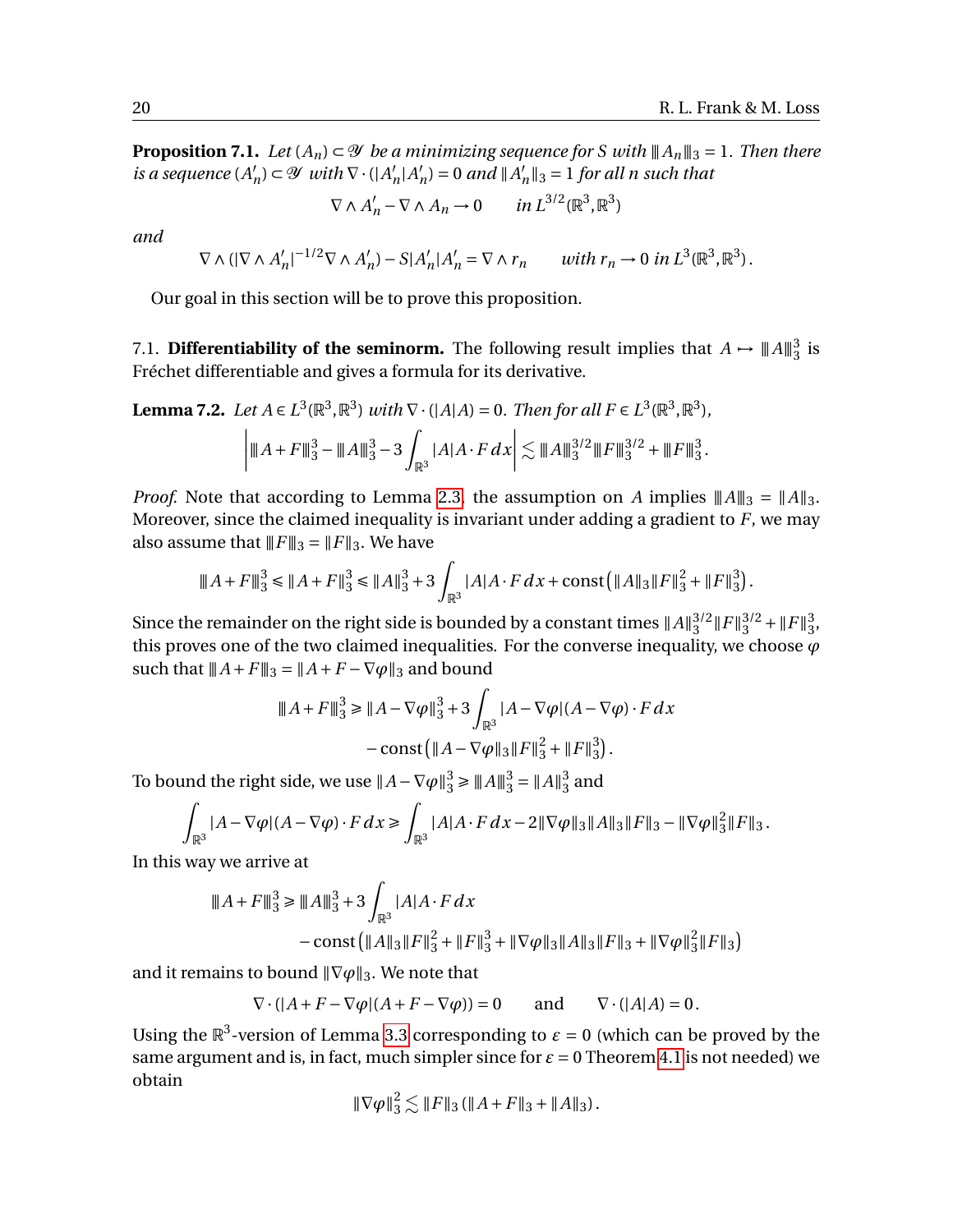Inserting this into the above bound, we obtain the lower bound

$$
||A + F||_3^3 \ge ||A||_3^3 + 3\int_{\mathbb{R}^3} |A|A \cdot F dx - \text{const} (||A||_3^{3/2} ||F||_3^{3/2} + ||F||_3^3),
$$

which concludes the proof.  $\Box$ 

<span id="page-20-0"></span>7.2. **Applying Ekland's variational principle.** In order to prove Proposition [7.1](#page-19-0) we apply Ekeland's variational principle in the following setting. We recall that  $\mathscr Y$  and  $\mathscr M$  were defined in [\(1.5\)](#page-2-3) and [\(2.2\)](#page-6-3), respectively, and we set

$$
X:=\mathcal{Y}\,/\,\mathcal{M}
$$

endowed with the norm  $\|\nabla \wedge A\|_{3/2}$ . Using standard properties of weak derivatives it is easy to see that this is, indeed, a norm and that *X* endowed with this norm is complete. We claim that the dual space of *X* is

(7.1) 
$$
X^* = \{ \nabla \wedge B : B \in L^3(\mathbb{R}^3, \mathbb{R}^3) \}
$$

with norm

<span id="page-20-4"></span>
$$
\|\nabla\wedge B\|_{X^*}=\inf_{\varphi\in \dot{W}^{1,3}(\mathbb{R}^3)}\|B-\nabla\varphi\|_3,
$$

in the sense that every functional  $\Phi \in X^*$  is of the form

$$
\Phi([A]) = \int_{\mathbb{R}^3} B \cdot (\nabla \wedge A) \, dx \qquad \text{for } [A] \in X,
$$

and conversely, any functional of this form defines an element of *X* ∗ . This can again be shown by standard arguments.

From Ekeland's variational principle we will deduce the following lemma, which is the core of the proof of Proposition [7.1.](#page-19-0)

<span id="page-20-1"></span>**Lemma 7.3.** *Let*  $A \in \mathcal{Y}$  *with*  $||A||_3 = 1$ *. Then for any*  $\delta > 0$  *there are*  $A' \in \mathcal{Y}$  *and*  $\lambda \in \mathbb{R}$  *such that*

$$
\nabla \cdot (|A'|A') = 0, \qquad \|A'\|_3 = \|A'\|_3 = 1,
$$
  

$$
\|\nabla \wedge A'\|_{3/2} \le \|\nabla \wedge A\|_{3/2}, \qquad \|\nabla \wedge (A'-A)\|_{3/2} \le \delta,
$$

*and*

$$
\|\nabla \wedge (|\nabla \wedge A'|^{-1/2} \nabla \wedge A') - \lambda |A'|A' \|_{X^*} \leq 3 (\|\nabla \wedge A\|_{3/2}^{3/2} - S) \delta^{-1}.
$$

*Proof of Proposition* [7.1](#page-19-0) *given Lemma* [7.3.](#page-20-1) We apply Lemma [7.3](#page-20-1) to  $A = A_n$  with the choice  $\delta^2 = \varepsilon_n := \|\nabla \wedge A_n\|_{3/2}^{3/2} - S$ . We obtain sequences  $(A'_n)$  $\mathcal{A}'_n$ ) ⊂  $\mathcal Y$  and  $(\lambda_n)$  ⊂  $\mathbb R$  such that

<span id="page-20-3"></span><span id="page-20-2"></span>
$$
\nabla \cdot (|A'_n|A'_n) = 0, \qquad ||A'_n||_3 = 1,
$$

(7.2) 
$$
\|\nabla \wedge (A'_n - A_n)\|_{3/2} \leq \sqrt{\varepsilon_n}
$$

and

(7.3) 
$$
\|\nabla \wedge (|\nabla \wedge A'_n|^{-1/2} \nabla \wedge A'_n) - \lambda_n |A'_n| A'_n\|_{X^*} \leq 3\sqrt{\varepsilon_n}.
$$

Since  $(A_n)$  is minimizing, we have  $\varepsilon_n \to 0$  and therefore, by [\(7.2\)](#page-20-2),  $\nabla \wedge (A'_n - A_n) \to 0$  in  $L^{3/2}$ , as claimed.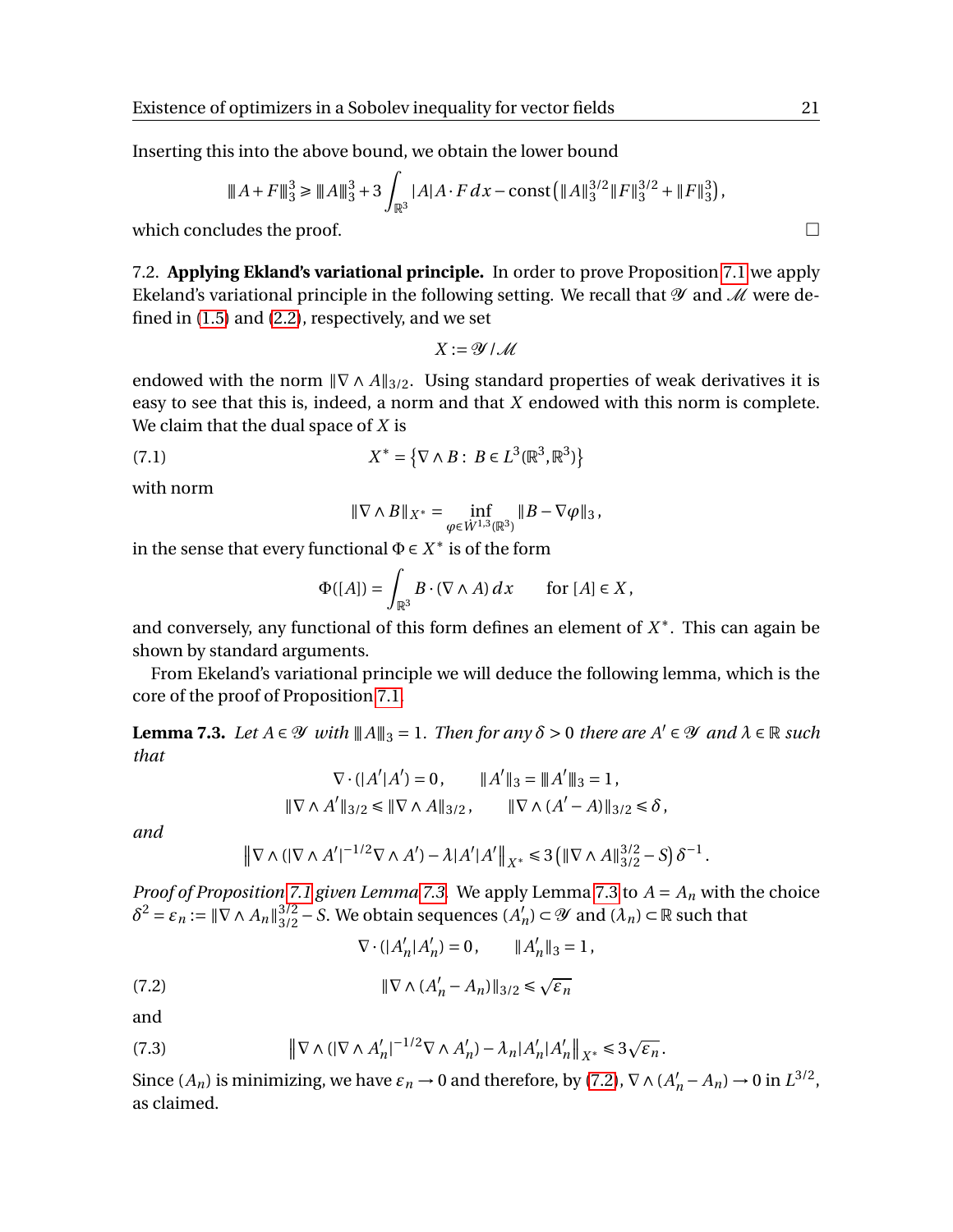Let us show that in the almost-Euler–Lagrange equation [\(7.3\)](#page-20-3), we can replace  $\lambda_n$  by *S*. Indeed, since  $([A]$  $n'$ <sub>n</sub>]) is bounded in *X* by [\(7.2\)](#page-20-2), when testing [\(7.3\)](#page-20-3) against [*A*<sup> $\prime$ </sup>  $n'$  we obtain

(7.4) 
$$
\int_{\mathbb{R}^3} |\nabla \wedge A'_n|^{3/2} dx - \lambda_n \to 0.
$$

Here we also used  $||A|$  $n'_n \|_3 = 1$ . According to [\(7.2\)](#page-20-2) and the minimizing property of  $A_n$  we have  $\int_{\mathbb{R}^3} |\nabla \wedge A'_h|$  $\int_{1}^{7}$ <sup>3/2</sup> *dx* → *S*. Therefore [\(7.4\)](#page-21-0) implies  $\lambda_n \to S$  and

<span id="page-21-0"></span>
$$
\begin{aligned} \left\| \nabla \wedge \left( |\nabla \wedge A'_n|^{-1/2} \nabla \wedge A'_n \right) - S |A'_n |A'_n \right\|_{X^*} \\ \leq \left\| \nabla \wedge \left( |\nabla \wedge A'_n|^{-1/2} \nabla \wedge A'_n \right) - \lambda_n |A'_n |A'_n \right\|_{X^*} + |\lambda_n - S| \| |A'_n |A'_n \|_{X^*} \to 0 \,. \end{aligned}
$$

Here we used the fact that  $|A\rangle$  $n|A|$  $n'_n$  is uniformly bounded in  $X^*$ . Indeed, the Sobolev in-equality in Lemma [2.2](#page-6-0) implies by duality that  $(L^3/\mathcal{M})^* \subset X^*$  continuously and so,

$$
\||A'_n|A'_n\|_{X^*}\lesssim \||A'_n|A'_n\|_{(L^3/\mathcal{M})^*}\leq \||A'_n|A_n\|_{3/2}=\|A'_n\|_3^2=1\,.
$$

To complete the proof, we recall the characterization of  $X^*$  in  $(7.1)$ , which implies that there is an  $r_n \in L^3(\mathbb{R}^3, \mathbb{R}^3)$  such that

$$
\nabla\wedge(|\nabla\wedge A_n'|^{-1/2}\nabla\wedge A_n')-S|A_n'|A_n'=\nabla\wedge r_n\,.
$$

After subtracting a gradient, we can assume that  $\nabla \cdot (|\mathbf{r}_n|\mathbf{r}_n) = 0$  and then

$$
||r_n||_3 = ||\nabla \wedge (|\nabla \wedge A'_n|^{-1/2} \nabla \wedge A'_n) - S|A'_n|A'_n||_{X^*} \to 0.
$$

This completes the proof of the proposition.  $\Box$ 

It remains to prove Lemma [7.3.](#page-20-1) This is almost an immediate consequence of [\[9,](#page-28-7) Theorem 3.1], except that it is not obvious to us that the functional  $A \rightarrow \|A\|_3$  is *continuously* Fréchet differentiable. Its Fréchet differentiability is a consequence of Lemma [7.2.](#page-19-1) While it might be possible to show the continuity of its Fréchet derivative, we think it is easier to redo in our setting the reduction of [\[9,](#page-28-7) Theorem 3.1] to [\[9,](#page-28-7) Theorem 1.1]. The observation is that because of the homogeneity of  $A \rightarrow ||A||_3$ , one does not need its continuous Fréchet differentiability. In fact, only its Gateaux differentiability suffices. Our proof also shows that the same method works in the case of *complex* Banach spaces. This substantiates our claim in the introduction that the same method works for the Sobolev inequality for spinor fields.

*Proof of Lemma* [7.3.](#page-20-1) We consider the metric space  $Z := \{[A] \in X : ||A||_3 = 1\}$  with the metric induced by the norm in *X*. As a consequence of the Sobolev inequality in Lemma [2.2,](#page-6-0) *Z* is a closed subset of *X* and therefore complete. In *Z* we consider the functional  $F([A]) :=$  $\|\nabla \wedge A\|_{3/2}$ , which is well-defined and continuous. Now given *A* ∈ *Y* with  $\|A\|_3 = 1$  and  $\delta$  > 0, we deduce from [\[9,](#page-28-7) Theorem 1.1] that there is an  $[A'] \in Z$  such that

<span id="page-21-1"></span>
$$
\|\nabla \wedge A'\|_{3/2} \le \|\nabla \wedge A\|_{3/2}, \qquad \|\nabla \wedge (A' - A)\|_{3/2} \le \delta,
$$

and such that for any  $[A'] \neq [A''] \in Z$ ,

(7.5) 
$$
\|\nabla \wedge A''\|_{3/2}^{3/2} > \|\nabla \wedge A'\|_{3/2}^{3/2} - \frac{\varepsilon}{\delta} \|\nabla \wedge (A'' - A')\|_{3/2}
$$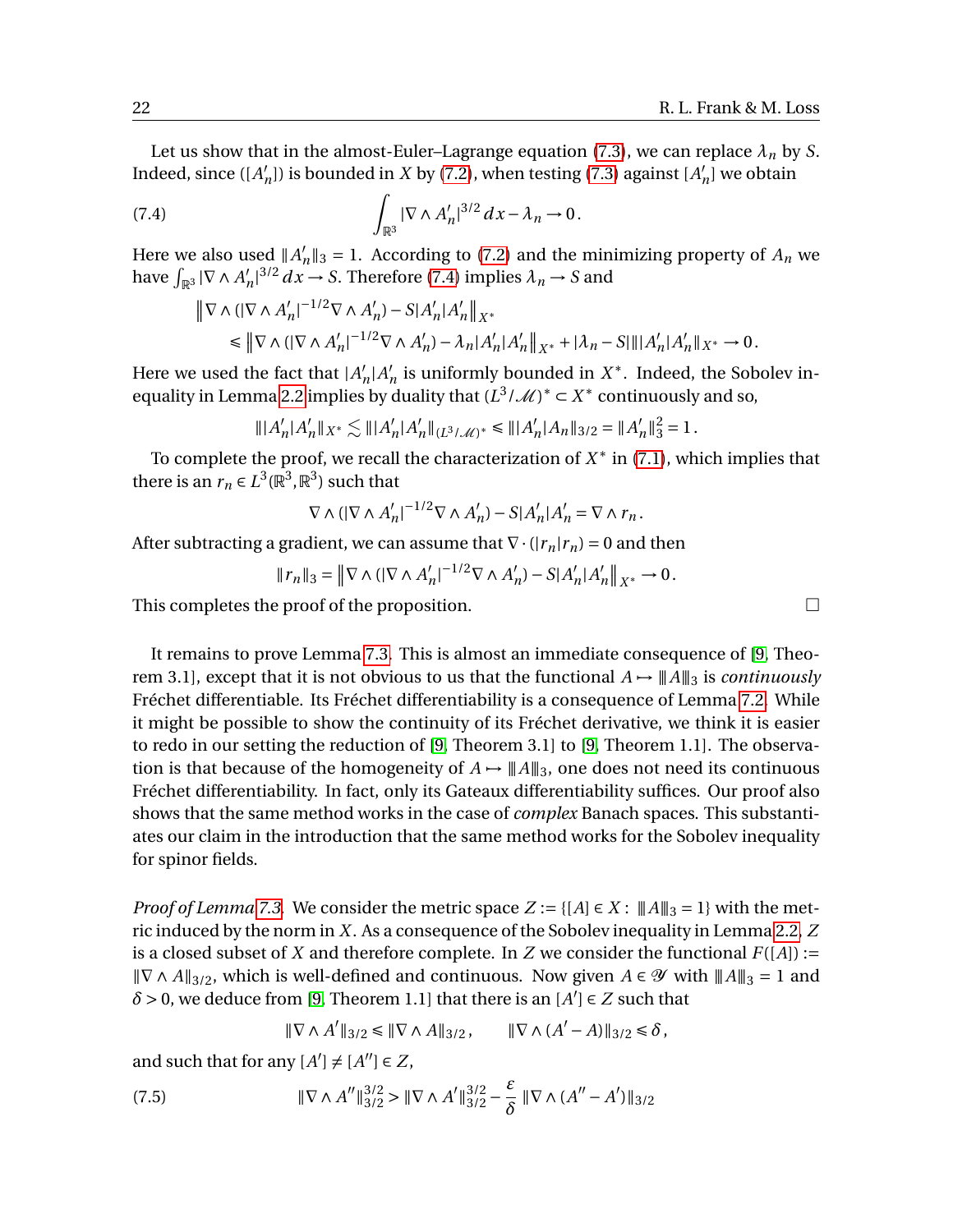with  $\varepsilon := ||\nabla \wedge A||_{3/2}^{3/2} - S$ . According to Lemma [2.3](#page-6-1) we can fix the gauge of *A'* such that  $\nabla \cdot (|A'|A') = 0$  and then  $||A'||_3 = 1$ .

It remains to prove the last inequality in the statement of the lemma. Let  $F \in \mathcal{Y}$  with

(7.6) 
$$
\int_{\mathbb{R}^3} |A'| A' \cdot F \, dx = 0.
$$

We apply [\(7.5\)](#page-21-1) with  $A'' = (A' + tF)/||A' + tF||_3$ , where  $t \ge 0$  is such that  $||A' + tF||_3 \ne 0$ . We conclude that

$$
\frac{\|\nabla\wedge(A'+tF)\|_{3/2}^{3/2}}{\|A'+tF\|_3^{3/2}}\geq \|\nabla\wedge A'\|_{3/2}^{3/2}-\frac{\varepsilon}{\delta}\frac{t}{\|A'+tF\|_3}\left\|\nabla\wedge\left(F-\frac{\|A'+tF\|_3-1}{t}A'\right)\right\|_{3/2}.
$$

Now we use the Gateau differentiability of  $\|\cdot\|_{3/2}$  and  $\|\cdot\|_3$ . Note that Lemma [7.2](#page-19-1) and [\(7.6\)](#page-22-0) imply that

<span id="page-22-2"></span><span id="page-22-0"></span>
$$
|||A' + tF|||_3 = 1 + o(t).
$$

Thus, we obtain

(7.7) 
$$
\frac{3}{2}\int_{\mathbb{R}^3} |\nabla \wedge A'|^{-1/2} (\nabla \wedge A') \cdot (\nabla \wedge F) dx \geq -\frac{\varepsilon}{\delta} \|\nabla \wedge F\|_{3/2}.
$$

By a simple abstract result (see Lemma [7.4](#page-22-1) below), from the fact that for any  $F \in \mathcal{Y}$ , [\(7.6\)](#page-22-0) implies [\(7.7\)](#page-22-2), we deduce the existence of a  $\lambda \in \mathbb{R}$  such that the last inequality in the statement of Lemma [7.3](#page-20-1) holds.

The following lemma holds for normed spaces over K, where either  $K = \mathbb{R}$  or  $K = \mathbb{C}$ . In the real case it is a special case of [\[9,](#page-28-7) Lemma 3.3]. If one were to apply our techniques to the case of spinor fields, one would need the complex case.

<span id="page-22-1"></span>**Lemma 7.4.** *Let X be a normed space and let F, G*  $\in$  *X*<sup>\*</sup> *and*  $\rho$  > 0 *such that for any*  $x \in X$ *with*  $\langle G, x \rangle = 0$  *one has*  $\text{Re}\langle F, x \rangle \ge -\rho ||x||$ *. Then there is a*  $\lambda \in \mathbb{K}$  *such that* 

$$
||F - \lambda G|| \le \rho.
$$

*Proof.* By applying the assumption to *x* times a constant of absolute value one, we see that  $|\langle F, x \rangle| \le \rho ||x||$  for all  $x \in X$  with  $\langle G, x \rangle = 0$ . Thus,  $||F||_{\text{ker }G} || \le \rho$ . By Hahn–Banach, there is an  $\tilde{F} \in X^*$  such that  $\tilde{F}|_{\text{ker }G} = F|_{\text{ker }G}$  and  $\|\tilde{F}\| = \|F|_{\text{ker }G}\|$ . In particular,  $\|\tilde{F}\| \le \rho$ . By construction, ker  $G \subset \text{ker}(\tilde{F} - F)$ . Thus, by a well-known algebraic lemma [\[4,](#page-28-8) Lemma 3.2], there is a  $\lambda \in \mathbb{K}$  such that  $\tilde{F} - F = \lambda G$ . Thus,  $||F - \lambda G|| = ||\tilde{F}|| \leq \rho$ , as claimed.

# <span id="page-22-4"></span><span id="page-22-3"></span>8. STUDY OF THE APPROXIMATE EULER–LAGRANGE EQUATION

In this section we study solutions  $A'_i$  $n'$  to the equations

$$
(8.1) \qquad \nabla \wedge (|\nabla \wedge A'_n|^{-1/2} (\nabla \wedge A'_n)) - S|A'_n|A'_n = \nabla \wedge r_n \qquad \text{with } r_n \to 0 \text{ in } L^3(\mathbb{R}^3, \mathbb{R}^3)
$$

satisfying

(8.2) 
$$
\nabla \wedge A'_{n} \rightharpoonup B \quad \text{in } L^{3/2}(\mathbb{R}^{3}, \mathbb{R}^{3}).
$$

The constant *S* is defined in [\(1.7\)](#page-2-1). The functions  $A'$  $n'$  are not necessarily those constructed in Proposition [7.1,](#page-19-0) although this is the application that we have in mind. Note that [\(8.1\)](#page-22-3)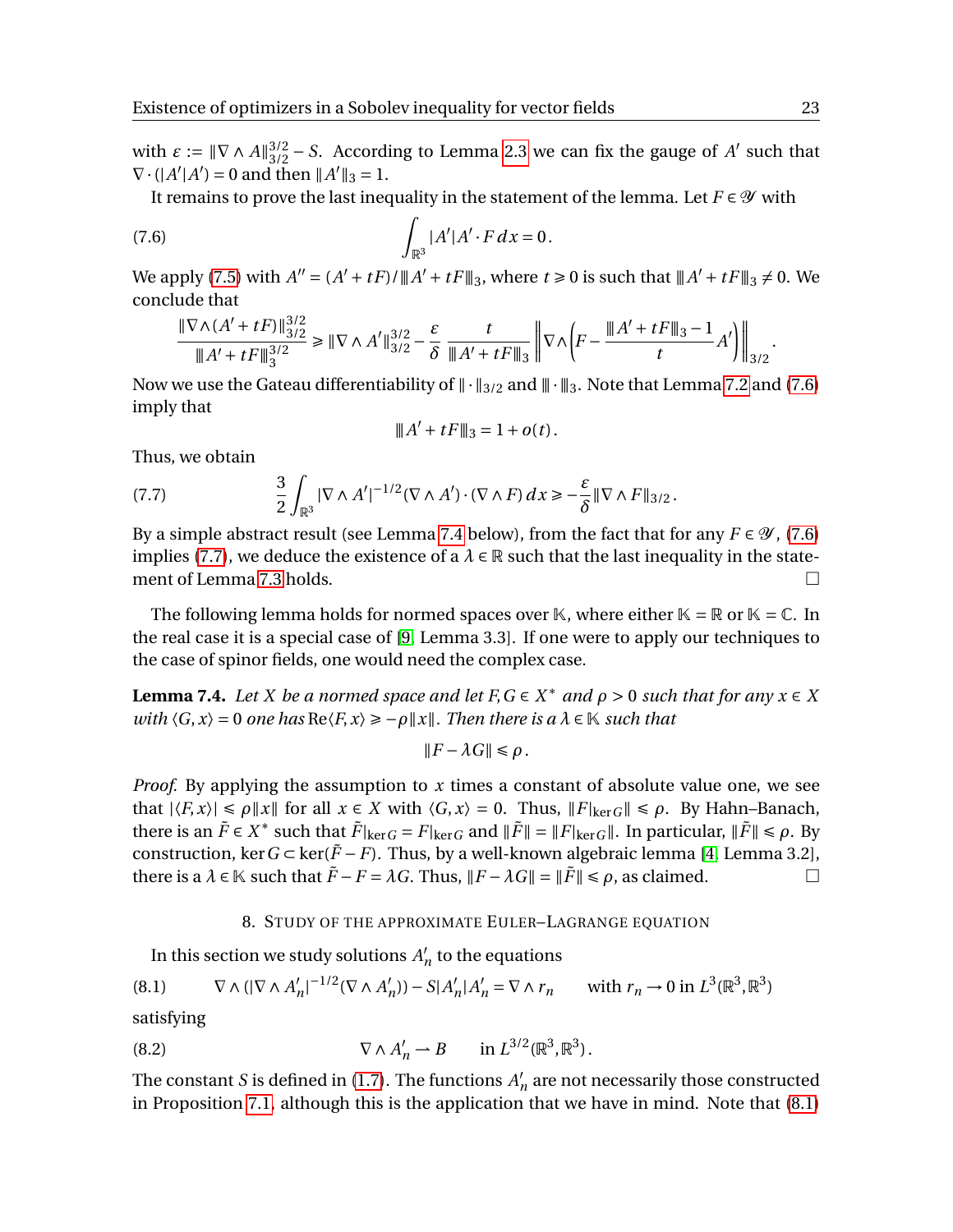and [\(8.2\)](#page-22-4) imply

<span id="page-23-0"></span> $(8.3)$   $||A$  $\overline{1}$  $n'$ <sup>1</sup><sub>3</sub>  $\lesssim$  1.

Indeed, [\(8.1\)](#page-22-3) implies  $\nabla \cdot (|A|)$  $n | A'_i$  $n'_n$ ) = 0 and therefore, by Lemma [2.3,](#page-6-1)  $||A'_n||$  $\binom{n}{n}$   $\parallel$  3 =  $\parallel$   $A'_n \parallel$  3. The boundedness of  $(\nabla \wedge A)$  $L_n$ ) in  $L^{3/2}$ , which follows from [\(8.2\)](#page-22-4), and Lemma [2.2](#page-6-0) give [\(8.3\)](#page-23-0).

Our goal in the two subsections of this section is to prove two lemmas concerning the derivative and the nonderivative terms, respectively, on the left side of [\(8.1\)](#page-22-3).

8.1. **The truncation argument.** We will prove the following convergence result.

<span id="page-23-1"></span>**Lemma 8.1.** In the situation [\(8.1\)](#page-22-3), [\(8.2\)](#page-22-4), we have  $\nabla \wedge A'_n \to B$  in  $L^p_{loc}(\mathbb{R}^3, \mathbb{R}^3)$  for any  $p < 3/2$ .

This lemma is in the spirit of convergence theorems for quasilinear equations due to Boccardo and Murat [\[3\]](#page-28-9) and, in the case of systems, Dal Maso and Murat [\[8\]](#page-28-10). While our equation does not satisfy the assumptions in [\[8\]](#page-28-10), after choosing an appropriate gauge we can follow their argument rather closely.

*Proof.* We prove that every subsequence has a further subsequence along which we have convergence in  $L_{\text{loc}}^p(\mathbb{R}^3, \mathbb{R}^3)$  for any  $p < 3/2$ . This clearly implies the lemma.

We abbreviate  $B_n := \nabla \wedge A'_n$  $n'_n$ . We apply Lemma [2.1](#page-5-0) to  $A'_n$  $n'_n$  and obtain  $\tilde{A}_n$  such that  $\nabla \wedge \tilde{A}_n =$ *B*<sub>*n*</sub> and  $\nabla \cdot \tilde{A}_n = 0$ . Moreover, the bound in Lemma [2.1](#page-5-0) together with the  $L^{3/2}$ -boundedness of  $(B_n)$  resulting from [\(8.2\)](#page-22-4) implies that  $\tilde{A}_n$  is bounded in  $\dot{W}^{1,3/2}(\mathbb{R}^3,\mathbb{R}^3)$ . Thus, after passing to a subsequence, we have  $\tilde{A}_n \rightharpoonup \tilde{A}$  in  $\dot{W}^{1,3/2}(\mathbb{R}^3, \mathbb{R}^3)$ . The first consequence of this convergence is that  $B_n = \nabla \wedge \tilde{A}_n \to \nabla \wedge \tilde{A}$  in  $L^{3/2}(\mathbb{R}^3, \mathbb{R}^3)$  and therefore  $\nabla \wedge \tilde{A} = B$ . The second consequence is that by the Rellich–Kondrachov lemma,  $\tilde{A}_n \to \tilde{A}$  in  $L^q_{\text{loc}}(\mathbb{R}^3,\mathbb{R}^3)$  for any  $q < 3$ . Moreover, after passing to a further subsequence,  $\tilde{A}_n \rightarrow \tilde{A}$  almost everywhere.

Let  $\psi \in C^1(\mathbb{R}^3, \mathbb{R}^3)$  with  $\psi(y) = y$  for  $|y| \le 1$  and  $\psi(y) = 0$  for  $|y| \ge 2$ . For  $\delta > 0$  we set  $\psi_{\delta}(y) := \delta \psi(y/\delta)$ . Let  $\chi \in C_c^1(\mathbb{R}^3)$  and let  $(\delta_n) \subset (0,\infty)$  be a bounded sequence to be speci-fied later and multiply equation [\(8.1\)](#page-22-3) by  $\chi\psi_{\delta_n}(\tilde{A}_n - \tilde{A})$  to obtain

$$
\int_{\mathbb{R}^3} \chi \left( |B_n|^{-1/2} B_n - |B|^{-1/2} B \right) \cdot \left( \nabla \wedge \psi_{\delta_n} (\tilde{A}_n - \tilde{A}) \right) dx
$$
\n
$$
= - \int_{\mathbb{R}^3} |B_n|^{-1/2} B_n \cdot \left( \nabla \chi \wedge \psi_{\delta_n} (\tilde{A}_n - \tilde{A}) \right) dx - \int_{\mathbb{R}^3} \chi |B|^{-1/2} B \cdot \left( \nabla \wedge \psi_{\delta_n} (\tilde{A}_n - \tilde{A}) \right) dx
$$
\n
$$
+ S \int_{\mathbb{R}^3} \chi |A'_n| A'_n \cdot \psi_{\delta_n} (\tilde{A}_n - \tilde{A}) dx + \int_{\mathbb{R}^3} r_n \cdot \nabla \wedge \left( \chi \psi_{\delta_n} (\tilde{A}_n - \tilde{A}) \right) dx.
$$

It is not difficult to see that, independently of the choice of  $(\delta_n)$ ,  $\nabla \wedge \psi_{\delta_n}(\tilde{A}_n - \tilde{A}) \to 0$  in  $L^{3/2}(\mathbb{R}^3, \mathbb{R}^3)$ . This implies that the second term on the right side tends to zero as *n* → ∞. Moreover, since  $\nabla \wedge \psi_{\delta_n}(\tilde{A}_n - \tilde{A})$  is bounded in  $L^{3/2}(\mathbb{R}^3)$  and  $r_n$  tends to zero in  $L^3(\mathbb{R}^3, \mathbb{R}^3)$ ,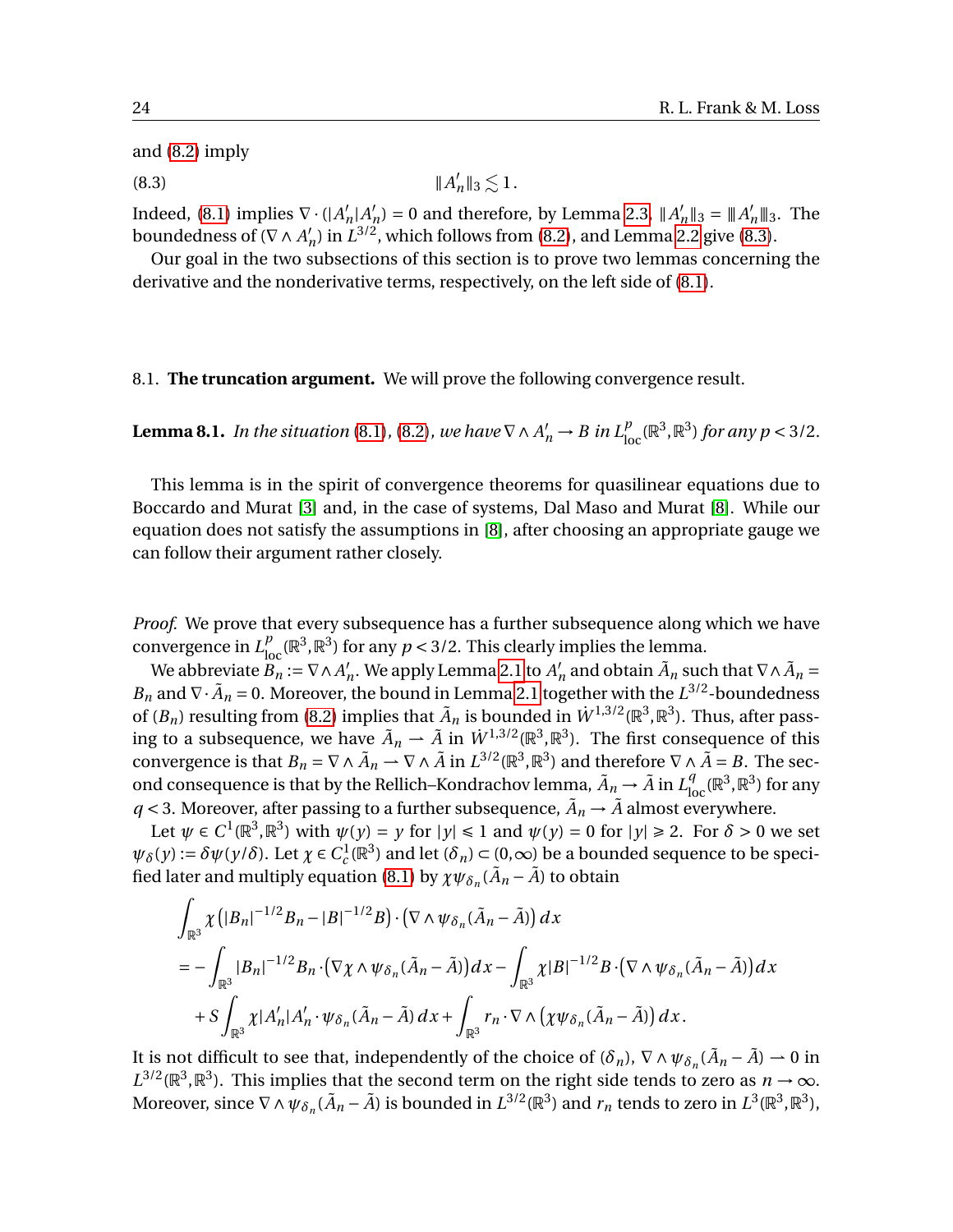the fourth term on the right side tends to zero as  $n \rightarrow \infty$ . Thus,

$$
\limsup_{n \to \infty} \int_{\mathbb{R}^3} \chi\left(|B_n|^{-1/2} B_n - |B|^{-1/2} B\right) \cdot \left(\nabla \wedge \psi_{\delta_n}(\tilde{A}_n - \tilde{A})\right) dx
$$
\n
$$
\leq \limsup_{n \to \infty} \left(\|B_n\|_{3/2}^{1/2} \|\nabla \chi\|_{3/2} \|\psi_{\delta_n}(\tilde{A}_n - \tilde{A})\|_{\infty} + S \|A'_n\|_{3}^{2} \|\chi\|_{3} \|\psi_{\delta_n}(\tilde{A}_n - \tilde{A})\|_{\infty}\right)
$$
\n
$$
\leq \left(\Gamma \|\nabla \chi\|_{3/2} + S \Gamma' \|\chi\|_{3}\right) M \limsup \delta_n
$$

<span id="page-24-1"></span>(8.4) 
$$
\leq (\Gamma \|\nabla \chi\|_{3/2} + S\Gamma' \|\chi\|_3) M \limsup_{n \to \infty} \delta_n
$$

with  $M := \sup |\psi|$ ,  $\Gamma := \limsup_{n \to \infty} \|B_n\|_{3/2}^{1/2}$  and  $\Gamma' := \limsup_{n \to \infty} \|A'_n\|_{3/2}^{1/2}$  $n \, \|_3^2$  $_3^2$ . Note that Γ and Γ' are finite by  $(8.2)$  and  $(8.3)$ . We bound

<span id="page-24-0"></span>(8.5)  

$$
\int_{\mathbb{R}^3} \chi \left( |B_n|^{-1/2} B_n - |B|^{-1/2} B \right) \cdot \left( \nabla \wedge \psi_{\delta_n} (\tilde{A}_n - \tilde{A}) \right) dx
$$

$$
\geq \int_{\{ |\tilde{A}_n - \tilde{A}| \leq \delta_n \}} \chi e_n dx - \|\chi\|_{\infty} M' \int_{\{ \delta_n < |\tilde{A}_n - \tilde{A}| \leq 2\delta_n \}} h_n dx
$$

with  $M' := \sup |\nabla \otimes \psi|$  and

$$
e_n := (|B_n|^{-1/2}B_n - |B|^{-1/2}B) \cdot (B_n - B),
$$
  
\n
$$
h_n := (|B_n|^{1/2} + |B|^{1/2}) |\nabla \otimes (\tilde{A}_n - \tilde{A})|.
$$

Here we used  $|\nabla \wedge F| \le |\nabla \otimes F|$  and  $|\nabla \otimes \psi(G)| \le M' |\nabla \otimes G|$ .

By Lemma [2.1,](#page-5-0) with *C* denoting the implicit constant in the first bound there,

$$
\int_{\mathbb{R}^3} h_n \, dx \le \| |B_n|^{1/2} + |B|^{1/2} \|_3 \| \nabla \otimes (\tilde{A}_n - \tilde{A}) \|_{3/2}
$$
  

$$
\le C \left( \| B_n \|_{3/2}^{1/2} + \| B \|_{3/2}^{1/2} \right) \left( \| B_n \|_{3/2} + \| B \|_{3/2} \right),
$$

so  $\limsup_{n\to\infty} \|h_n\|_1 \leq 4C\Gamma^3$  and, in particular,  $h_n$  is bounded in  $L^1$ .

We fix two parameters  $0 < \varepsilon < \varepsilon'$  and choose the sequence  $(\delta_n)$  depending on those parameters as follows. We have

$$
\int_{\varepsilon}^{\varepsilon'} \int_{\{\delta < |\tilde{A}_n - \tilde{A}| \le 2\delta\}} h_n \, dx \, \frac{d\delta}{\delta} \le \int_{\mathbb{R}^3} h_n \int_{|\tilde{A}_n(x) - \tilde{A}(x)|/2}^{|\tilde{A}_n(x) - \tilde{A}(x)|} \frac{d\delta}{\delta} \, dx = (\ln 2) \, \|h_n\|_1
$$

and

$$
\int_{\varepsilon}^{\varepsilon'} \frac{d\delta}{\delta} = \ln \frac{\varepsilon'}{\varepsilon}.
$$

Thus, for each *n* there is a  $\delta_n \in [\varepsilon, \varepsilon']$  such that

$$
\int_{\{\delta_n<|\tilde{A}_n-\tilde{A}|\leq 2\delta_n\}} h_n\,dx\leq \frac{(\ln 2)\|h_n\|_1}{\ln(\varepsilon'/\varepsilon)}.
$$

From now on, we work with this choice of  $\delta_n$ .

<span id="page-24-2"></span>It is elementary to see that

$$
(8.6) \qquad \left( |v|^{-1/2}v - |w|^{-1/2}w \right) \cdot (v - w) \ge (|v|^2 + |w|^2)^{-1/4}|v - w|^2 \qquad \text{for all } v, w \in \mathbb{R}^3,
$$

and therefore

(8.7) 
$$
e_n \geq (|B_n|^2 + |B|^2)^{-1/4} |B_n - B|^2 \geq 0.
$$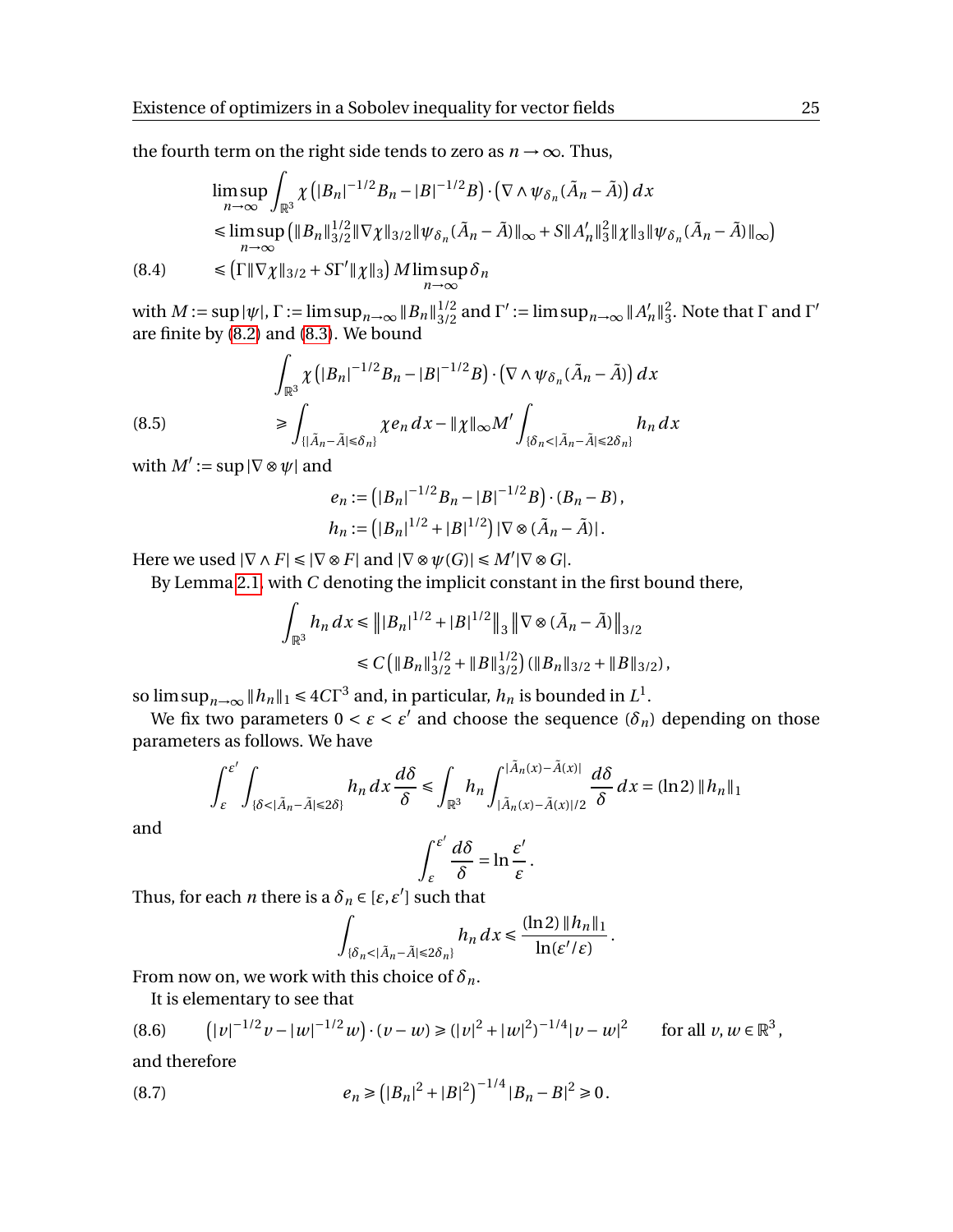Assuming, in addition, that  $\chi \ge 0$ , we can bound, using the choice of  $\delta_n$  and [\(8.5\)](#page-24-0),

$$
\int_{\{\vert \tilde{A}_n - \tilde{A} \vert \leq \varepsilon\}} \chi e_n \, dx \leq \int_{\{\vert \tilde{A}_n - \tilde{A} \vert \leq \delta_n\}} \chi e_n \, dx
$$
\n
$$
\leq \int_{\mathbb{R}^3} \chi \left( \vert B_n \vert^{-1/2} B_n - \vert B \vert^{-1/2} B \right) \cdot \left( \nabla \wedge \psi_{\delta_n} (\tilde{A}_n - \tilde{A}) \right) dx
$$
\n
$$
+ \frac{(\ln 2) \Vert \chi \Vert_{\infty} M' \Vert h_n \Vert_1}{\ln (\varepsilon'/\varepsilon)}.
$$

Thus, in view of [\(8.4\)](#page-24-1),

$$
\limsup_{n \to \infty} \int_{\{\|\tilde{A}_n - \tilde{A}\| \leq \varepsilon\}} \chi e_n \, dx \leq \left( \Gamma \|\nabla \chi\|_{3/2} + S\Gamma' \|\chi\|_3 \right) M \limsup_{n \to \infty} \delta_n
$$

$$
+ \frac{(\ln 2) \|\chi\|_{\infty} M' \limsup_{n \to \infty} \|\tilde{h}_n\|_1}{\ln(\varepsilon'/\varepsilon)}
$$

$$
\leq \left( \Gamma \|\nabla \chi\|_{3/2} + S\Gamma' \|\chi\|_3 \right) M \varepsilon' + \frac{4 C \Gamma^3 (\ln 2) \|\chi\|_{\infty} M'}{\ln(\varepsilon'/\varepsilon)}.
$$

Now let  $0 < \theta < 1$  and bound

$$
\int_{\mathbb{R}^3} \chi e_n^\theta\,dx \le \|\chi\|_1^{1-\theta}\left(\int_{\{|\tilde A_n-\tilde A|\le \varepsilon\}} \chi e_n\,dx\right)^\theta+\|\chi\|_\infty^\theta\left(\int_{\mathbb{R}^3} e_n\,dx\right)^\theta\left(\int_{\{|\tilde A_n-\tilde A|> \varepsilon\}} \chi\,dx\right)^{1-\theta}.
$$

Since  $e_n$  is bounded in  $L^1(\mathbb{R}^3)$  and since  $\tilde{A}_n \to \tilde{A}$  almost everywhere, dominated convergence implies that

$$
\limsup_{n\to\infty}\int_{\mathbb{R}^3}\chi e_n^{\theta}dx\leq \|\chi\|_1^{1-\theta}\limsup_{n\to\infty}\left(\int_{\{|\tilde{A}_n-\tilde{A}|\leq \varepsilon\}}\chi e_n dx\right)^{\theta}.
$$

Inserting the bound on the limsup on the right side, we obtain

$$
\limsup_{n\to\infty}\int_{\mathbb{R}^3}\chi e_n^{\theta}dx\leq \|\chi\|_1^{1-\theta}\left(\left(\Gamma\|\nabla\chi\|_{3/2}+S\Gamma'\|\chi\|_3\right)M\varepsilon'+\frac{4C\Gamma^3(\ln 2)\|\chi\|_{\infty}M'}{\ln(\varepsilon'/\varepsilon)}\right)^{\theta}.
$$

Letting first  $\varepsilon \to 0$  and then  $\varepsilon' \to 0$ , we find

$$
\lim_{n\to\infty}\int_{\mathbb{R}^3}\chi e_n^{\theta}\,dx=0,
$$

and therefore  $e_n^{\theta} \to 0$  in  $L_{loc}^1(\mathbb{R}^3)$ . According to the following lemma, this implies  $B_n \to B$  in  $L_{\text{loc}}^p(\mathbb{R}^3, \mathbb{R}^3)$  for any  $p < 3/2$ . This completes the proof.

**Lemma 8.2.** Let E be a set of finite measure and let  $(F_n) \subset L^{3/2}(E,\mathbb{R}^3)$  be bounded. Assume *that for some*  $F \in L^{3/2}(E, \mathbb{R}^3)$  *and some*  $\theta > 0$ *, one has* 

$$
((|F_n|^{-1/2}F_n-|F|^{-1/2}F)\cdot (F_n-F))^{\theta}\to 0 \quad in \, L^1(E).
$$

*Then*  $F_n \to F$  *in*  $L^p(E)$  *for any*  $1 \leq p < 3/2$ *.* 

*Proof.* We show that any subsequence has a further subsequence along which  $F_n \to F$  in  $L^p(E)$  for any  $p < 3/2$ . This clearly implies the lemma.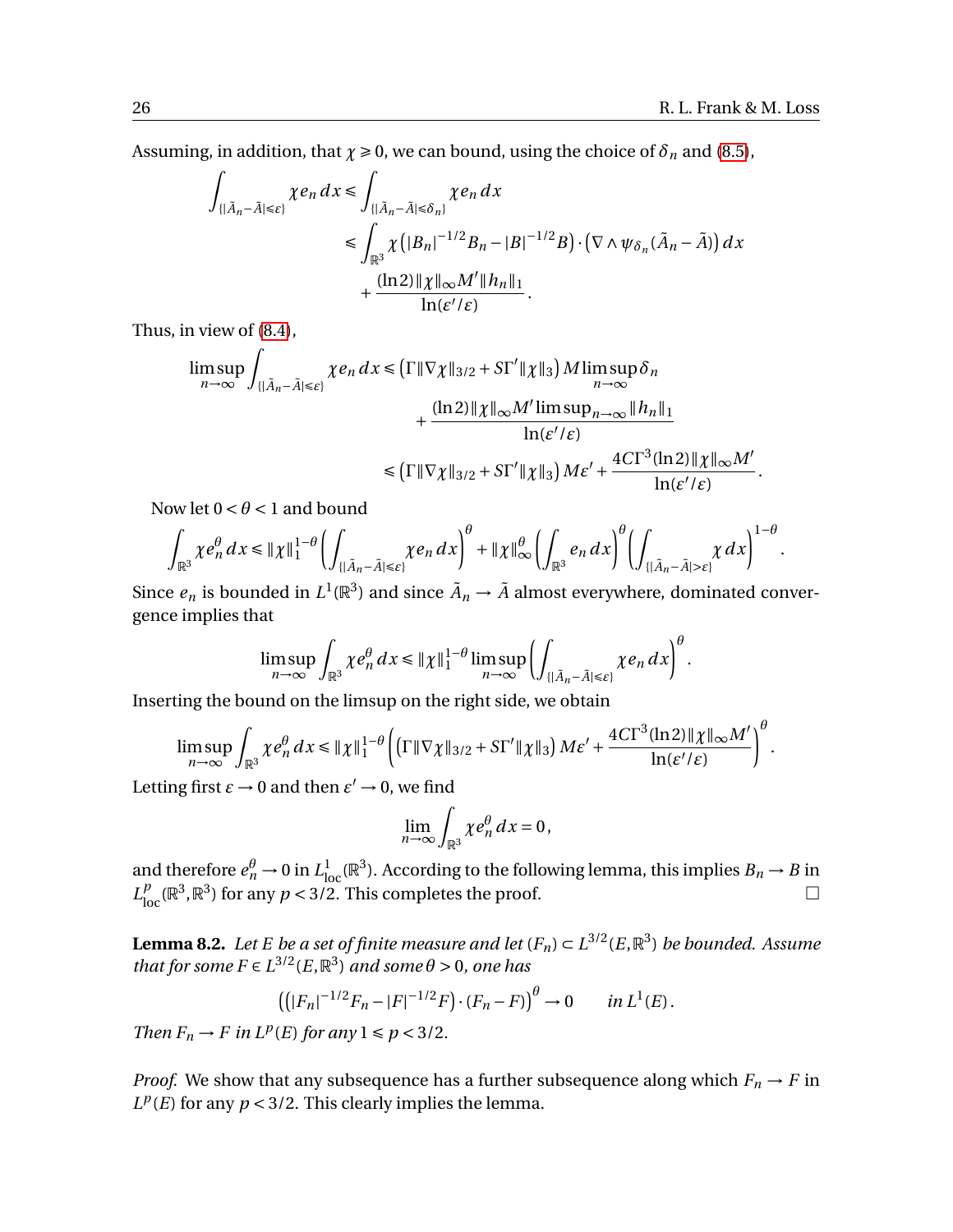The assumption implies that, given a subsequence, there is a further subsequence along which one has  $(|F_n|^{-1/2}F_n - |F|^{-1/2}F) \cdot (F_n - F) \to 0$  almost everywhere in *E*. By [\(8.6\)](#page-24-2), this implies  $F_n \to F$  almost everywhere on *E*. By Vitali's convergence theorem, this, together with the boundedness of  $(F_n)$  in  $L^{3/2}$ , implies the assertion.

Looking back at the proof of Lemma [8.1,](#page-23-1) one might wonder why we passed from  $A_I^{\dagger}$  $n \neq n$  $\tilde{A}_n$ . This was needed at two places. First, in the bound on  $\int \chi e_n^\theta\, dx$  we used the fact that  $\tilde{A}_n \to \tilde{A}$  almost everywhere and second, in the bound on  $\nabla \wedge \psi_{\delta_n}(\tilde{A}_n - \tilde{A})$ , we needed the full Jacobi matrix  $\nabla \otimes (\tilde{A}_n - \tilde{A})$  and not only  $\nabla \wedge (\tilde{A}_n - \tilde{A})$ . While we could get around the first item by appealing to Theorem [3.1,](#page-7-0) we do not know how perform the truncation in the second item in the gauge of Lemma [2.3.](#page-6-1)

8.2. **Application of the nonlinear Rellich–Kondrachov lemma.** In the previous subsection we have proved a convergence result about  $\nabla \wedge A'$  $n'_n$ . Independently of that, we will now prove a convergence result for  $A'_i$ *n* . This is where the nonlinear Rellich–Kondrachov lemma in Theorem [3.1](#page-7-0) enters.

<span id="page-26-0"></span>**Lemma 8.3.** *In the situation* [\(8.1\)](#page-22-3), [\(8.2\)](#page-22-4), *there is an A*<sup> $\prime$ </sup>  $\in \mathcal{Y}$  *with*  $\nabla \wedge A' = B$  *and*  $\nabla \cdot (\vert A' \vert A') = 0$ such that  $A'_n \rightharpoonup A'$  in  $L^3(\mathbb{R}^3, \mathbb{R}^3)$  and  $A'_n \rightharpoonup A'$  in  $L^q_{loc}(\mathbb{R}^3, \mathbb{R}^3)$  for any  $q < 3$ .

*Proof.* Let  $A' \in \mathcal{Y}$  with  $\nabla \wedge A' = B$  and  $\nabla \cdot (|A'|A') = 0$ . Such an  $A'$  exists, for define  $\tilde{A}$  by [\(2.1\)](#page-6-2), which belongs to  $L^3$  by Hardy–Littlewood–Sobolev, and then apply Lemma [2.3](#page-6-1) to pass from  $\tilde{A}$  to  $A'$  by changing the gauge.

Note that by [\(8.1\)](#page-22-3) we have  $\nabla \cdot (A_1)$  $n | A'_l$  $n'_n$ ) = 0. Therefore, by Theorem [3.1,](#page-7-0) we have that  $A'_n \to A'$  in  $L^q_{\text{loc}}(\mathbb{R}^3, \mathbb{R}^3)$  for any  $q < 3$ .

On the other hand, since  $(A'_i)$  $n'_n$ ) is bounded in  $L^3$  by [\(8.3\)](#page-23-0), a subsequence converges weakly in  $L^3$  to some *A*. Because of the  $L^q_{loc}$  convergence to *A* we conclude that  $A = A'$ . Applying this argument to a sub-subsequence of an arbitrary subsequence, we obtain the claimed weak convergence in  $L^3$  of the full sequence.

# <span id="page-26-3"></span>9. COMPLETION OF THE PROOF

We are now in position to prove our main result, Theorem [1.1.](#page-2-0) Let  $(A_n) \subset \mathcal{Y}$  be a minimizing sequence for *S* with  $||A_n||_3 = 1$ . By Proposition [6.3,](#page-18-1) after passing to a subsequence and after a translation and dilation, which we do not reflect in the notation, we have  $\nabla \wedge A_n \rightharpoonup B$  in  $L^{3/2}$  for some  $B \not\equiv 0$ . According to Proposition [7.1,](#page-19-0) there is a sequence  $(A'_{l})$  $\mathcal{O}_n$ )  $\subset \mathscr{Y}$  with  $\nabla \cdot (|A|)$  $n|A|$  $n'_n$ ) = 0 and  $||A'_n$  $n'_n$  ||<sub>3</sub> = 1 for all *n* such that

(9.1) 
$$
\nabla \wedge A'_n - \nabla \wedge A_n \to 0 \quad \text{in } L^{3/2}(\mathbb{R}^3, \mathbb{R}^3)
$$

and

<span id="page-26-2"></span>
$$
(9.2) \qquad \nabla \wedge (|\nabla \wedge A'_n|^{-1/2} \nabla \wedge A'_n) - S|A'_n|A'_n = \nabla \wedge r_n \qquad \text{with } r_n \to 0 \text{ in } L^3(\mathbb{R}^3, \mathbb{R}^3).
$$

It follows from Lemmas [8.1](#page-23-1) and [8.3](#page-26-0) that there is an  $A' \in \mathcal{Y}$  with  $\nabla \wedge A' = B$  and  $\nabla \cdot$  $(|A'|A') = 0$  such that  $A'_n \rightharpoonup A'$  in  $L^3(\mathbb{R}^3, \mathbb{R}^3)$  and such that for all  $F \in C_c^1(\mathbb{R}^3)$ ,

<span id="page-26-1"></span>(9.3) 
$$
\int_{\mathbb{R}^3} |A'_n| A'_n \cdot F dx \to \int_{\mathbb{R}^3} |A'| A' \cdot F dx
$$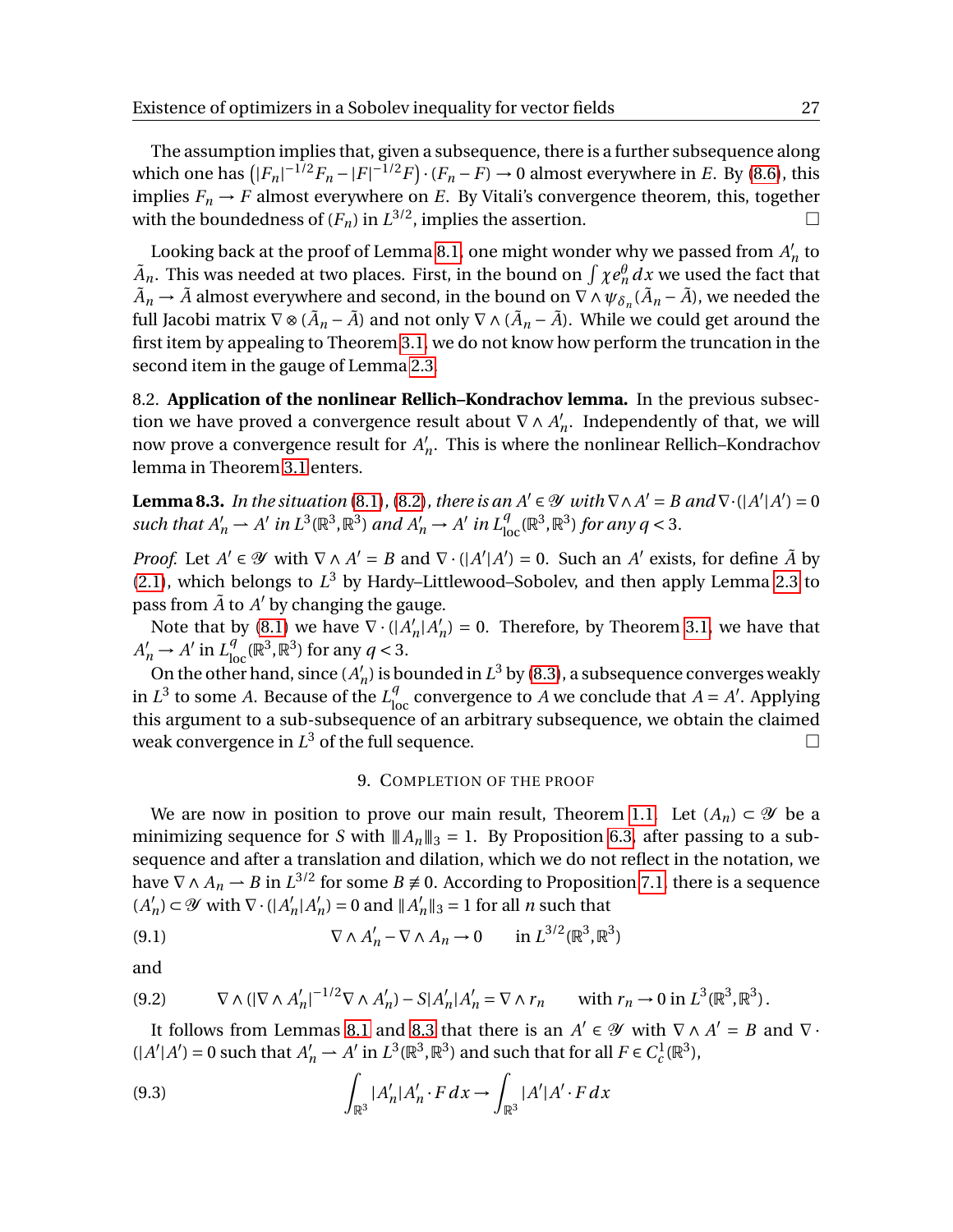and

<span id="page-27-0"></span>
$$
(9.4) \qquad \int_{\mathbb{R}^3} |\nabla \wedge A'_n|^{-1/2} (\nabla \wedge A'_n) \cdot (\nabla \wedge F) dx \to \int_{\mathbb{R}^3} |\nabla \wedge A'|^{-1/2} (\nabla \wedge A') \cdot (\nabla \wedge F) dx.
$$

Because of [\(9.3\)](#page-26-1) and [\(9.4\)](#page-27-0) we deduce from [\(9.2\)](#page-26-2) that

(9.5) 
$$
\nabla \wedge (|\nabla \wedge A'|^{-1/2} (\nabla \wedge A')) - S|A'|A' = 0.
$$

Testing  $(9.5)$  with  $A'$ , we obtain

<span id="page-27-2"></span><span id="page-27-1"></span>
$$
\|\nabla \wedge A'\|_{3/2}^{3/2} - S\|A'\|_3^3 = 0
$$

and therefore

$$
\frac{\|\nabla \wedge A'\|_{3/2}^{3/2}}{\|A'\|_{3}^{3/2}} = S \|A'\|_{3}^{3/2} \le S
$$

since, by weak convergence,  $||A'||_3 \leq \liminf_{n \to \infty} ||A'_n||_3$  $\binom{n}{n}$  = 1. Note also that  $A' \neq 0$  since  $B = \nabla \wedge A' \neq 0$ . By definition of *S*, [\(9.6\)](#page-27-2) implies that  $A'$  is a minimizer for *S* and that

> $\parallel$ A<sup>'</sup>  $\|$ <sub>3</sub> = 1 and  $\|\nabla \wedge A'\|_{3/2} = S^{3/2}$ .

Equality in the lower semicontinuity inequalities

$$
||A'||_3 \le \lim_{n \to \infty} ||A'_n||_3 = 1 \quad \text{and} \quad ||\nabla \wedge A||_{3/2} \le \lim_{n \to \infty} ||\nabla \wedge A'_n||_{3/2} = S^{3/2}
$$

implies, by [\[25,](#page-29-3) Theorem 2.11], that  $(A<sub>1</sub>)$  $n'_n$ ) and ( $\nabla \wedge A'_n$  $n'_n$ ) converge strongly to  $A'$  in  $L^3$  and to  $\nabla \wedge A'$  in  $L^{3/2}$ , respectively.

Let us now pass from the sequence  $(A<sub>1</sub>)$  $n'_n$ ) to the original sequence  $(A_n)$ . Because of  $(9.1)$ we also have that  $\nabla \wedge A_n \to \nabla \wedge A'$  strongly in  $L^{3/2}$ .

Let us assume that the gauge of the  $A_n$  was fixed as in Lemma [2.3](#page-6-1) by requiring  $\nabla \cdot$  $(|A_n|A_n) = 0$ . Of course, this condition is preserved under the translations and dilations that are performed in the above proof. By Theorem [3.1,](#page-7-0)  $A_n \to A'$  in  $L^q_{loc}(\mathbb{R}^3, \mathbb{R}^3)$  for any  $q < 3$ . This, together with the boundedness of  $A_n$  in  $L^3$ , implies by the same argument as in the proof of Lemma [8.3](#page-26-0) that  $A_n \to A'$  in  $L^3$ . From  $||A_n||_3 = 1$  and  $||A'||_3 = 1$  we deduce as before that  $A_n \to A'$  strongly in  $L^3$ . This concludes the proof of Theorem [1.1.](#page-2-0)

# 10. PROOF OF THEOREM [1.2](#page-3-0)

We turn now to the proof of our second main result, Theorem [1.2,](#page-3-0) and recall that the minimization problem Σ was defined before that theorem. Let  $(A_n) \subset \mathcal{Y}$  be a minimizing sequence for  $\Sigma$ , normalized such that  $\nabla \cdot ( |A_n| A_n) = 0$ , and let  $\psi_n \in L^3(\mathbb{R}^3, \mathbb{C}^2)$  be a corresponding sequence such that  $\sigma \cdot (-i\nabla - A_n)\psi_n = 0$ . By homogeneity we may assume that  $\|\psi_n\|_3 = 1$ . Since  $(A_n)$  is a minimizing sequence,  $\|\nabla \wedge A_n\|_{3/2}$  is bounded and therefore, by the Sobolev inequality (Lemma [2.2\)](#page-6-0),  $||A_n||_3 = ||A_n||_3 \lesssim ||\nabla \wedge A_n||_{3/2} \lesssim 1$ . Moreover, by the zero mode equation, we have

$$
\|\sigma \cdot (-i\nabla)\psi_n\|_{3/2} = \|\sigma \cdot A_n\psi_n\|_{3/2} = \| |A_n|\psi_n\|_{3/2} \le \|A_n\|_3 \|\psi_n\|_3 \lesssim 1.
$$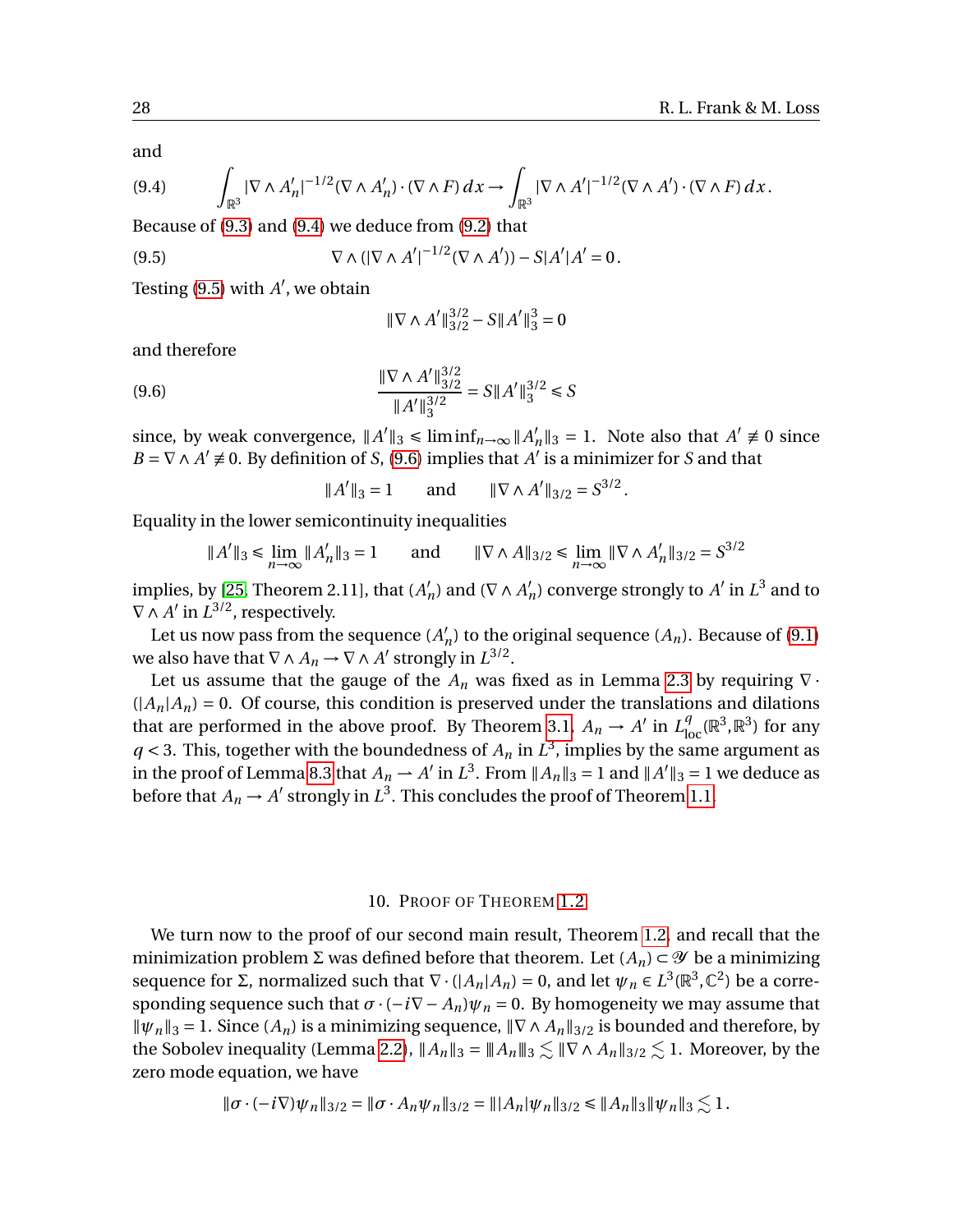Applying the improved inequality [\(6.1\)](#page-18-2) to our sequence, we deduce that

$$
\sup_{t>0} t\|e^{t\Delta}\sigma\cdot(-i\nabla)\psi_n\|_{\infty}\gtrsim 1.
$$

Thus, by the same argument as in Proposition [6.3,](#page-18-1) after translations and dilations, we can pass to a subsequence that converges weakly in  $\dot{W}^{1,3/2}(\mathbb{R}^3,\mathbb{C}^2)$  to a limit  $\tilde{\psi} \not\equiv 0$ . By the usual Rellich–Kondrachov theorem we infer that it converges strongly in  $L^q_{loc}(\mathbb{R}^3, \mathbb{C}^2)$  for any *q* < 3.

We translate and rescale the  $A_n$  accordingly and note that these operations preserve the zero mode equation. By passing to another subsequence, we can ensure that ( $\nabla \wedge$  $A_n)$  converges weakly in  $L^{3/2}(\mathbb{R}^3,\mathbb{R}^3)$  to some  $\tilde{B}.$  By the same argument as in the proof of Lemma [8.3](#page-26-0) we deduce that there is an  $\tilde{A} \in \mathcal{Y}$  with  $\nabla \wedge \tilde{A} = \tilde{B}$  and  $\nabla \cdot (|\tilde{A}|\tilde{A}) = 0$  such that  $A_n \to \tilde{A}$  in  $L^3(\mathbb{R}^3, \mathbb{R}^3)$  and  $A_n \to \tilde{A}$  in  $L^q_{\rm loc}(\mathbb{R}^3, \mathbb{R}^3)$  for any  $q <$  3. This step uses our nonlinear Rellich–Kondrachov theorem.

Consequently,  $\sigma \cdot A_n \psi_n \to \sigma \cdot \tilde{A} \tilde{\psi}$  in  $L^q_{\text{loc}}(\mathbb{R}^3, \mathbb{R}^3)$  for any  $q < 3/2$ . This allows us to pass to the limit in the distributional formulation of the zero mode equation and to conclude that  $\sigma \cdot (-i\nabla - \tilde{A})\tilde{\psi} = 0.$ 

By weak convergence, one has

(10.1) 
$$
\|\nabla \wedge \tilde{A}\|_{3/2} \le \liminf_{n \to \infty} \|\nabla \wedge A_n\|_{3/2} = \Sigma.
$$

By definition of  $\Sigma$  and the fact that  $\tilde{A}$  admits a zero mode  $\tilde{\psi} \neq 0$ , we deduce that equality holds in [\(10.1\)](#page-28-11). This means that  $\tilde{A}$  is a minimizer and that the convergence of ( $\nabla \wedge A_n$ ) to  $\nabla \wedge \tilde{A}$  is strong in  $L^{3/2}(\mathbb{R}^3, \mathbb{R}^3)$ . This completes the proof of Theorem [1.2.](#page-3-0)

#### <span id="page-28-11"></span>**REFERENCES**

- <span id="page-28-5"></span>[1] T. Aubin, *Équations différentielles non linéaires et problème de Yamabe concernant la courbure scalaire*. J. Math. Pures Appl. (9) **55** (1976), no. 3, 269–296.
- <span id="page-28-1"></span>[2] T. Aubin, *Problèmes isopérimétriques et espaces de Sobolev*. J. Differential Geometry **11** (1976), no. 4, 573–598.
- <span id="page-28-9"></span>[3] L. Boccardo, F. Murat, *Almost everywhere convergence of the gradients of solutions to elliptic and parabolic equations*. Nonlinear Anal. **19** (1992), no. 6, 581–597.
- <span id="page-28-8"></span>[4] H. Brezis, *Functional analysis, Sobolev spaces and partial differential equations*. Universitext. Springer, New York, 2011.
- <span id="page-28-2"></span>[5] H. Brezis, E. H. Lieb, *A relation between pointwise convergence of functions and convergence of functionals*. Proc. Amer. Math. Soc. **88** (1983), no. 3, 486–490.
- <span id="page-28-3"></span>[6] H. Brezis, E. H. Lieb, *Minimum action solutions of some vector field equations*. Comm. Math. Phys. **96** (1984), no. 1, 97–113.
- <span id="page-28-6"></span>[7] F. Cobos, T. Kühn, *Extrapolation results of Lions–Peetre type*. Calc. Var. Partial Differential Equations **49** (2014), no. 1-2, 847–860.
- <span id="page-28-10"></span>[8] G. Dal Maso, F. Murat, *Almost everywhere convergence of gradients of solutions to nonlinear elliptic systems*. Nonlinear Anal. **31** (1998), no. 3-4, 405–412.
- <span id="page-28-7"></span>[9] I. Ekeland, *On the variational principle*. J. Math. Anal. Appl. **47** (1974), 324–353.
- <span id="page-28-4"></span>[10] R. L. Frank, E. H. Lieb, *A compactness lemma and its application to the existence of minimizers for the liquid drop model*. SIAM J. Math. Anal. **47** (2015), no. 6, 4436–4450.
- <span id="page-28-0"></span>[11] R. L. Frank, M. Loss, *Which magnetic fields support a zero mode?*, J. Reine Angew. Math., to appear. Preprint (2020): arXiv:2012.13646.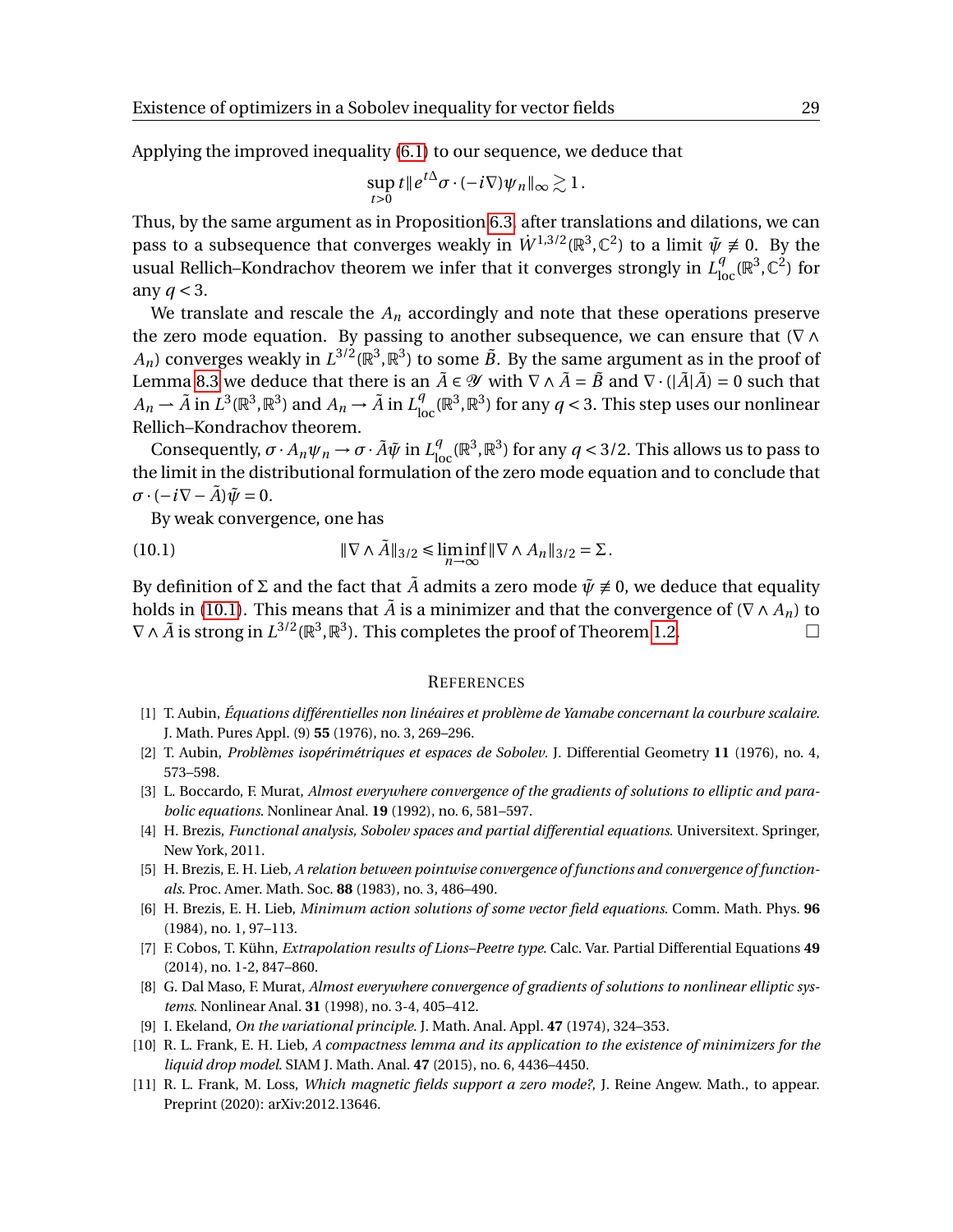- <span id="page-29-0"></span>[12] J. Fröhlich, E. H. Lieb, M. Loss, *Stability of Coulomb systems with magnetic fields. I. The one-electron atom*. Comm. Math. Phys. **104** (1986), no. 2, 251–270.
- <span id="page-29-2"></span>[13] M.P. Fry, *Paramagnetism, zero modes, and mass singularities in QED in 1+1, 2+1, and 3+1 dimensions*. Physical Review D, **55** (1997), 968–972.
- <span id="page-29-15"></span>[14] J. P. García Azorero, I. Peral Alonso, *Hardy inequalities and some critical elliptic and parabolic problems*. J. Differential Equations **144** (1998), no. 2, 441–476.
- <span id="page-29-16"></span>[15] M. Gazzini, R. Musina, *On a Sobolev-type inequality related to the weighted p-Laplace operator*. J. Math. Anal. Appl. **352** (2009), no. 1, 99–111.
- <span id="page-29-14"></span>[16] P. Gérard, *Description du défaut de compacité de l'injection de Sobolev*. ESAIM Control Optim. Calc. Var. **3** (1998), 213–233.
- <span id="page-29-13"></span>[17] P. Gérard, Y. Meyer, F. Oru, *Inégalités de Sobolev précisées*. Séminaire sur les Équations aux Dérivées Partielles, 1996?1997, Exp. No. IV, 11 pp., École Polytech., Palaiseau, 1997.
- <span id="page-29-19"></span>[18] D. Gilbarg, N. S. Trudinger, *Elliptic partial differential equations of second order*, 2nd ed., Classics in mathematics, Springer, Berlin, 2001.
- <span id="page-29-21"></span>[19] L. Greco, T. Iwaniec, C. Sbordone, *Inverting the p-harmonic operator*. Manuscripta Math. **92** (1997), no. 2, 249–258.
- <span id="page-29-17"></span>[20] T. Iwaniec, *p-harmonic tensors and quasiregular mappings*. Ann. of Math. (2) **136** (1992), no. 3, 589–624.
- <span id="page-29-22"></span>[21] T. Iwaniec, C. Sbordone, *Weak minima of variational integrals*. J. Reine Angew. Math. **454** (1994), 143– 161.
- <span id="page-29-20"></span>[22] T. Iwaniec, C. Scott, B. Stroffolini, *Nonlinear Hodge theory on manifolds with boundary*. Ann. Mat. Pura Appl. (4) **177** (1999), 37–115.
- <span id="page-29-8"></span>[23] E. H. Lieb, *Existence and uniqueness of the minimizing solution of Choquard's nonlinear equation*. Studies in Appl. Math. **57** (1976/77), no. 2, 93–105.
- <span id="page-29-9"></span>[24] E. H. Lieb, *Sharp constants in the Hardy–Littlewood–Sobolev and related inequalities*. Ann. of Math. (2) **118** (1983), no. 2, 349–374.
- <span id="page-29-3"></span>[25] E. H. Lieb, M. Loss, *Analysis*. Second edition. Graduate Studies in Mathematics, 14. American Mathematical Society, Providence, RI, 2001.
- <span id="page-29-4"></span>[26] P.-L. Lions, *The concentration-compactness principle in the calculus of variations. The limit case. I*. Rev. Mat. Iberoamericana 1 (1985), no. 1, 145–201.
- <span id="page-29-10"></span>[27] P.-L. Lions, *The concentration-compactness principle in the calculus of variations. The limit case. II*. Rev. Mat. Iberoamericana 1 (1985), no. 2, 45–121.
- <span id="page-29-1"></span>[28] M. Loss, H.-Z. Yau, *Stability of Coulomb systems with magnetic fields. III. Zero energy bound states of the Pauli operator*. Comm. Math. Phys. **104** (1986), no. 2, 283–290.
- <span id="page-29-5"></span>[29] E. Rodemich, *The Sobolev inequalities with best possible constants*. Analysis Seminar at California Institute of Technology, 25 pp., 1966.
- <span id="page-29-18"></span>[30] E. M. Stein, A. Zygmund, *Boundedness of translation invariant operators on Hölder spaces and L<sup>p</sup> spaces*. Ann. of Math. (2) **85** (1967), 337–349.
- <span id="page-29-7"></span>[31] W. A. Strauss, *Existence of solitary waves in higher dimensions*. Comm. Math. Phys. **55** (1977), no. 2, 149–162.
- <span id="page-29-6"></span>[32] G. Talenti, *Best constant in Sobolev inequality*. Ann. Mat. Pura Appl. (4) **110** (1976), 353–372.
- <span id="page-29-12"></span>[33] N. S. Trudinger, *Remarks concerning the conformal deformation of Riemannian structures on compact manifolds*. Ann. Scuola Norm. Sup. Pisa Cl. Sci. (3) **22** (1968), 265–274.
- [34] M. Willem, *Minimax theorems*. Progress in Nonlinear Differential Equations and their Applications, 24. Birkhäuser Boston, Inc., Boston, MA, 1996.
- <span id="page-29-11"></span>[35] H. Yamabe, *On a deformation of Riemannian structures on compact manifolds*. Osaka Math. J. **12** (1960), 21–37.